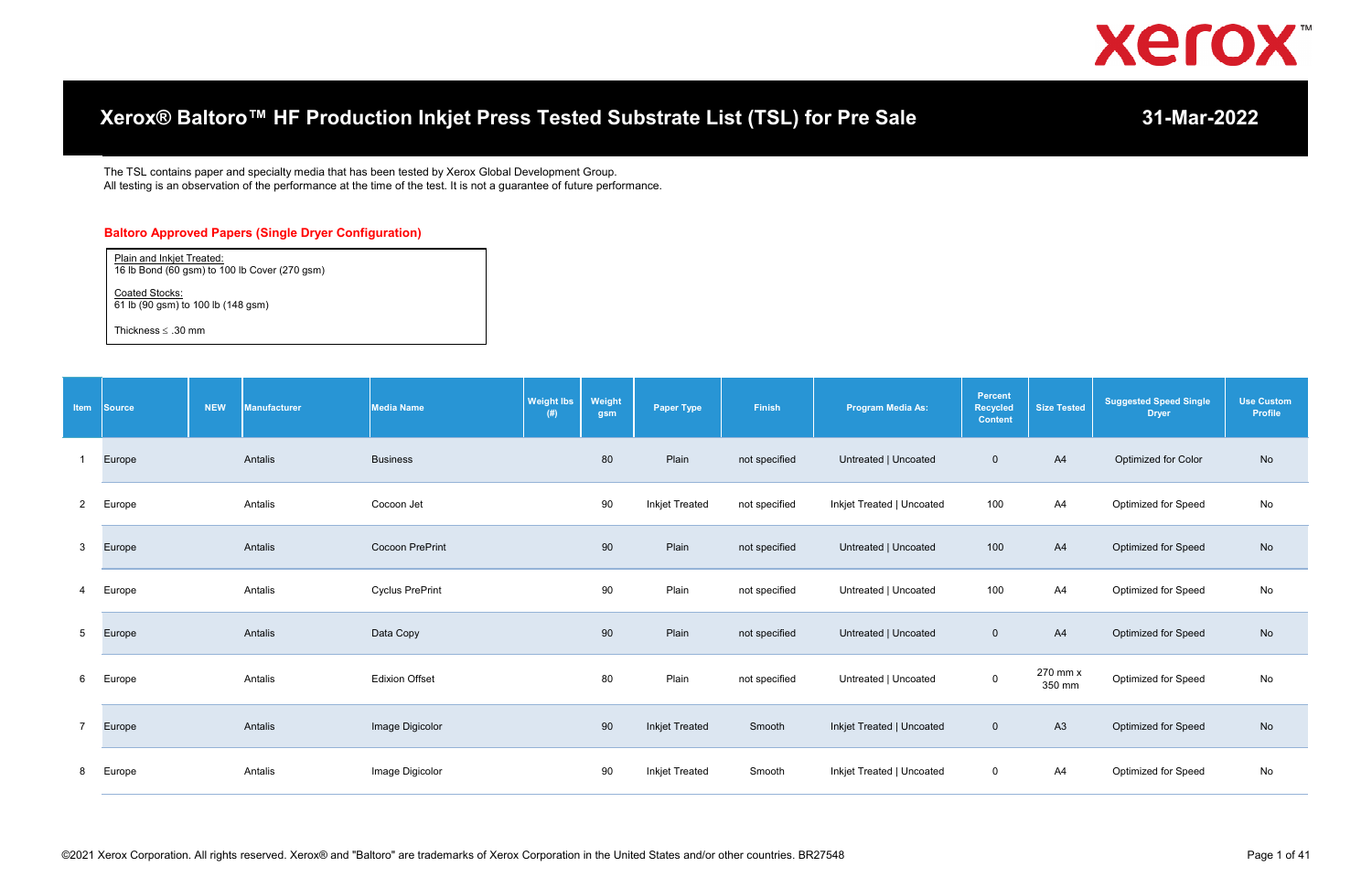|                 | Item Source | <b>NEW</b> | Manufacturer | <b>Media Name</b>     | <b>Weight lbs</b><br>(# ) | Weight<br>gsm | <b>Paper Type</b>     | Finish        | <b>Program Media As:</b>         | Percent<br><b>Recycled</b><br><b>Content</b> | <b>Size Tested</b> | <b>Suggested Speed Single</b><br><b>Dryer</b> | <b>Use Custom</b><br>Profile |
|-----------------|-------------|------------|--------------|-----------------------|---------------------------|---------------|-----------------------|---------------|----------------------------------|----------------------------------------------|--------------------|-----------------------------------------------|------------------------------|
| 9               | Europe      |            | Antalis      | Image Digicolor       |                           | 100           | <b>Inkjet Treated</b> | Smooth        | Inkjet Treated   Uncoated        | $\overline{0}$                               | A3                 | Optimized for Speed                           | No                           |
| 10 <sup>1</sup> | Europe      |            | Antalis      | Image Digicolor       |                           | 100           | <b>Inkjet Treated</b> | Smooth        | Inkjet Treated   Uncoated        | $\overline{0}$                               | SRA3               | Optimized for Speed                           | No                           |
| 11              | Europe      |            | Antalis      | Image Digicolor       |                           | 120           | <b>Inkjet Treated</b> | Smooth        | Inkjet Treated   Uncoated        | $\overline{0}$                               | SRA3               | Optimized for Speed                           | No                           |
| 12              | Europe      |            | Antalis      | Image Digicolor       |                           | 160           | <b>Inkjet Treated</b> | Smooth        | Inkjet Treated   Uncoated        | $\mathbf 0$                                  | A3                 | Optimized for Speed                           | No                           |
| 13              | Europe      |            | Antalis      | Image Digicolor       |                           | 160           | <b>Inkjet Treated</b> | Smooth        | Inkjet Treated   Uncoated        | $\overline{0}$                               | A4                 | Optimized for Speed                           | No                           |
| 14              | Europe      |            | Antalis      | Image Digicolor       |                           | 160           | <b>Inkjet Treated</b> | Smooth        | Inkjet Treated   Uncoated        | $\mathbf 0$                                  | SRA3               | Optimized for Speed                           | No                           |
| 15              | Europe      |            | Antalis      | Image Digicolor       |                           | 200           | <b>Inkjet Treated</b> | Smooth        | Inkjet Treated   Uncoated        | $\overline{0}$                               | A3                 | Optimized for Color                           | No                           |
| 16              | Europe      |            | Antalis      | Image Digicolor       |                           | 200           | <b>Inkjet Treated</b> | Smooth        | Inkjet Treated   Uncoated        | $\mathbf 0$                                  | SRA3               | Optimized for Color                           | No                           |
| 17              | Europe      |            | Antalis      | Image Digicolor       |                           | 250           | <b>Inkjet Treated</b> | Smooth        | Inkjet Treated   Uncoated        | $\overline{0}$                               | A4                 | Optimized for Color                           | No                           |
| 18              | Europe      |            | Antalis      | Image Digicolor       |                           | 250           | Inkjet Treated        | Smooth        | Inkjet Treated   Uncoated        | $\mathbf 0$                                  | SRA3               | Optimized for Color                           | No                           |
| 19              | Europe      |            | Antalis      | Image Digicolor       |                           | 280           | <b>Inkjet Treated</b> | Smooth        | <b>Inkjet Treated   Uncoated</b> | $\overline{0}$                               | SRA3               | Optimized for Color                           | $\operatorname{\mathsf{No}}$ |
| 20              | Europe      |            | Antalis      | Image Indigo          |                           | 100           | Plain                 | not specified | Untreated   Uncoated             | $\overline{0}$                               | SRA3+              | Optimized for Speed                           | No                           |
| 21              | Europe      |            | Antalis      | Novatech Silk         |                           | 90            | Coated                | Silk          | Untreated   Matte Coated         | $\overline{0}$                               | SRA3               | Optimized for Color                           | Yes                          |
| 22              | Europe      |            | Antalis      | Novatech Digital Silk |                           | 115           | Coated                | Silk          | Untreated   Matte Coated         | $\overline{0}$                               | SRA3               | Optimized for Color                           | Yes                          |

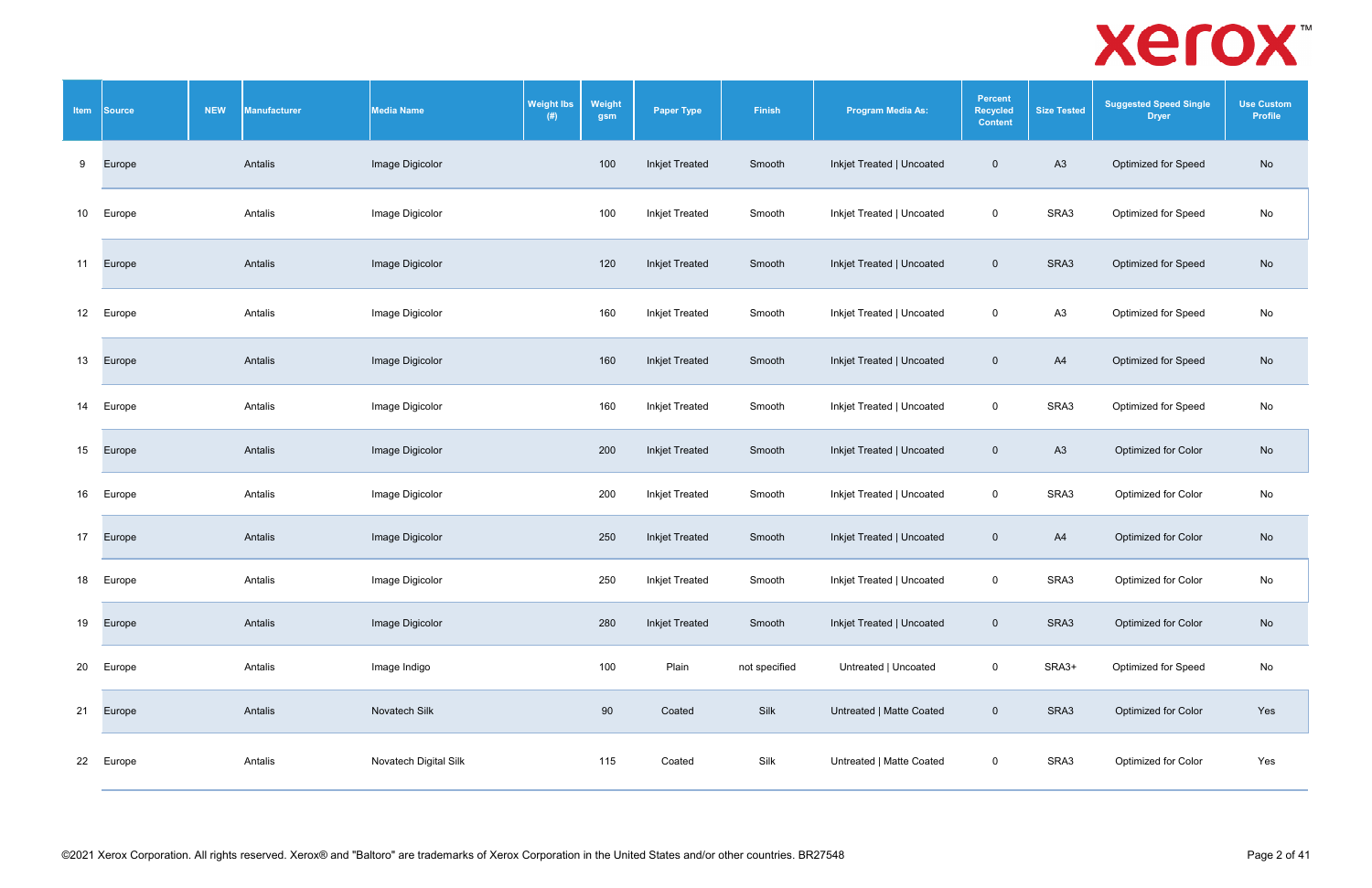| Item | Source               | <b>NEW</b> | Manufacturer | <b>Media Name</b>                                         | <b>Weight lbs</b><br>(#) | Weight<br>gsm | <b>Paper Type</b>     | Finish        | <b>Program Media As:</b>  | <b>Percent</b><br><b>Recycled</b><br><b>Content</b> | <b>Size Tested</b> | <b>Suggested Speed Single</b><br><b>Dryer</b> | <b>Use Custom</b><br>Profile |
|------|----------------------|------------|--------------|-----------------------------------------------------------|--------------------------|---------------|-----------------------|---------------|---------------------------|-----------------------------------------------------|--------------------|-----------------------------------------------|------------------------------|
| 23   | Europe               |            | Antalis      | Novatech Digital Silk                                     |                          | 130           | Coated                | Silk          | Untreated   Matte Coated  | $\overline{0}$                                      | SRA3               | Optimized for Color                           | Yes                          |
| 24   | Europe               |            | Antalis      | Novatech Digital Silk                                     |                          | 150           | Coated                | Silk          | Untreated   Matte Coated  | $\mathbf 0$                                         | SRA3               | Optimized for Color                           | Yes                          |
| 25   | Europe               |            | Antalis      | Novatech Matte                                            |                          | 100           | Coated                | Matte         | Untreated   Matte Coated  | $\overline{0}$                                      | SRA3               | Optimized for Color                           | Yes                          |
| 26   | Europe               |            | Antalis      | Olin Regular Absolute White                               |                          | 90            | Plain                 | not specified | Untreated   Uncoated      | $\mathsf{O}$                                        | A4                 | Optimized for Speed                           | No                           |
| 27   | Europe               | <b>NEW</b> | Antalis      | Printspeed Offset                                         |                          | 60            | Plain                 | not specified | Untreated   Uncoated      | $\overline{0}$                                      | A4                 | Optimized for Speed                           | No                           |
| 28   | Europe               |            | Antalis      | <b>Printspeed Offset</b>                                  |                          | 80            | Plain                 | not specified | Untreated   Uncoated      | $\mathbf 0$                                         | SRA3               | Optimized for Color                           | No                           |
| 29   | Europe               |            | Antalis      | <b>Printspeed Offset</b>                                  |                          | 90            | Plain                 | not specified | Untreated   Uncoated      | $\overline{0}$                                      | SRA3               | Optimized for Speed                           | No                           |
| 30   | North America        |            | Appvion      | Superior Carbonless 3-Part<br>Straight<br><b>PN 5911</b>  |                          | 79            | Carbonless            | not specified | Inkjet Treated   Uncoated | $\mathbf{0}$                                        | $11 \times 17$     | Optimized for Color                           | No                           |
| 31   | <b>North America</b> |            | Appvion      | Superior Carbonless 2 - Part<br>Reverse<br><b>PN 5789</b> |                          | 79            | Carbonless            | not specified | Inkjet Treated   Uncoated | $\mathbf 0$                                         | 9x11               | Optimized for Color                           | No                           |
| 32   | North America        |            | Appvion      | Superior Carbonless 2-Part<br>Reverse<br><b>PN 5891</b>   |                          | 79            | Carbonless            | not specified | Inkjet Treated   Uncoated | $\mathbf 0$                                         | $11 \times 17$     | Optimized for Color                           | No                           |
| 33   | North America        |            | Appvion      | Superior Carbonless 3-Part<br>Reverse<br><b>PN 5900</b>   |                          | 79            | Carbonless            | not specified | Inkjet Treated   Uncoated | $\overline{0}$                                      | 8.5 x 11           | Optimized for Color                           | $\operatorname{\mathsf{No}}$ |
| 34   | North America        |            | Appvion      | Superior Carbonless 4-Part<br>Straight<br><b>PN 5925</b>  |                          | 79            | Carbonless            | not specified | Inkjet Treated   Uncoated | $\mathbf{0}$                                        | 8.5 x 11           | Optimized for Color                           | No                           |
| 35   | North America        |            | Appvion      | <b>Triumph Universal</b>                                  | 24 B                     | $90\,$        | <b>Inkjet Treated</b> | Smooth        | Inkjet Treated   Uncoated | $\overline{0}$                                      | 8.5 x 11           | Optimized for Color                           | No                           |
| 36   | Europe               |            | Arctic       | Arctic Silk+                                              |                          | 130           | Coated                | Silk          | Untreated   Matte Coated  | $\overline{0}$                                      | 210 mm x<br>400 mm | Optimized for Color                           | Yes                          |

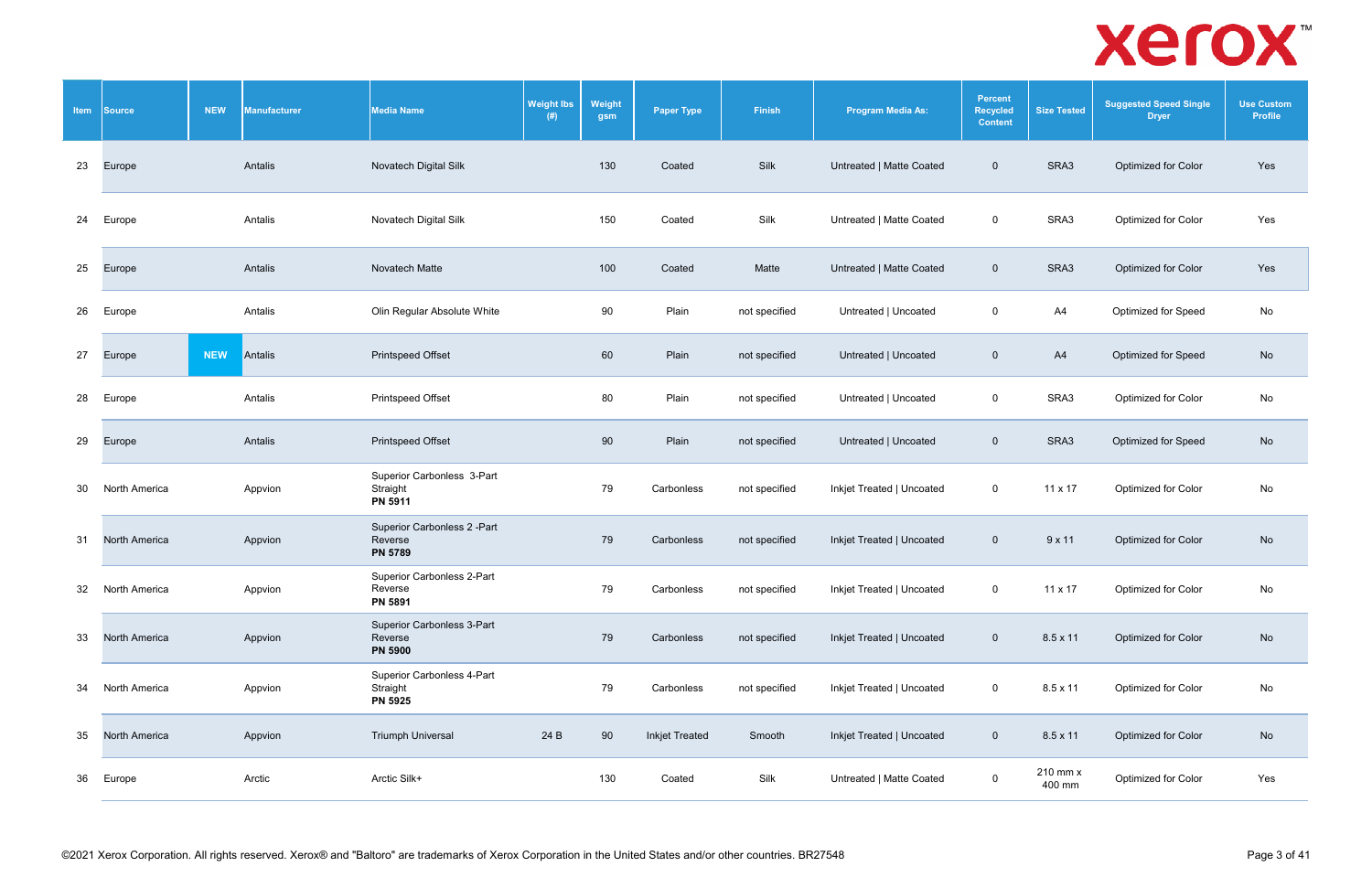| <b>Item</b> | Source               | <b>NEW</b> | <b>Manufacturer</b> | <b>Media Name</b>            | <b>Weight lbs</b><br>(#) | Weight<br>gsm | <b>Paper Type</b>     | Finish                    | <b>Program Media As:</b>  | <b>Percent</b><br><b>Recycled</b><br><b>Content</b> | <b>Size Tested</b> | <b>Suggested Speed Single</b><br><b>Dryer</b> | <b>Use Custom</b><br>Profile |
|-------------|----------------------|------------|---------------------|------------------------------|--------------------------|---------------|-----------------------|---------------------------|---------------------------|-----------------------------------------------------|--------------------|-----------------------------------------------|------------------------------|
| 37          | Europe               |            | Arctic              | G-Print                      |                          | 100           | Coated                | Matte                     | Untreated   Matte Coated  | $\mathbf{0}$                                        | SRA3               | <b>Optimized for Color</b>                    | Yes                          |
| 38          | Europe               |            | Arctic              | Munken Premium Cream         |                          | 80            | Plain                 | not specified             | Untreated   Uncoated      | $\mathbf 0$                                         | 320 mm x<br>440 mm | Optimized for Speed                           | No                           |
| 39          | Europe               |            | Arctic              | Munken Premium Cream         |                          | 90            | Plain                 | not specified             | Untreated   Uncoated      | $\overline{0}$                                      | 320 mm x<br>440 mm | Optimized for Speed                           | No                           |
| 40          | North America        |            | <b>Boise</b>        | Aspen30                      | 20 B                     | 75            | Plain                 | not specified             | Untreated   Uncoated      | 30                                                  | $8.5 \times 11$    | <b>Optimized for Speed</b>                    | No                           |
| 41          | <b>North America</b> |            | <b>Boise</b>        | Polaris Premium Multipurpose | 24 B                     | 90            | <b>Inkjet Treated</b> | not specified             | Inkjet Treated   Uncoated | $\overline{0}$                                      | $8.5 \times 11$    | Optimized for Color                           | No                           |
| 42          | North America        |            | <b>Boise</b>        | Polaris Premium Multipurpose | 28 B                     | 105           | <b>Inkjet Treated</b> | not specified             | Inkjet Treated   Uncoated | $\mathbf 0$                                         | $8.5 \times 11$    | Optimized for Color                           | No                           |
| 43          | North America        |            | <b>Boise</b>        | $X-9$                        | 20 B                     | 75            | Plain                 | not specified             | Untreated   Uncoated      | $\mathbf 0$                                         | 8.5 x 11           | Optimized for Color                           | No                           |
| 44          | North America        |            | <b>Boise</b>        | $X-9$                        | 24 B                     | 90            | Plain                 | not specified             | Untreated   Uncoated      | $\overline{0}$                                      | 8.5 x 11           | Optimized for Speed                           | No                           |
| 45          | Europe               |            | Burgo               | <b>Experia Digisilk</b>      |                          | 130           | Coated                | Satin                     | Untreated   Matte Coated  | $\overline{0}$                                      | SRA3               | Optimized for Color                           | Yes                          |
| 46          | Europe               |            | Burgo               | Experia Digisilk             |                          | 150           | Coated                | Satin                     | Untreated   Matte Coated  | $\mathbf{0}$                                        | SRA3               | Optimized for Color                           | Yes                          |
| 47          | Europe               |            | Burgo               | R4 Chorus Satin              |                          | 115           | Coated                | Satin                     | Untreated   Matte Coated  | $\overline{0}$                                      | A3                 | Optimized for Color                           | Yes                          |
| 48          | Europe               |            | Burgo               | R4 Chorus Satin              |                          | 115           | Coated                | Satin                     | Untreated   Matte Coated  | $\mathbf 0$                                         | SRA3               | Optimized for Color                           | Yes                          |
| 49          | Europe               |            | Clairefontaine      | Clairalfa                    |                          | 80            | <b>Inkjet Treated</b> | not specified             | Inkjet Treated   Uncoated | $\overline{0}$                                      | A4                 | Optimized for Speed                           | No                           |
| 50          | Europe               |            | Clairefontaine      | Clairejet 400                |                          | 90            | <b>Inkjet Treated</b> | not specified             | Inkjet Treated   Uncoated | $\overline{0}$                                      | A4                 | Optimized for Speed                           | No                           |
| 51          | Europe               |            | Clairefontaine      | <b>Digital Copy Print</b>    |                          | 90            | <b>Inkjet Treated</b> | SuperSilk<br>(Calendared) | Inkjet Treated   Uncoated | $\overline{0}$                                      | A3                 | Optimized for Speed                           | No                           |

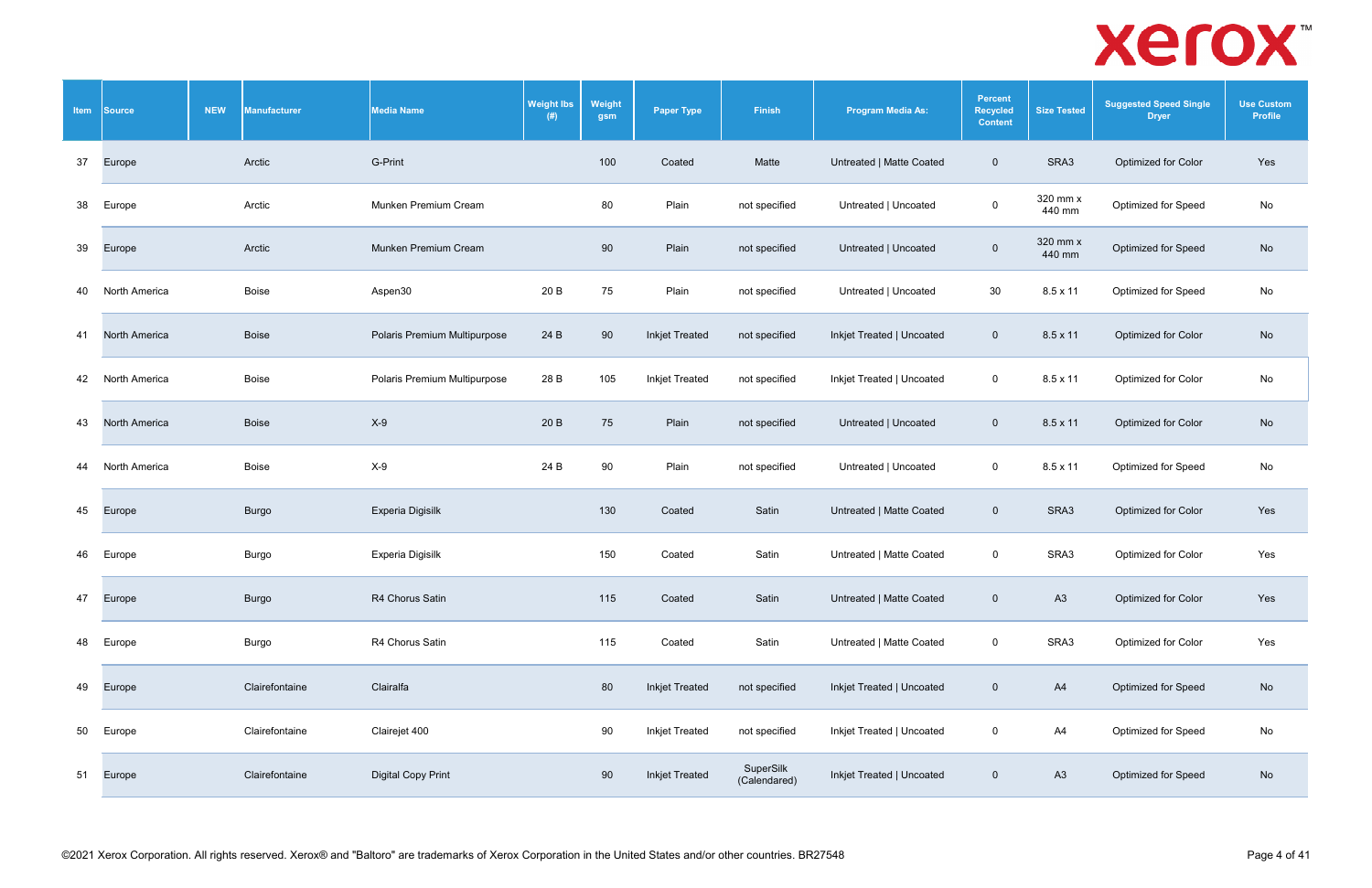| <b>Item</b> | <b>Source</b> | <b>NEW</b> | Manufacturer   | <b>Media Name</b>         | <b>Weight lbs</b><br>(# ) | Weight<br>gsm | <b>Paper Type</b>     | Finish                    | <b>Program Media As:</b>  | <b>Percent</b><br><b>Recycled</b><br><b>Content</b> | <b>Size Tested</b> | <b>Suggested Speed Single</b><br><b>Dryer</b> | Use Custom<br><b>Profile</b> |
|-------------|---------------|------------|----------------|---------------------------|---------------------------|---------------|-----------------------|---------------------------|---------------------------|-----------------------------------------------------|--------------------|-----------------------------------------------|------------------------------|
| 52          | Europe        |            | Clairefontaine | <b>Digital Copy Print</b> |                           | 90            | Inkjet Treated        | SuperSilk<br>(Calendared) | Inkjet Treated   Uncoated | $\mathbf 0$                                         | A4                 | <b>Optimized for Speed</b>                    | No                           |
| 53          | Europe        |            | Clairefontaine | <b>Digital Copy Print</b> |                           | 100           | <b>Inkjet Treated</b> | SuperSilk<br>(Calendared) | Inkjet Treated   Uncoated | $\mathbf{0}$                                        | A3                 | Optimized for Speed                           | No                           |
| 54          | Europe        |            | Clairefontaine | <b>Digital Copy Print</b> |                           | 100           | <b>Inkjet Treated</b> | SuperSilk<br>(Calendared) | Inkjet Treated   Uncoated | $\mathbf{0}$                                        | A4                 | Optimized for Speed                           | No                           |
| 55          | Europe        |            | Clairefontaine | <b>Digital Copy Print</b> |                           | 120           | <b>Inkjet Treated</b> | SuperSilk<br>(Calendared) | Inkjet Treated   Uncoated | $\overline{0}$                                      | A3                 | <b>Optimized for Speed</b>                    | No                           |
| 56          | Europe        |            | Clairefontaine | <b>Digital Copy Print</b> |                           | 120           | <b>Inkjet Treated</b> | SuperSilk<br>(Calendared) | Inkjet Treated   Uncoated | $\mathbf 0$                                         | A4                 | <b>Optimized for Speed</b>                    | No                           |
| 57          | Europe        |            | Clairefontaine | <b>Digital Copy Print</b> |                           | 200           | Inkjet Treated        | SuperSilk<br>(Calendared) | Inkjet Treated   Uncoated | $\mathbf{0}$                                        | SRA3               | Optimized for Speed                           | No                           |
| 58          | Europe        |            | Clairefontaine | Eminent                   |                           | 80            | <b>Inkjet Treated</b> | not specified             | Inkjet Treated   Uncoated | $\mathbf{0}$                                        | A <sub>3</sub>     | <b>Optimized for Speed</b>                    | No                           |
| 59          | Europe        |            | Clairefontaine | Eminent                   |                           | 80            | <b>Inkjet Treated</b> | not specified             | Inkjet Treated   Uncoated | $\overline{0}$                                      | A4                 | <b>Optimized for Speed</b>                    | No                           |
| 60          | Europe        |            | Clairefontaine | Eminent                   |                           | 100           | <b>Inkjet Treated</b> | not specified             | Inkjet Treated   Uncoated | $\mathbf 0$                                         | SRA3               | <b>Optimized for Speed</b>                    | No                           |
| 61          | Europe        |            | Clairefontaine | <b>Evercopy Plus</b>      |                           | 80            | <b>Inkjet Treated</b> | not specified             | Inkjet Treated   Uncoated | 100                                                 | A4                 | <b>Optimized for Speed</b>                    | No                           |
| 62          | Europe        |            | Clairefontaine | <b>Evercopy Premium</b>   |                           | 90            | <b>Inkjet Treated</b> | not specified             | Inkjet Treated   Uncoated | $\mathbf{0}$                                        | A4                 | <b>Optimized for Speed</b>                    | No                           |
| 63          | Europe        |            | Clairefontaine | <b>Evercopy Premium</b>   |                           | 80            | Inkjet Treated        | not specified             | Inkjet Treated   Uncoated | 100                                                 | A4                 | Optimized for Speed                           | No                           |
| 64          | Europe        |            | Clairefontaine | <b>Everprint White</b>    |                           | 110           | Plain                 | not specified             | Untreated   Uncoated      | 100                                                 | SRA3               | Optimized for Speed                           | No                           |
| 65          | Europe        |            | Clairefontaine | <b>Everprint White</b>    |                           | 150           | Plain                 | not specified             | Untreated   Uncoated      | 100                                                 | SRA3               | Optimized for Speed                           | No                           |
| 66          | Europe        |            | Clairefontaine | Laser 2800                |                           | 80            | <b>Inkjet Treated</b> | not specified             | Inkjet Treated   Uncoated | $\mathbf{0}$                                        | A4                 | <b>Optimized for Speed</b>                    | No                           |
| 67          | Europe        |            | Clairefontaine | Trophee Green             |                           | $80\,$        | Plain                 | not specified             | Inkjet Treated   Uncoated | $\overline{0}$                                      | A4                 | Optimized for Color                           | No                           |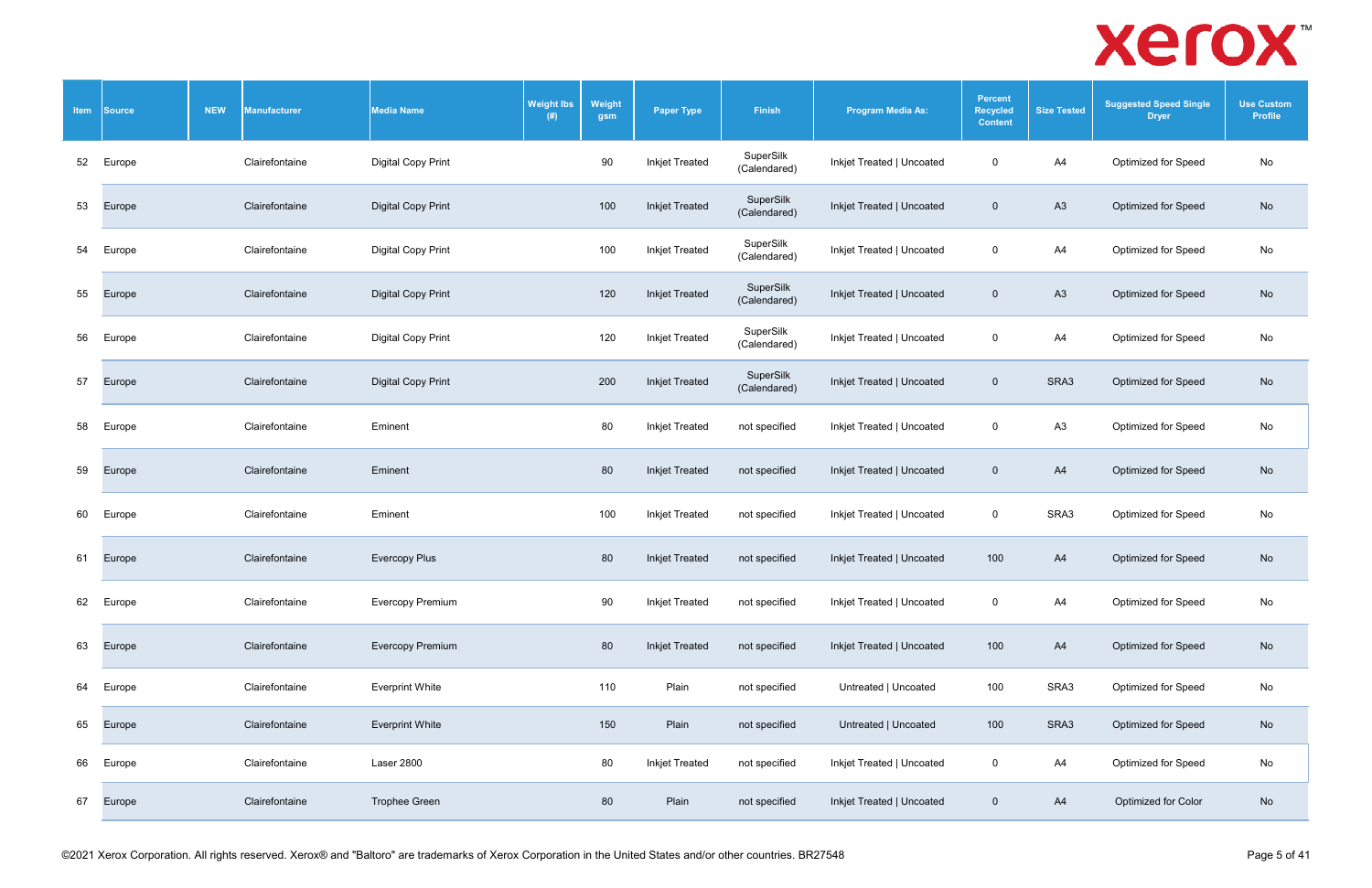| <b>Item</b> | Source               | <b>NEW</b> | <b>Manufacturer</b>  | <b>Media Name</b>                                                                          | <b>Weight lbs</b><br>(# ) | Weight<br>gsm | <b>Paper Type</b>     | Finish        | <b>Program Media As:</b>  | <b>Percent</b><br><b>Recycled</b><br><b>Content</b> | <b>Size Tested</b> | <b>Suggested Speed Single</b><br><b>Dryer</b> | <b>Use Custom</b><br>Profile |
|-------------|----------------------|------------|----------------------|--------------------------------------------------------------------------------------------|---------------------------|---------------|-----------------------|---------------|---------------------------|-----------------------------------------------------|--------------------|-----------------------------------------------|------------------------------|
| 68          | Europe               |            | Clairefontaine       | Trophee Orange<br><b>PN 1769</b>                                                           |                           | 80            | Plain                 | not specified | Inkjet Treated   Uncoated | $\mathbf 0$                                         | A4                 | Optimized for Color                           | No                           |
| 69          | Europe               |            | Clairefontaine       | <b>Trophee Rose</b>                                                                        |                           | 80            | Plain                 | not specified | Inkjet Treated   Uncoated | $\overline{0}$                                      | A4                 | Optimized for Color                           | No                           |
| 70          | North America        |            | <b>CTP Solutions</b> | CTP / Inkjet Media Solutions<br>DocuCopy ID Cards 90# White<br>Index FoldOver Inkjet Style | 90 Index                  | 140           | ID Card               | not specified | Inkjet Treated   Uncoated | $\overline{0}$                                      | 8.5 x 11           | Optimized for Color                           | No                           |
| 71          | <b>North America</b> |            | <b>CTP Solutions</b> | CTP / Inkjet Media Solutions<br>Double Parallel Fold<br><b>PSFPRL</b>                      | 28 B                      | 105           | Pressure Seal         | Smooth        | Inkjet Treated   Uncoated | $\overline{0}$                                      | $8.5 \times 14$    | Optimized for Color                           | No                           |
| 72          | North America        |            | <b>CTP Solutions</b> | CTP / Inkjet Media Solutions<br>Double Post Card - No Window<br><b>PSDBPCD</b>             | 90 Tag                    | 105           | Pressure Seal         | Smooth        | Inkjet Treated   Uncoated | $\overline{0}$                                      | $8.5 \times 11$    | Optimized for Color                           | No                           |
| 73          | <b>North America</b> |            | <b>CTP Solutions</b> | CTP / Inkjet Media Solutions<br>Double TransVue Window<br><b>PSEPRBC - TB</b>              | 28 B                      | 105           | Pressure Seal         | Smooth        | Inkjet Treated   Uncoated | $\overline{0}$                                      | $8.5 \times 11$    | Optimized for Color                           | No                           |
| 74          | North America        |            | <b>CTP Solutions</b> | CTP / Inkjet Media Solutions<br>FS 100 Label 1 Up Label Size<br>8.5" x 11"                 |                           | 105           | <b>Inkjet Treated</b> | not specified | Inkjet Treated   Uncoated | $\overline{0}$                                      | $8.5 \times 11$    | Optimized for Color                           | No                           |
| 75          | <b>North America</b> |            | <b>CTP Solutions</b> | CTP / Inkjet Media Solutions<br>FS 105 Label 2 Up Label Size<br>8.5" x 5.5"                |                           | 105           | <b>Inkjet Treated</b> | not specified | Inkjet Treated   Uncoated | $\overline{0}$                                      | 8.5 x 11           | Optimized for Color                           | No                           |
| 76          | North America        |            | <b>CTP Solutions</b> | CTP / Inkjet Media Solutions<br>FS 110 Label 4 Up Label Size<br>$4.5" \times 5.5"$         |                           | 105           | <b>Inkjet Treated</b> | not specified | Inkjet Treated   Uncoated | $\overline{0}$                                      | 8.5 x 11           | Optimized for Color                           | No                           |
| 77          | <b>North America</b> |            | <b>CTP Solutions</b> | CTP / Inkjet Media Solutions<br>FS 115 Label 6 Up Label Size<br>4.25" x 3.66"              |                           | 105           | <b>Inkjet Treated</b> | not specified | Inkjet Treated   Uncoated | $\overline{0}$                                      | $8.5 \times 11$    | Optimized for Color                           | No                           |

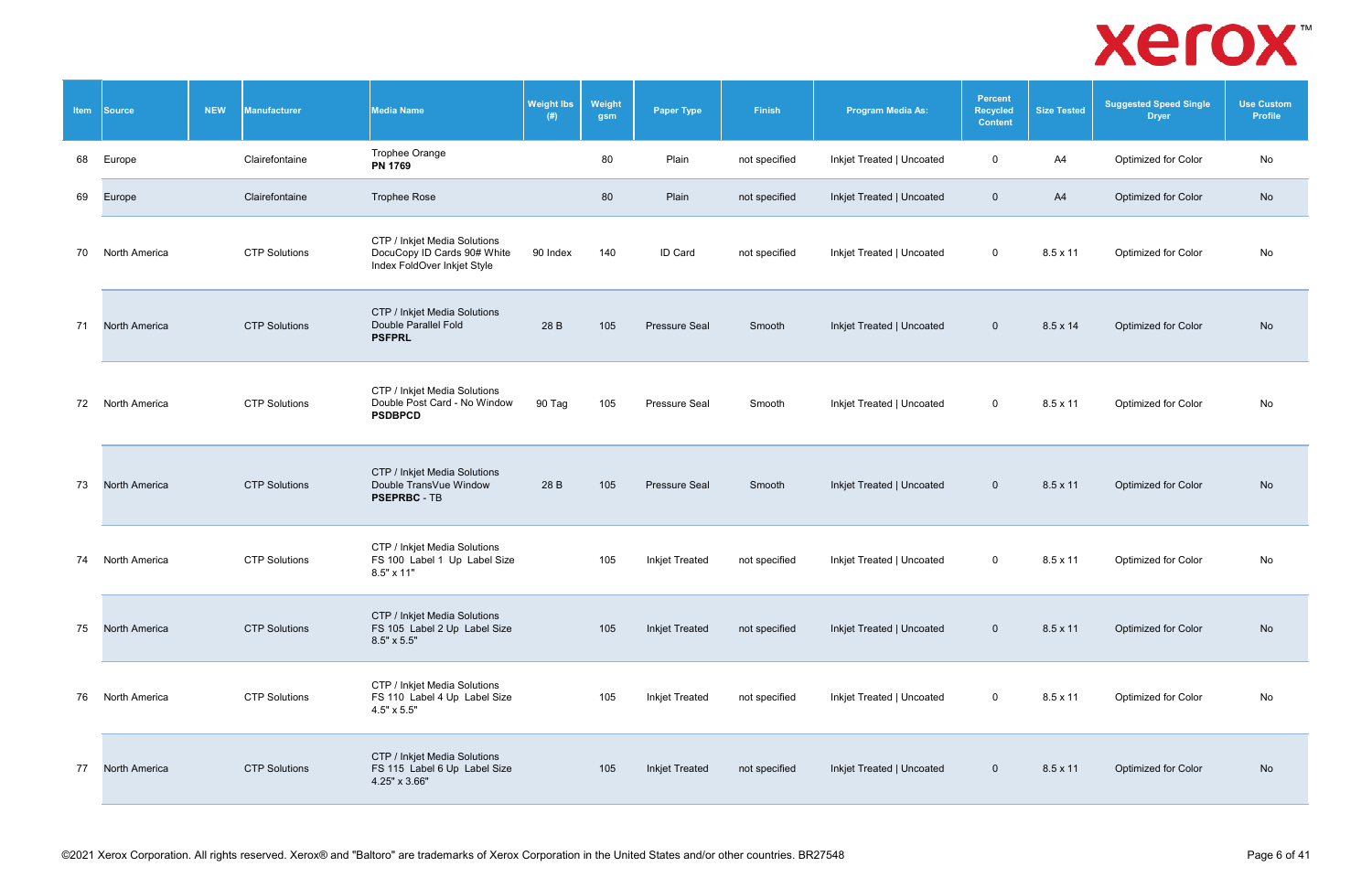| <b>Item</b> | Source               | <b>NEW</b> | <b>Manufacturer</b>  | <b>Media Name</b>                                                                | <b>Weight lbs</b><br>(#) | Weight<br>gsm | <b>Paper Type</b>     | Finish        | <b>Program Media As:</b>  | <b>Percent</b><br><b>Recycled</b><br><b>Content</b> | <b>Size Tested</b> | <b>Suggested Speed Single</b><br><b>Dryer</b> | <b>Use Custom</b><br><b>Profile</b> |
|-------------|----------------------|------------|----------------------|----------------------------------------------------------------------------------|--------------------------|---------------|-----------------------|---------------|---------------------------|-----------------------------------------------------|--------------------|-----------------------------------------------|-------------------------------------|
| 78          | North America        |            | <b>CTP Solutions</b> | CTP / Inkjet Media Solutions<br>FS 120 Label 8 Up Label Size<br>4.25" x 2.75"    |                          | 105           | <b>Inkjet Treated</b> | not specified | Inkjet Treated   Uncoated | $\overline{0}$                                      | 8.5 x 11           | Optimized for Color                           | No                                  |
| 79          | <b>North America</b> |            | <b>CTP Solutions</b> | CTP / Inkjet Media Solutions<br>FS 125 Label 4 Up Label Size<br>$4" \times 5"$   |                          | 105           | <b>Inkjet Treated</b> | not specified | Inkjet Treated   Uncoated | $\overline{0}$                                      | $8.5 \times 11$    | <b>Optimized for Color</b>                    | No                                  |
| 80          | North America        |            | <b>CTP Solutions</b> | CTP / Inkjet Media Solutions<br>FS 130 Label 6 Up Label Size<br>$8" \times 1.5"$ |                          | 105           | <b>Inkjet Treated</b> | not specified | Inkjet Treated   Uncoated | $\mathbf{0}$                                        | $8.5 \times 11$    | Optimized for Color                           | No                                  |
| 81          | <b>North America</b> |            | <b>CTP Solutions</b> | CTP / Inkjet Media Solutions<br>FS 135 Label 6 Up Label Size<br>4" x 3.33"       |                          | 105           | <b>Inkjet Treated</b> | not specified | Inkjet Treated   Uncoated | $\overline{0}$                                      | $8.5 \times 11$    | Optimized for Color                           | No                                  |
| 82          | North America        |            | <b>CTP Solutions</b> | CTP / Inkjet Media Solutions<br>FS 140 Label 8 Up Label Size<br>$8" \times 4.25$ |                          | 105           | <b>Inkjet Treated</b> | not specified | Inkjet Treated   Uncoated | $\mathbf 0$                                         | 8.5 x 11           | Optimized for Color                           | No                                  |
| 83          | <b>North America</b> |            | <b>CTP Solutions</b> | CTP / Inkjet Media Solutions<br>FS 145 Label 10 Up Label Size<br>4" x 2"         |                          | 105           | <b>Inkjet Treated</b> | not specified | Inkjet Treated   Uncoated | $\overline{0}$                                      | 8.5 x 11           | Optimized for Color                           | No                                  |
| 84          | North America        |            | <b>CTP Solutions</b> | CTP / Inkjet Media Solutions<br>FS 150 RC Label 4 Up Label<br>Size 4" x 6"       |                          | 105           | <b>Inkjet Treated</b> | not specified | Inkjet Treated   Uncoated | $\overline{0}$                                      | 8.5 x 11           | Optimized for Color                           | No                                  |
| 85          | <b>North America</b> |            | <b>CTP Solutions</b> | CTP / Inkjet Media Solutions<br>FS 155 Label 4 Up Label Size<br>$4" \times 6"$   |                          | 105           | <b>Inkjet Treated</b> | not specified | Inkjet Treated   Uncoated | $\overline{0}$                                      | $8.5 \times 11$    | Optimized for Color                           | No                                  |
| 86          | North America        |            | <b>CTP Solutions</b> | CTP / Inkjet Media Solutions<br>FS 180 Label 2 Up Label Size<br>6.75" x 4.75"    |                          | 105           | <b>Inkjet Treated</b> | not specified | Inkjet Treated   Uncoated | $\overline{0}$                                      | $8.5 \times 11$    | Optimized for Color                           | No                                  |
| 87          | <b>North America</b> |            | <b>CTP Solutions</b> | CTP / Inkjet Media Solutions<br>FS 185 Label 2 Up Label Size<br>Click & Ship     |                          | 105           | <b>Inkjet Treated</b> | not specified | Inkjet Treated   Uncoated | $\overline{0}$                                      | $8.5 \times 11$    | Optimized for Color                           | No                                  |

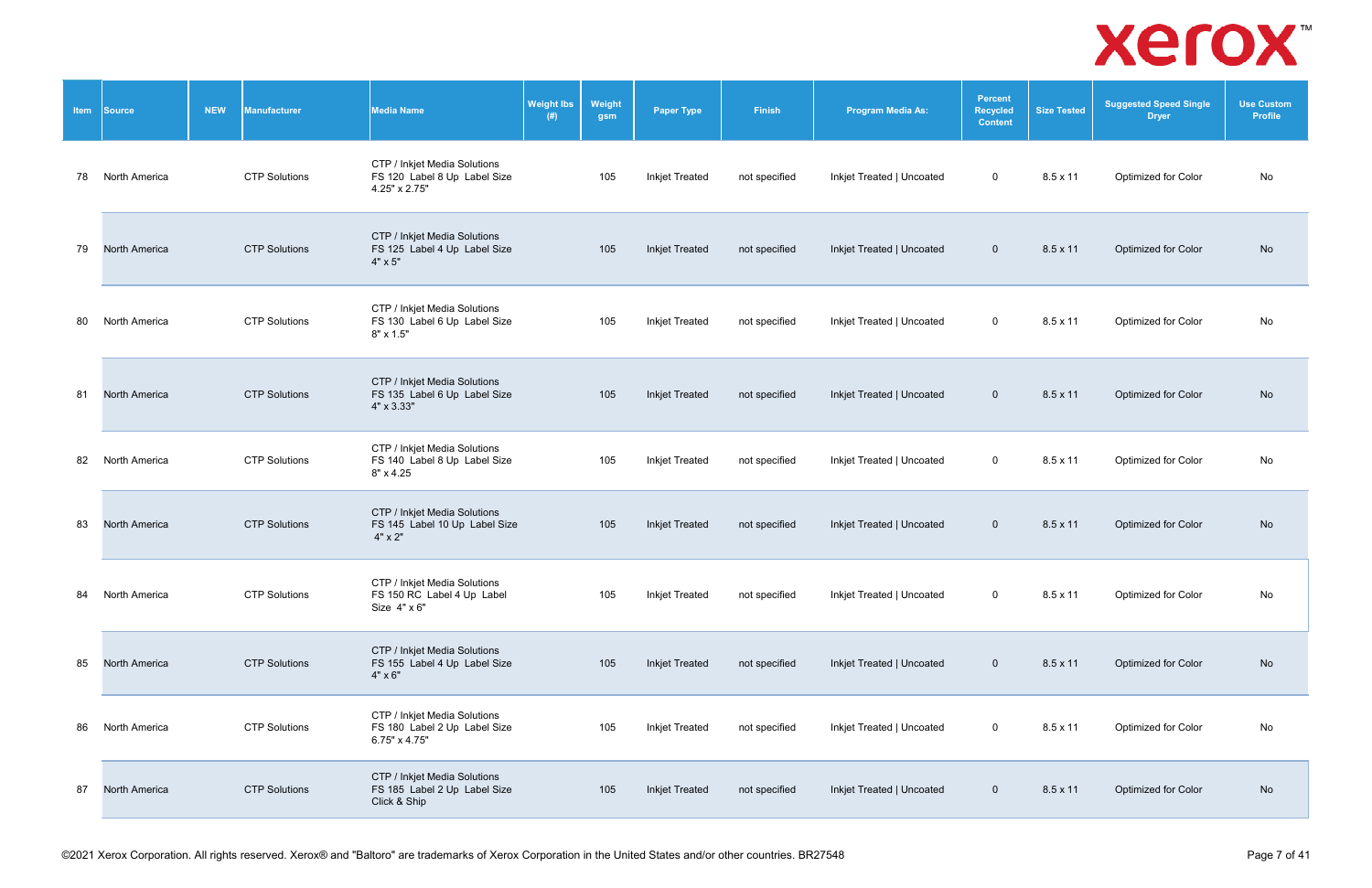| <b>Item</b> | Source               | <b>NEW</b> | <b>Manufacturer</b>  | <b>Media Name</b>                                                                             | <b>Weight lbs</b><br>(# ) | Weight<br>gsm | <b>Paper Type</b>     | <b>Finish</b> | <b>Program Media As:</b>      | <b>Percent</b><br><b>Recycled</b><br><b>Content</b> | <b>Size Tested</b> | <b>Suggested Speed Single</b><br><b>Dryer</b> | <b>Use Custom</b><br><b>Profile</b> |
|-------------|----------------------|------------|----------------------|-----------------------------------------------------------------------------------------------|---------------------------|---------------|-----------------------|---------------|-------------------------------|-----------------------------------------------------|--------------------|-----------------------------------------------|-------------------------------------|
| 88          | North America        |            | <b>CTP Solutions</b> | CTP / Inkjet Media Solutions<br>FS 190 Label 2 Up Label Size<br>6.75" x 4.25"                 |                           | 105           | <b>Inkjet Treated</b> | not specified | Inkjet Treated   Uncoated     | $\mathsf{O}$                                        | $8.5 \times 11$    | Optimized for Color                           | No                                  |
| 89          | <b>North America</b> |            | <b>CTP Solutions</b> | CTP / Inkjet Media Solutions<br>FS 195 Label 2 Up Label Size<br>7.375" x 4.5"                 |                           | 105           | <b>Inkjet Treated</b> | not specified | Inkjet Treated   Uncoated     | $\overline{0}$                                      | $8.5 \times 11$    | Optimized for Color                           | No                                  |
| 90          | North America        |            | <b>CTP Solutions</b> | CTP / Inkjet Media Solutions<br>FS 200 Label 2 Up Label Size<br>eBay Thank You                |                           | 105           | <b>Inkjet Treated</b> | not specified | Inkjet Treated   Uncoated     | $\mathbf 0$                                         | $8.5 \times 11$    | Optimized for Color                           | No                                  |
| 91          | <b>North America</b> |            | <b>CTP Solutions</b> | CTP / Inkjet Media Solutions<br>FS 230 Label 30 Up Label Size<br>2.625" x 1"                  |                           | 105           | <b>Inkjet Treated</b> | not specified | Inkjet Treated   Uncoated     | $\overline{0}$                                      | $8.5 \times 11$    | Optimized for Color                           | No                                  |
| 92          | North America        | <b>NEW</b> | <b>CTP Solutions</b> | CTP / Inkjet Media Solutions<br>Pressure Seal V-fold<br><b>PSEMPV</b>                         | 28 B                      | 105           | Pressure Seal         | Smooth        | Inkjet Treated   Uncoated     | $\mathbf 0$                                         | $8.5 \times 11$    | Optimized for Color                           | No                                  |
| 93          | <b>North America</b> |            | <b>CTP Solutions</b> | CTP / Inkjet Media Solutions<br>Return Envelope<br>PSF2W                                      | 28 B                      | 105           | Pressure Seal         | Smooth        | Inkjet Treated   Uncoated     | $\overline{0}$                                      | $8.5 \times 14$    | Optimized for Color                           | No                                  |
| 94          | North America        |            | <b>CTP Solutions</b> | CTP / Inkjet Media Solutions<br>Security Grade Check Stock -<br><b>Blank</b><br><b>PSEPRZ</b> | 28 B                      | 105           | Pressure Seal         | Smooth        | Inkjet Treated   Uncoated     | $\mathbf 0$                                         | $8.5 \times 11$    | Optimized for Color                           | No                                  |
| 95          | <b>WW</b>            |            | CVG                  | Crown Letsgo Bright Matte                                                                     | 61 T                      | $90\,$        | <b>Inkjet Coated</b>  | Matte         | Inkjet Treated   Matte Coated | $\overline{0}$                                      | $12 \times 18$     | Optimized for Color                           | Yes                                 |
| 96          | WW                   |            | CVG                  | Crown Letsgo Bright Silk                                                                      | 61 T                      | $90\,$        | <b>Inkjet Coated</b>  | Silk          | Inkjet Treated   Matte Coated | $\boldsymbol{0}$                                    | 12 x 18            | Optimized for Color                           | Yes                                 |
| 97          | <b>WW</b>            |            | CVG                  | Crown Letsgo Bright Silk                                                                      | 61 T                      | 90            | <b>Inkjet Coated</b>  | Silk          | Inkjet Treated   Matte Coated | $\overline{0}$                                      | SRA3               | Optimized for Color                           | Yes                                 |
| 98          | WW                   |            | CVG                  | Crown Letsgo Bright Silk                                                                      | 61 T                      | 90            | <b>Inkjet Coated</b>  | Silk          | Inkjet Treated   Matte Coated | $\mathbf 0$                                         | SRA4               | Optimized for Color                           | No                                  |

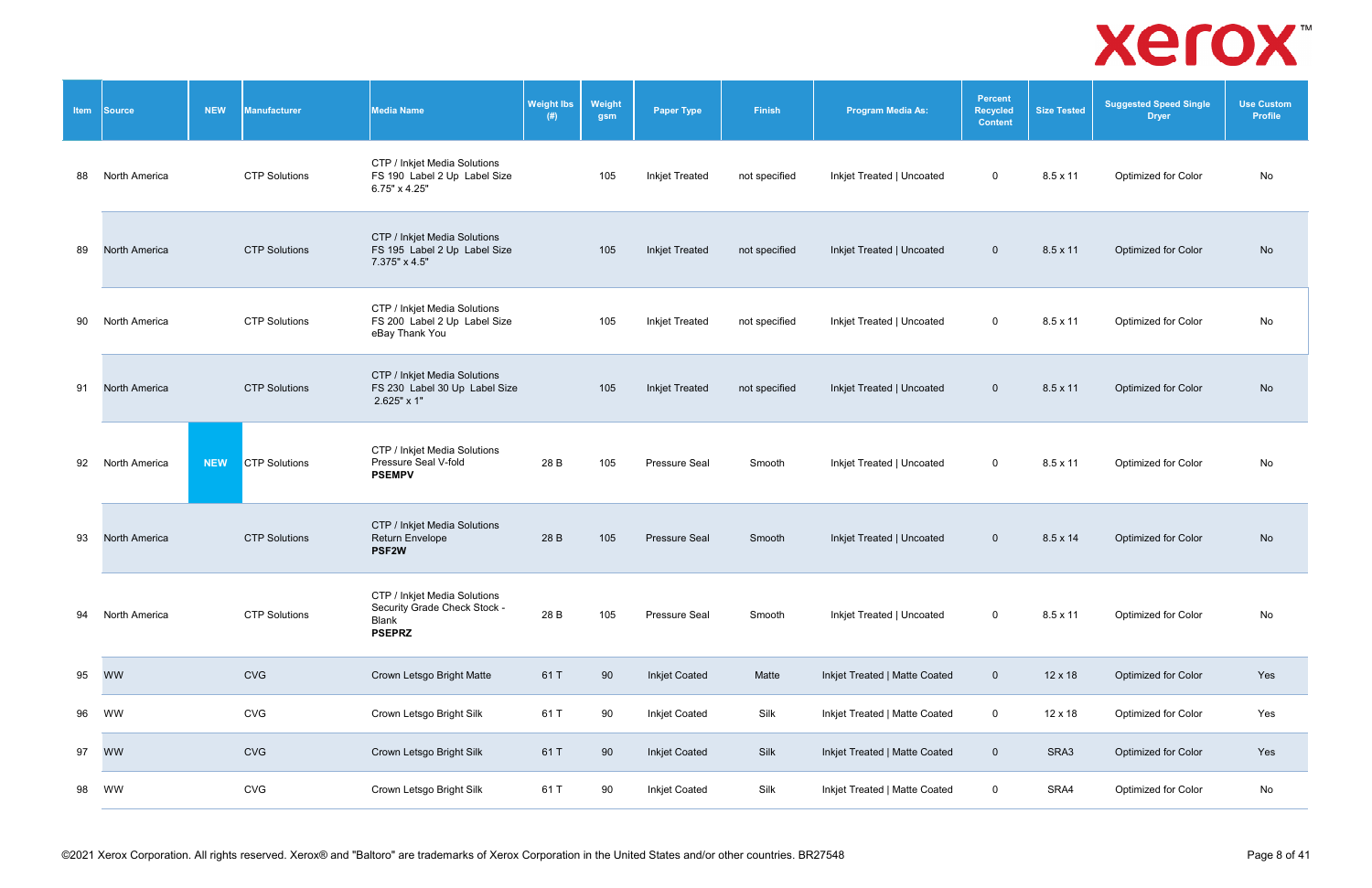| <b>Item</b> | Source               | <b>NEW</b> | <b>Manufacturer</b> | <b>Media Name</b>                                                  | <b>Weight lbs</b><br>(# ) | Weight<br>gsm | <b>Paper Type</b>     | Finish        | <b>Program Media As:</b>      | <b>Percent</b><br><b>Recycled</b><br><b>Content</b> | <b>Size Tested</b> | <b>Suggested Speed Single</b><br><b>Dryer</b> | <b>Use Custom</b><br><b>Profile</b> |
|-------------|----------------------|------------|---------------------|--------------------------------------------------------------------|---------------------------|---------------|-----------------------|---------------|-------------------------------|-----------------------------------------------------|--------------------|-----------------------------------------------|-------------------------------------|
| 99          | <b>WW</b>            |            | <b>CVG</b>          | Crown Letsgo Bright Silk                                           |                           | 235           | Inkjet Coated         | Silk          | Inkjet Treated   Matte Coated | 0                                                   | SRA3               | Optimized for Color                           | Yes                                 |
| 100         | WW                   |            | CVG                 | Crown Letsgo Bright Silk 3rd<br>Gen                                |                           | 90            | <b>Inkjet Coated</b>  | Silk          | Inkjet Treated   Matte Coated | 0                                                   | SRA3               | Optimized for Color                           | Yes                                 |
| 101         | <b>WW</b>            |            | <b>CVG</b>          | Crown Letsgo Bright Silk 3rd<br>Gen                                |                           | 115           | Inkjet Coated         | Silk          | Inkjet Treated   Matte Coated | $\mathbf{0}$                                        | SRA3               | Optimized for Color                           | Yes                                 |
| 102 WW      |                      |            | CVG                 | Crown Letsgo Bright Silk 3rd<br>Gen                                |                           | 170           | Inkjet Coated         | Silk          | Inkjet Treated   Matte Coated | $\mathbf 0$                                         | SRA3               | Optimized for Color                           | Yes                                 |
| 103         | <b>WW</b>            |            | <b>CVG</b>          | Crown Letsgo High Performance                                      |                           | 80            | <b>Inkjet Treated</b> | not specified | Inkjet Treated   Uncoated     | $\mathbf{0}$                                        | SRA3               | Optimized for Color                           | No                                  |
| 104         | WW                   |            | CVG                 | Crown Letsgo High Performance                                      |                           | 90            | <b>Inkjet Treated</b> | not specified | Inkjet Treated   Uncoated     | 0                                                   | SRA3               | Optimized for Color                           | No                                  |
| 105         | <b>WW</b>            |            | <b>CVG</b>          | Crown Letsgo High Performance                                      |                           | 120           | <b>Inkjet Treated</b> | not specified | Inkjet Treated   Uncoated     | $\mathbf{0}$                                        | SRA3               | Optimized for Color                           | No                                  |
| 106         | <b>WW</b>            |            | CVG                 | Crown Letsgo Matte 3rd Gen                                         |                           | 90            | Inkjet Coated         | Matte         | Inkjet Treated   Matte Coated | $\mathbf 0$                                         | SRA3               | Optimized for Color                           | Yes                                 |
| 107         | <b>WW</b>            |            | CVG                 | Crown Letsgo Matte 3rd Gen                                         |                           | 115           | Inkjet Coated         | Matte         | Inkjet Treated   Matte Coated | $\mathbf{0}$                                        | SRA3               | Optimized for Color                           | Yes                                 |
| 108         | WW                   |            | CVG                 | Crown Letsgo Silk 3rd Gen                                          |                           | 70            | Inkjet Coated         | Silk          | Inkjet Treated   Matte Coated | 0                                                   | SRA3               | Optimized for Color                           | Yes                                 |
| 109         | <b>WW</b>            |            | CVG                 | Crown Letsgo Silk 3rd Gen                                          |                           | 90            | Inkjet Coated         | Silk          | Inkjet Treated   Matte Coated | $\mathbf{0}$                                        | SRA3               | <b>Optimized for Color</b>                    | Yes                                 |
| 110 WW      |                      |            | CVG                 | Crown Letsgo Universal 3rd Gen                                     |                           | 90            | <b>Inkjet Treated</b> | not specified | Inkjet Treated   Uncoated     | 0                                                   | SRA3               | Optimized for Color                           | No                                  |
| 111         | <b>WW</b>            |            | CVG                 | Crown Letsgo Universal Pigment                                     |                           | 90            | <b>Inkjet Treated</b> | not specified | Inkjet Treated   Uncoated     | $\mathbf{0}$                                        | A3                 | Optimized for Color                           | No                                  |
| 112 WW      |                      |            | CVG                 | Crown Letsgo Universal Pigment                                     |                           | 90            | <b>Inkjet Treated</b> | not specified | Inkjet Treated   Uncoated     | $\mathbf 0$                                         | A4                 | Optimized for Color                           | No                                  |
| 113         | <b>North America</b> |            | Digitabs            | Printable Plain Blank Tabs 7 cut,<br><b>Reverse Collated White</b> | 90 Index                  | 162           | Plain                 | not specified | Untreated   Uncoated          | $\overline{0}$                                      | 9x11               | Optimized for Speed                           | No                                  |
|             | 114 North America    |            | Domtar              | Cougar Digital Choice Color<br>Copy Super Smooth<br><b>PN 3180</b> | 24 B                      | 90            | Plain                 | Super Smooth  | Untreated   Uncoated          | $\mathbf{0}$                                        | 8.5 x 11           | Optimized for Speed                           | No                                  |
|             | 115 North America    |            | Domtar              | <b>Cougar Digital Color Copy</b><br>Super Smooth<br><b>PN 2707</b> | 60 T                      | 90            | Plain                 | Super Smooth  | Untreated   Uncoated          | $\overline{0}$                                      | 13 x 19            | Optimized for Speed                           | No                                  |

©2021 Xerox Corporation. All rights reserved. Xerox® and "Baltoro" are trademarks of Xerox Corporation in the United States and/or other countries. BR27548 Page 9 of 41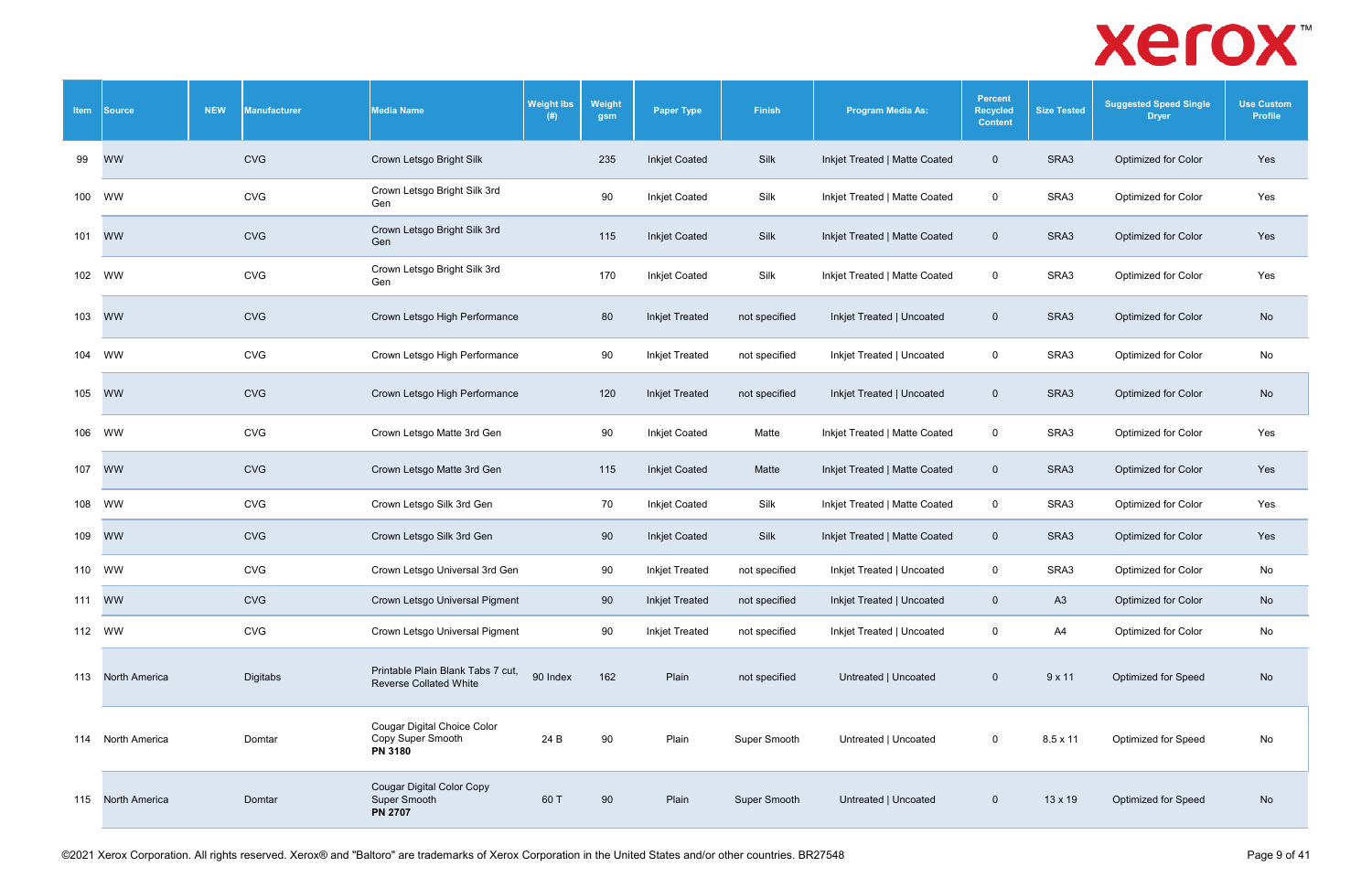| <b>Item</b> | Source               | <b>NEW</b> | Manufacturer | <b>Media Name</b>                                        | <b>Weight lbs</b><br>(# ) | Weight<br>gsm | <b>Paper Type</b>     | Finish        | <b>Program Media As:</b>  | <b>Percent</b><br><b>Recycled</b><br><b>Content</b> | <b>Size Tested</b> | <b>Suggested Speed Single</b><br><b>Dryer</b> | <b>Use Custom</b><br><b>Profile</b> |
|-------------|----------------------|------------|--------------|----------------------------------------------------------|---------------------------|---------------|-----------------------|---------------|---------------------------|-----------------------------------------------------|--------------------|-----------------------------------------------|-------------------------------------|
|             | 116 North America    |            | Domtar       | Cougar Digital Opaque Offset<br>Smooth<br><b>PN 3390</b> | 60 T                      | 90            | Plain                 | Smooth        | Untreated   Uncoated      | $\mathbf 0$                                         | 12 x 18            | Optimized for Speed                           | No                                  |
|             | 117 North America    |            | Domtar       | Cougar Digital Opaque Offset<br>Smooth<br><b>PN 3391</b> | 70 T                      | 104           | Plain                 | Smooth        | Untreated   Uncoated      | $\overline{0}$                                      | 12 x 18            | Optimized for Speed                           | No                                  |
|             | 118 North America    |            | Domtar       | <b>Cougar Digital Smooth</b><br><b>PN 2223</b>           | 24 B                      | 90            | Plain                 | Smooth        | Untreated   Uncoated      | $\mathbf 0$                                         | 13 x 19            | Optimized for Speed                           | No                                  |
| 119         | <b>North America</b> |            | Domtar       | <b>Cougar Digital Smooth</b><br><b>PN 2834</b>           | 24 B                      | 90            | Plain                 | Smooth        | Untreated   Uncoated      | $\overline{0}$                                      | $8.5 \times 11$    | Optimized for Speed                           | No                                  |
| 120         | North America        |            | Domtar       | Cougar Opaque Smooth                                     | 50 T                      | 75            | Plain                 | Smooth        | Untreated   Uncoated      | $\overline{0}$                                      | 12 x 18            | Optimized for Speed                           | No                                  |
| 121         | <b>North America</b> |            | Domtar       | Cougar Super Smooth<br><b>PN 2706</b>                    | 60 T                      | 90            | Plain                 | Super Smooth  | Untreated   Uncoated      | $\overline{0}$                                      | 12 x 18            | <b>Optimized for Speed</b>                    | No                                  |
|             | 122 North America    |            | Domtar       | <b>Cougar Super Smooth</b><br><b>PN 2754</b>             | 80 T                      | 118           | Plain                 | Super Smooth  | Untreated   Uncoated      | $\overline{0}$                                      | 12 x 18            | <b>Optimized for Speed</b>                    | No                                  |
| 123         | <b>North America</b> |            | Domtar       | Cougar Super Smooth<br><b>PN 2768</b>                    | 80 C                      | 216           | Plain                 | Super Smooth  | Untreated   Uncoated      | $\overline{0}$                                      | 12 x 18            | Optimized for Color                           | No                                  |
| 124         | North America        |            | Domtar       | Cougar Super Smooth<br><b>PN 2772</b>                    | 100 C                     | 270           | Plain                 | Super Smooth  | Untreated   Uncoated      | $\mathbf{0}$                                        | 12 x 18            | Optimized for Color                           | No                                  |
| 125         | <b>North America</b> |            | Domtar       | Cougar Super Smooth<br><b>PN 2744</b>                    | 70 T                      | 104           | Plain                 | Super Smooth  | Untreated   Uncoated      | $\overline{0}$                                      | 12 x 18            | <b>Optimized for Speed</b>                    | No                                  |
| 126         | North America        |            | Domtar       | DomtarCopy                                               | 20 B                      | 75            | <b>Inkjet Treated</b> | Smooth        | Inkjet Treated   Uncoated | $\mathbf{0}$                                        | 8.5 x 11           | Optimized for Speed                           | No                                  |
|             | 127 North America    |            | Domtar       | Earth Choice Ivory Vellum<br>Opaque<br><b>PN 81062</b>   | 60 T                      | 90            | Plain                 | Vellum        | Untreated   Uncoated      | $\overline{0}$                                      | 8.5 x 11           | <b>Optimized for Speed</b>                    | No                                  |
| 128         | North America        |            | Domtar       | <b>Husky Copy</b>                                        | 20 B                      | 75            | <b>Inkjet Treated</b> | not specified | Inkjet Treated   Uncoated | $\overline{0}$                                      | 8.5 x 11           | <b>Optimized for Speed</b>                    | $\operatorname{\mathsf{No}}$        |
| 129         | North America        |            | Domtar       | Husky Digital Opaque<br><b>PN 2172</b>                   | 60 T                      | 90            | Plain                 | not specified | Untreated   Uncoated      | $\overline{0}$                                      | 12 x 18            | Optimized for Speed                           | No                                  |
|             | 130 North America    |            | Domtar       | Husky Digital Opaque<br><b>PN 2173</b>                   | 70 T                      | 104           | Plain                 | not specified | Untreated   Uncoated      | $\mathbf 0$                                         | 12 x 18            | <b>Optimized for Speed</b>                    | No                                  |
| 131         | North America        |            | Domtar       | Husky Digital Opaque<br><b>PN 5462</b>                   | 60 T                      | 90            | Plain                 | not specified | Untreated   Uncoated      | $\mathbf{0}$                                        | 8.5 x 11           | Optimized for Speed                           | No                                  |

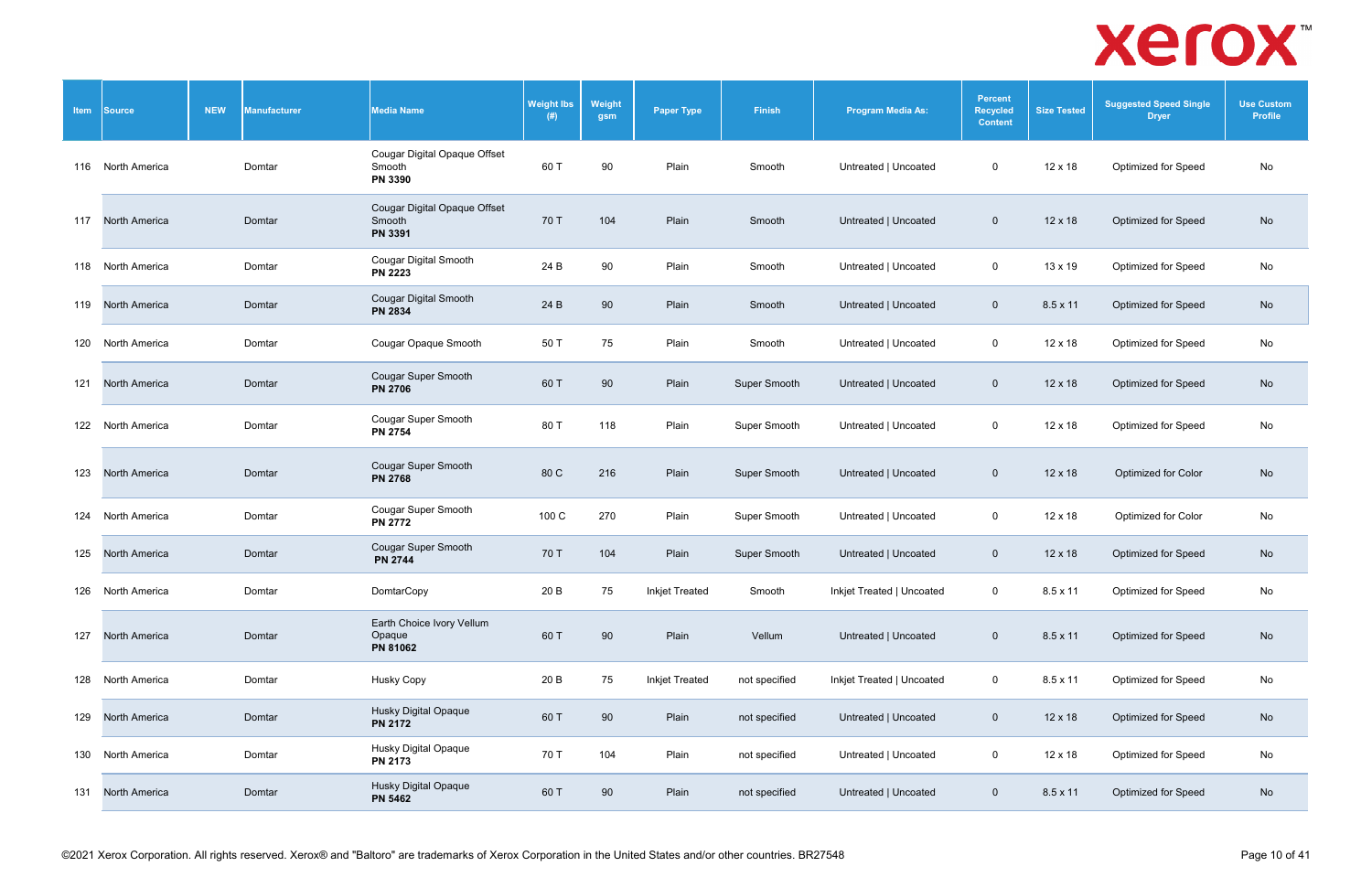| <b>Item</b> | <b>Source</b>        | <b>NEW</b> | <b>Manufacturer</b> | <b>Media Name</b>                        | <b>Weight lbs</b><br>(# ) | Weight<br>gsm | <b>Paper Type</b>     | Finish        | <b>Program Media As:</b>  | <b>Percent</b><br><b>Recycled</b><br><b>Content</b> | <b>Size Tested</b> | <b>Suggested Speed Single</b><br><b>Dryer</b> | <b>Use Custom</b><br>Profile |
|-------------|----------------------|------------|---------------------|------------------------------------------|---------------------------|---------------|-----------------------|---------------|---------------------------|-----------------------------------------------------|--------------------|-----------------------------------------------|------------------------------|
| 132         | North America        |            | Domtar              | <b>Husky Digital Smooth</b>              | 50 T                      | 74            | Plain                 | Smooth        | Untreated   Uncoated      | 10                                                  | 12 x 18            | Optimized for Speed                           | No                           |
| 133         | <b>North America</b> |            | Domtar              | Husky Opaque Offset                      | 70 T                      | 104           | Plain                 | not specified | Untreated   Uncoated      | $\overline{0}$                                      | 14 x 19            | Optimized for Speed                           | No                           |
| 134         | North America        |            | Domtar              | Husky Recycled Digital<br><b>PN 9268</b> | 24 B                      | 90            | Plain                 | not specified | Untreated   Uncoated      | 30                                                  | 8.5 x 11           | <b>Optimized for Speed</b>                    | No                           |
| 135         | North America        |            | Domtar              | LeafJET                                  | 20 B                      | 90            | <b>Inkjet Treated</b> | not specified | Inkjet Treated   Uncoated | $\overline{0}$                                      | 8.5 x 11           | <b>Optimized for Color</b>                    | No                           |
| 136         | North America        |            | Domtar              | Lettermark<br><b>PN 3977</b>             | 24 B                      | $90\,$        | <b>Inkjet Treated</b> | not specified | Inkjet Treated   Uncoated | $\mathbf 0$                                         | 11 x 17            | <b>Optimized for Speed</b>                    | No                           |
| 137         | North America        |            | Domtar              | Lettermark<br><b>PN 3970</b>             | 20 B                      | 75            | <b>Inkjet Treated</b> | not specified | Inkjet Treated   Uncoated | $\mathbf 0$                                         | $8.5 \times 11$    | <b>Optimized for Speed</b>                    | No                           |
| 138         | North America        |            | Domtar              | Lettermark<br><b>PN 3972</b>             | 20 B                      | 75            | <b>Inkjet Treated</b> | not specified | Inkjet Treated   Uncoated | $\overline{0}$                                      | $8.5 \times 14$    | <b>Optimized for Speed</b>                    | No                           |
| 139         | North America        |            | Domtar              | Lettermark<br><b>PN 3973</b>             | 20 B                      | 75            | <b>Inkjet Treated</b> | not specified | Inkjet Treated   Uncoated | $\overline{0}$                                      | 11 x 17            | <b>Optimized for Speed</b>                    | No                           |
| 140         | North America        |            | Domtar              | Lettermark<br><b>PN 3976</b>             | 24 B                      | $90\,$        | Inkjet Treated        | not specified | Inkjet Treated   Uncoated | $\mathbf 0$                                         | 8.5 x 11           | Optimized for Speed                           | No                           |
| 141         | North America        | <b>NEW</b> | Domtar              | Lettermark Premium<br><b>PN 3990</b>     | 24 B                      | 90            | <b>Inkjet Treated</b> | not specified | Inkjet Treated   Uncoated | $\overline{0}$                                      | $8.5 \times 11$    | <b>Optimized for Speed</b>                    | No                           |
| 142         | North America        | <b>NEW</b> | Domtar              | Lettermark Premium<br><b>PN 3992</b>     | 24 B                      | 90            | <b>Inkjet Treated</b> | not specified | Inkjet Treated   Uncoated | $\overline{0}$                                      | $8.5 \times 14$    | <b>Optimized for Speed</b>                    | No                           |
| 143         | <b>North America</b> | <b>NEW</b> | Domtar              | Lettermark Premium<br><b>PN 3993</b>     | 24 B                      | 90            | <b>Inkjet Treated</b> | not specified | Inkjet Treated   Uncoated | $\overline{0}$                                      | 11 x 17            | <b>Optimized for Speed</b>                    | No                           |
| 144         | North America        |            | Domtar              | Lynx Digital<br>PN 630400                | 60 T                      | $90\,$        | Plain                 | not specified | Untreated   Uncoated      | $\mathbf 0$                                         | $8.5 \times 11$    | Optimized for Speed                           | No                           |
| 145         | <b>North America</b> |            | Domtar              | Lynx Digital<br>PN 630700                | 60 T                      | $90\,$        | Plain                 | not specified | Untreated   Uncoated      | $\overline{0}$                                      | 11 x 17            | Optimized for Speed                           | No                           |
|             | 146 North America    |            | Domtar              | Lynx Digital<br>PN 630800                | 70 T                      | 104           | Plain                 | not specified | Untreated   Uncoated      | $\mathbf 0$                                         | 8.5 x 11           | <b>Optimized for Speed</b>                    | No                           |
| 147         | <b>North America</b> |            | Domtar              | Lynx Digital<br>PN 639829                | 80 C                      | 216           | Plain                 | Smooth        | Untreated   Uncoated      | $\mathbf{0}$                                        | 19 x 13            | Optimized for Speed                           | No                           |
| 148         | North America        |            | Domtar              | Lynx Digital Opaque<br>PN 639633         | 80 T                      | 120           | Plain                 | Smooth        | Untreated   Uncoated      | $\mathbf 0$                                         | 12 x 18            | Optimized for Speed                           | No                           |
|             | 149 north America    |            | Domtar              | Lynx Digital Opaque<br>PN 639634         | 100 T                     | 148           | Plain                 | Smooth        | Untreated   Uncoated      | $\overline{0}$                                      | 12 x 18            | Optimized for Speed                           | No                           |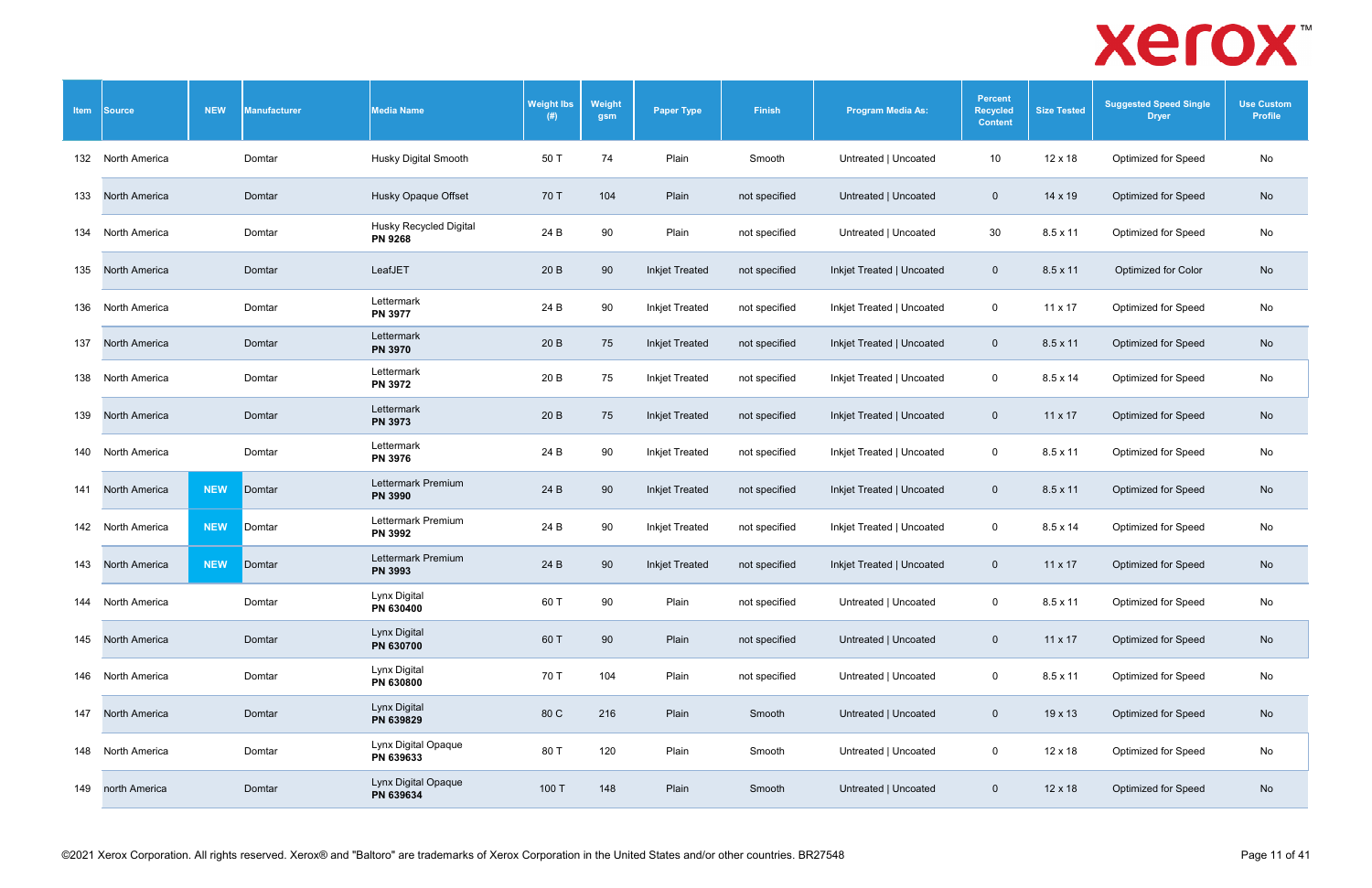| <b>Item</b> | <b>Source</b>        | <b>NEW</b> | <b>Manufacturer</b> | <b>Media Name</b>                                                  | <b>Weight lbs</b><br>(# ) | Weight<br>gsm | <b>Paper Type</b>     | Finish        | <b>Program Media As:</b>  | <b>Percent</b><br><b>Recycled</b><br><b>Content</b> | <b>Size Tested</b> | <b>Suggested Speed Single</b><br><b>Dryer</b> | <b>Use Custom</b><br>Profile |
|-------------|----------------------|------------|---------------------|--------------------------------------------------------------------|---------------------------|---------------|-----------------------|---------------|---------------------------|-----------------------------------------------------|--------------------|-----------------------------------------------|------------------------------|
| 150         | North America        |            | Domtar              | Lynx Digital Opaque<br>PN 639637                                   | 100 C                     | 270           | Plain                 | Smooth        | Untreated   Uncoated      | $\mathbf{0}$                                        | 12 x 18            | <b>Optimized for Speed</b>                    | No                           |
| 151         | North America        |            | Domtar              | Lynx Digital Satin                                                 | 24 B                      | 90            | <b>Inkjet Treated</b> | Super Smooth  | Inkjet Treated   Uncoated | $\overline{0}$                                      | 8.5 x 11           | <b>Optimized for Speed</b>                    | No                           |
| 152         | North America        |            | Domtar              | Lynx Digital Smooth                                                | 65 C                      | 176           | Plain                 | Smooth        | Untreated   Uncoated      | 10                                                  | 12 X 18            | <b>Optimized for Speed</b>                    | No                           |
| 153         | North America        |            | Domtar              | LynxJET                                                            | 60 T                      | 90            | <b>Inkjet Treated</b> | Smooth        | Inkjet Treated   Uncoated | $\overline{0}$                                      | 8.5 x 11           | <b>Optimized for Color</b>                    | No                           |
| 154         | North America        |            | Domtar              | LynxJET                                                            | 70 T                      | 104           | <b>Inkjet Treated</b> | Smooth        | Inkjet Treated   Uncoated | $\mathbf 0$                                         | 8.5 x 11           | Optimized for Color                           | No                           |
| 155         | <b>North America</b> |            | Domtar              | LynxJET<br>PN 600952                                               | 60 T                      | 89            | <b>Inkjet Treated</b> | Smooth        | Inkjet Treated   Uncoated | $\overline{0}$                                      | 12 x 18            | <b>Optimized for Color</b>                    | No                           |
| 156         | North America        |            | Domtar              | LynxJET<br>PN 600955                                               | 70 T                      | 104           | <b>Inkjet Treated</b> | Smooth        | Inkjet Treated   Uncoated | $\mathbf 0$                                         | 12 x 18            | Optimized for Color                           | No                           |
| 157         | <b>North America</b> |            | Domtar              | LynxJET 7 POINT<br><b>PN 5267</b>                                  |                           | 125           | <b>Inkjet Treated</b> | Smooth        | Inkjet Treated   Uncoated | $\overline{0}$                                      | 12 x 18            | Optimized for Color                           | No                           |
| 158         | North America        |            | Domtar              | LynxJET 9 POINT<br><b>PN 5268</b>                                  |                           | 147           | <b>Inkjet Treated</b> | Smooth        | Inkjet Treated   Uncoated | $\mathbf{0}$                                        | 12 x 18            | Optimized for Color                           | No                           |
| 159         | North America        |            | Domtar              | WillCopy                                                           | 20 B                      | 75            | <b>Inkjet Treated</b> | Smooth        | Inkjet Treated   Uncoated | $\overline{0}$                                      | 8.5 x 11           | <b>Optimized for Speed</b>                    | No                           |
| 160         | North America        |            | Domtar              | <b>WillCopy Custom Cuts</b><br>1 Perf at 3 2/3 inches<br>PN 851032 | 20 B                      | 75            | <b>Inkjet Treated</b> | Smooth        | Inkjet Treated   Uncoated | $\overline{0}$                                      | $8.5 \times 11$    | <b>Optimized for Speed</b>                    | No                           |
| 161         | <b>WW</b>            |            | Double A            | Double A Color Print                                               |                           | 90            | Plain                 | not specified | Untreated   Uncoated      | $\mathbf{0}$                                        | A4                 | Optimized for Speed                           | $\operatorname{\mathsf{No}}$ |
| 162 WW      |                      |            | Double A            | Everday                                                            | 20 B                      | 75            | Plain                 | not specified | Untreated   Uncoated      | $\mathbf 0$                                         | $11 \times 17$     | Optimized for Speed                           | No                           |
| 163         | <b>WW</b>            |            | Double A            | Everday                                                            | 20 B                      | 75            | Plain                 | not specified | Untreated   Uncoated      | $\overline{0}$                                      | 8.5 x 11           | Optimized for Speed                           | No                           |
| 164 WW      |                      |            | Double A            | Premium                                                            |                           | 80            | <b>Inkjet Treated</b> | not specified | Inkjet Treated   Uncoated | $\mathbf 0$                                         | A4                 | <b>Optimized for Speed</b>                    | No                           |
| 165         | Europe               |            | Drewsen             | CBS1                                                               |                           | $95\,$        | Security              | not specified | Inkjet Treated   Uncoated | $\overline{0}$                                      | A4                 | Optimized for Color                           | No                           |
| 166         | Europe               |            | Drewsen             | ProCopy                                                            |                           | 200           | Plain                 | not specified | Untreated   Uncoated      | $\mathbf 0$                                         | A4                 | Optimized for Color                           | No                           |
| 167         | Europe               |            | Drewsen             | <b>Watermarked Security Paper</b>                                  |                           | 90            | <b>Inkjet Treated</b> | not specified | Inkjet Treated   Uncoated | $\mathbf{0}$                                        | A4                 | Optimized for Color                           | No                           |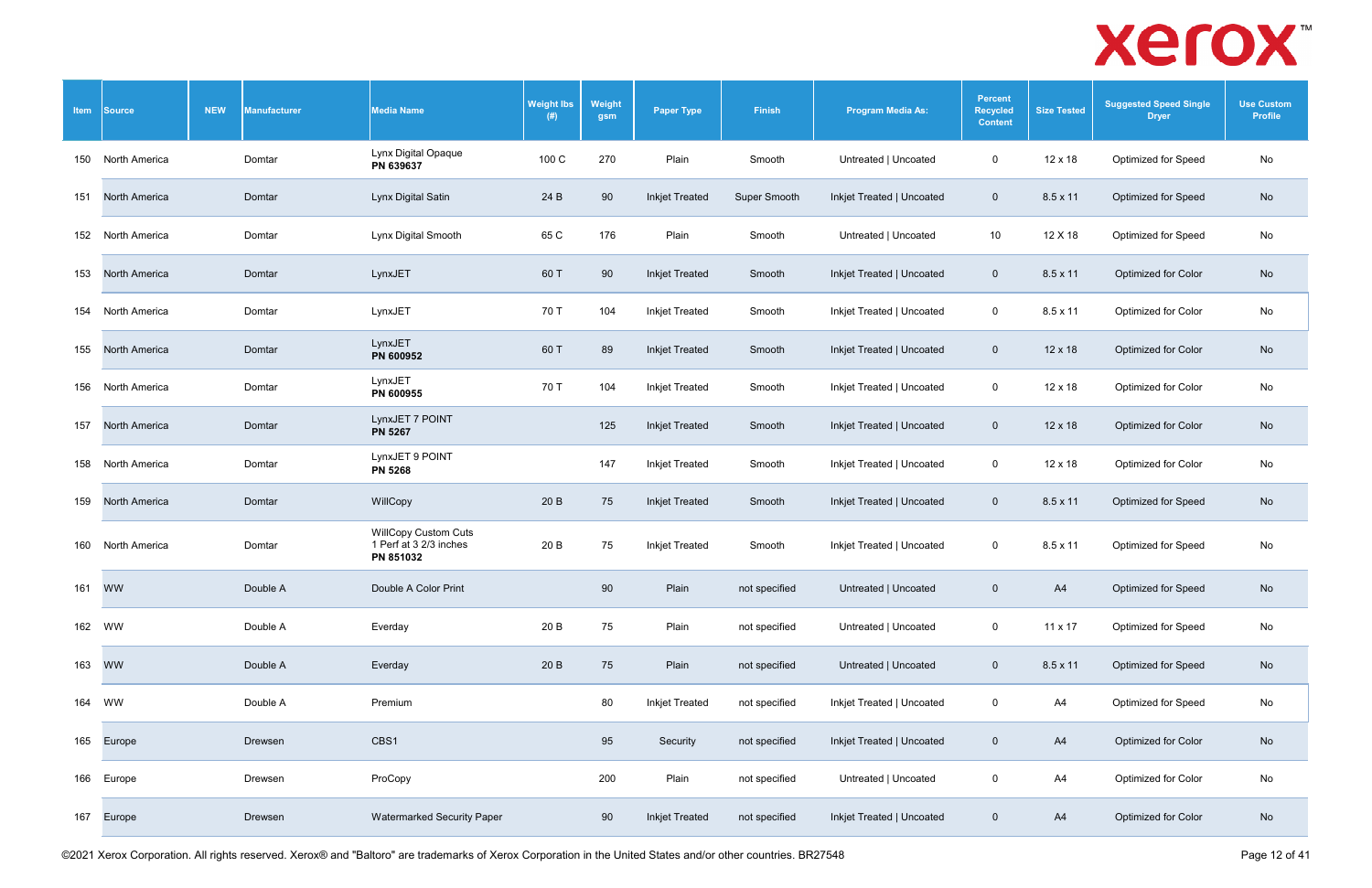| <b>Item</b> | Source            | <b>NEW</b> | <b>Manufacturer</b> | <b>Media Name</b>                           | <b>Weight lbs</b><br>(# ) | Weight<br>gsm | <b>Paper Type</b>     | Finish        | <b>Program Media As:</b>  | Percent<br><b>Recycled</b><br><b>Content</b> | <b>Size Tested</b> | <b>Suggested Speed Single</b><br><b>Dryer</b> | <b>Use Custom</b><br>Profile |
|-------------|-------------------|------------|---------------------|---------------------------------------------|---------------------------|---------------|-----------------------|---------------|---------------------------|----------------------------------------------|--------------------|-----------------------------------------------|------------------------------|
| 168         | Europe            |            | Fedrigoni           | Splendorgel Extra White                     |                           | 100           | Plain                 | Super Smooth  | Untreated   Uncoated      | $\mathbf 0$                                  | SRA3               | Optimized for Speed                           | No                           |
| 169         | Europe            |            | Fedrigoni           | Splendorgel Extra White                     |                           | 115           | Plain                 | Super Smooth  | Untreated   Uncoated      | $\mathbf 0$                                  | SRA3               | Optimized for Speed                           | No                           |
| 170         | Europe            |            | Fedrigoni           | Splendorgel Extra White                     |                           | 140           | Plain                 | Super Smooth  | Untreated   Uncoated      | $\mathsf{O}$                                 | SRA3               | Optimized for Color                           | No                           |
| 171         | Europe            |            | Fedrigoni           | Splendorgel Extra White                     |                           | 160           | Plain                 | Super Smooth  | Untreated   Uncoated      | $\mathbf{0}$                                 | SRA3               | Optimized for Color                           | No                           |
| 172         | Europe            |            | Fedrigoni           | Splendorgel Extra White                     |                           | 190           | Plain                 | Super Smooth  | Untreated   Uncoated      | $\mathbf 0$                                  | SRA3               | Optimized for Color                           | No                           |
| 173         | Europe            |            | Fedrigoni           | Splendorgel Extra White                     |                           | 230           | Plain                 | Super Smooth  | Untreated   Uncoated      | $\mathbf 0$                                  | SRA3               | Optimized for Color                           | No                           |
| 174         | Europe            |            | Fedrigoni           | Splendorgel Extra White                     |                           | 270           | Plain                 | Super Smooth  | Untreated   Uncoated      | $\mathbf 0$                                  | SRA3               | <b>Optimized for Color</b>                    | No                           |
| 175         | Europe            |            | Fedrigoni           | Splendorgel Extra White                     |                           | 300           | Plain                 | Super Smooth  | Untreated   Uncoated      | $\mathbf 0$                                  | SRA3               | Optimized for Color                           | No                           |
| 176         | Europe            |            | Fedrigoni           | Symbol Freelife Satin                       |                           | 115           | Coated                | Satin         | Untreated   Matte Coated  | $\mathbf 0$                                  | SRA3               | Optimized for Color                           | Yes                          |
| 177         | North America     |            | Finch               | Finch 94                                    | 60 T                      | 90            | Plain                 | not specified | Untreated   Uncoated      | $\mathbf 0$                                  | 12.25x<br>18.25    | Optimized for Speed                           | No                           |
| 178         | North America     |            | Finch               | Opaque Digital Bright White<br>PN 1008-6015 | 60 T                      | 89            | Plain                 | not specified | Untreated   Uncoated      | $\mathbf{0}$                                 | 12 x 18            | <b>Optimized for Speed</b>                    | No                           |
|             | 179 North America |            | Finch               | Opaque Digital Bright White<br>PN 1008-7015 | 70 T                      | 104           | Plain                 | not specified | Untreated   Uncoated      | $\overline{0}$                               | $12 \times 18$     | <b>Optimized for Speed</b>                    | No                           |
| 180         | North America     |            | Finch               | Opaque Digital Bright White<br>PN 1008-8015 | 80 T                      | 118           | Plain                 | not specified | Untreated   Uncoated      | $\overline{0}$                               | 12 x 18            | Optimized for Speed                           | No                           |
| 181         | North America     |            | Finch               | Opaque Digital Bright White<br>PN 2508-0017 | 100 C                     | 270           | Plain                 | not specified | Untreated   Uncoated      | $\mathbf{0}$                                 | 12 x 18            | Optimized for Color                           | No                           |
| 182         | North America     |            | Finch               | Opaque Digital Bright White<br>PN 2508-8017 | 80 C                      | 216           | Plain                 | not specified | Untreated   Uncoated      | $\mathbf 0$                                  | 12 x 18            | Optimized for Color                           | No                           |
| 183         | North America     |            | Finch               | Smartbook Jet Text                          | 70 T                      | 105           | <b>Inkjet Treated</b> | not specified | Inkjet Treated   Uncoated | $\mathbf 0$                                  | 13 x 19            | Optimized for Speed                           | No                           |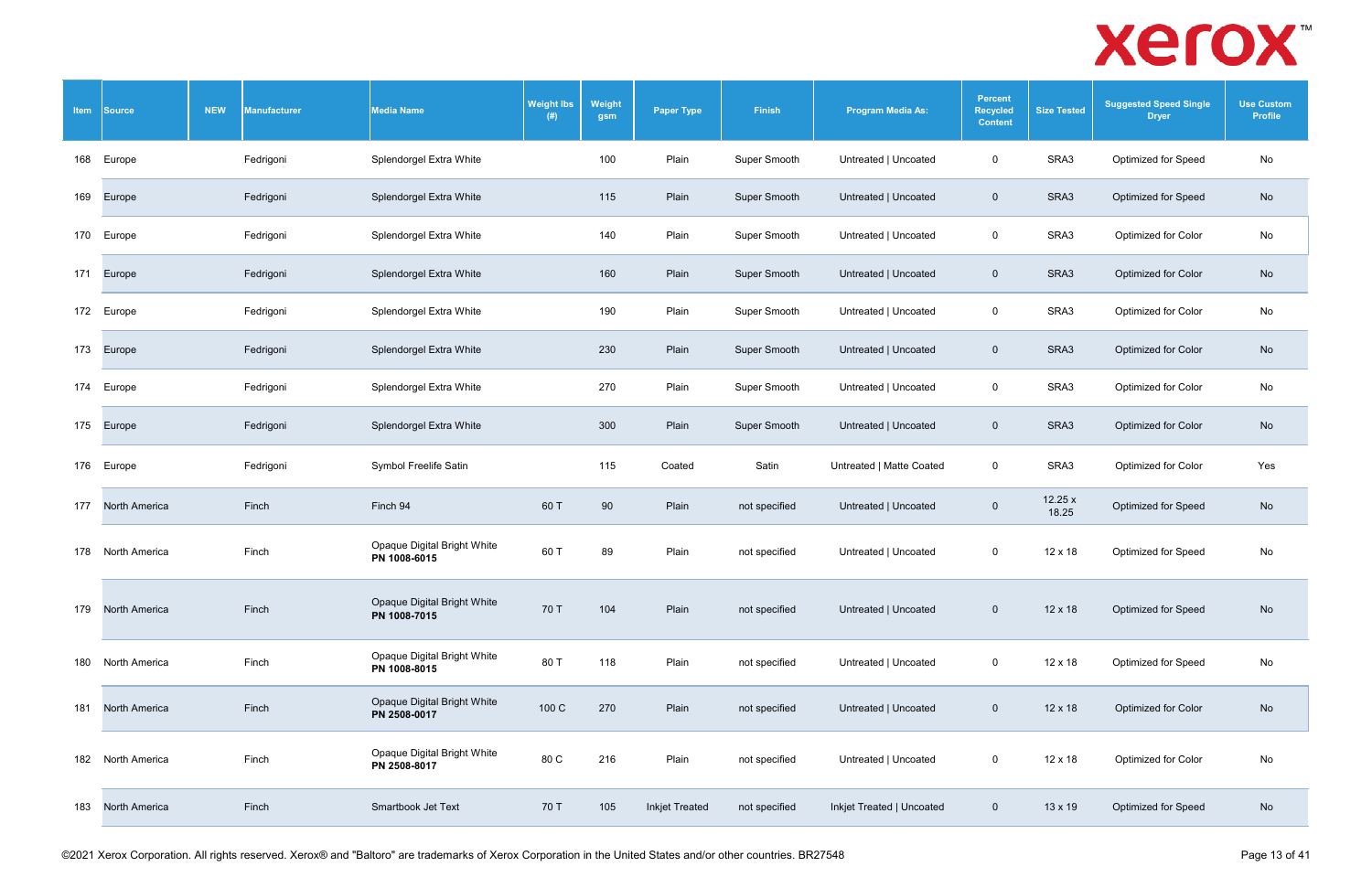| <b>Item</b> | Source               | <b>NEW</b> | Manufacturer | <b>Media Name</b>                                                             | <b>Weight lbs</b><br>(# ) | Weight<br>gsm | <b>Paper Type</b>     | Finish        | <b>Program Media As:</b>  | <b>Percent</b><br><b>Recycled</b><br><b>Content</b> | <b>Size Tested</b> | <b>Suggested Speed Single</b><br><b>Dryer</b> | <b>Use Custom</b><br><b>Profile</b> |
|-------------|----------------------|------------|--------------|-------------------------------------------------------------------------------|---------------------------|---------------|-----------------------|---------------|---------------------------|-----------------------------------------------------|--------------------|-----------------------------------------------|-------------------------------------|
| 184         | North America        |            | <b>GPA</b>   | Dry Toner 50# White Uncoated<br>Permanent<br>10-up Labels                     | 60 T                      | 90            | <b>Inkjet Treated</b> | not specified | Inkjet Treated   Uncoated | $\mathbf 0$                                         | 8.5 x 11           | Optimized for Color                           | No                                  |
| 185         | <b>WW</b>            |            | <b>GPA</b>   | Dry Toner X White Satin                                                       | 70 T                      | 105           | Coated                | Satin         | Untreated   Matte Coated  | $\mathbf{0}$                                        | 12 x 18            | Optimized for Color                           | Yes                                 |
| 186         | WW                   |            | <b>GPA</b>   | Dry Toner X White Satin                                                       | 80 T                      | 118           | Coated                | Satin         | Untreated   Matte Coated  | $\mathbf 0$                                         | 12 x 18            | Optimized for Color                           | Yes                                 |
| 187         | <b>WW</b>            |            | <b>GPA</b>   | Dry Toner X White Satin                                                       | 100 T                     | 148           | Coated                | Satin         | Untreated   Matte Coated  | $\mathbf{0}$                                        | 12 x 18            | Optimized for Color                           | Yes                                 |
| 188         | North America        |            | <b>GPA</b>   | GPA Dry Toner 60# Offset<br>White / Permanent Adhesive /<br>80# U-Split Liner |                           | 120           | <b>Inkjet Treated</b> | not specified | Inkjet Treated   Uncoated | $\mathbf{0}$                                        | $8.5 \times 11$    | Optimized for Color                           | No                                  |
| 189         | <b>North America</b> |            | <b>GPA</b>   | White Dull Text<br>DM1WDT100P                                                 | 100 T                     | 148           | Coated                | Dull          | Untreated   Matte Coated  | $\mathbf{0}$                                        | 13 x 19            | <b>Optimized for Color</b>                    | Yes                                 |
| 190         | Europe               |            | Hadera       | CopyKal Business                                                              |                           | 80            | Plain                 | not specified | Untreated   Uncoated      | 0                                                   | A4                 | <b>Optimized for Speed</b>                    | No                                  |
| 191         | Europe               |            | Hadera       | Digital Word Elenfer C2S Art<br>Paper                                         |                           | 128           | Coated                | Silk          | Inkjet Treated   Uncoated | $\mathbf{0}$                                        | 350 mm x<br>500 mm | Optimized for Color                           | Yes                                 |
| 192         | Europe               |            | Hadera       | Hadera Top                                                                    |                           | 170           | Plain                 | not specified | Untreated   Uncoated      | $\mathbf 0$                                         | SRA3               | <b>Optimized for Speed</b>                    | No                                  |
| 193         | <b>North America</b> |            | Huge Papers  | Nice Art Silk                                                                 | 80 T                      | 118           | Coated                | Silk          | Untreated   Matte Coated  | 10 <sup>°</sup>                                     | 12 x 18            | Optimized for Color                           | Yes                                 |
| 194         | Europe               |            | Igepa        | Igepa Soporset Premium Offset                                                 |                           | 90            | Plain                 | not specified | Inkjet Treated   Uncoated | $\mathbf 0$                                         | A3                 | Optimized for Speed                           | ${\sf No}$                          |
| 195         | Europe               |            | Igepa        | Igepa Soporset Premium Offset                                                 |                           | 120           | Plain                 | not specified | Inkjet Treated   Uncoated | 0                                                   | 320 mm x<br>432 mm | Optimized for Speed                           | No                                  |
| 196         | North America        |            | Impact       | High Tech Xeroxgraphic                                                        | 20 B                      | 75            | Plain                 | not specified | Inkjet Treated   Uncoated | $\mathbf 0$                                         | 8.5 x 11           | <b>Optimized for Speed</b>                    | No                                  |
| 197         | <b>North America</b> |            | Impact       | Xerographic                                                                   | 20 B                      | 75            | <b>Inkjet Treated</b> | not specified | Inkjet Treated   Uncoated | $\mathbf{0}$                                        | 8.5 x 11           | Optimized for Speed                           | No                                  |
| 198         | Europe               |            | Inapa        | Pro Laser                                                                     |                           | 80            | <b>Inkjet Treated</b> | not specified | Inkjet Treated   Uncoated | $\mathbf 0$                                         | A4                 | Optimized for Speed                           | No                                  |
| 199         | Europe               |            | Inapa        | Tecno MultiSpeed                                                              |                           | 80            | Inkjet Treated        | not specified | Inkjet Treated   Uncoated | $\mathbf{0}$                                        | A4                 | <b>Optimized for Speed</b>                    | $\mathsf{No}$                       |

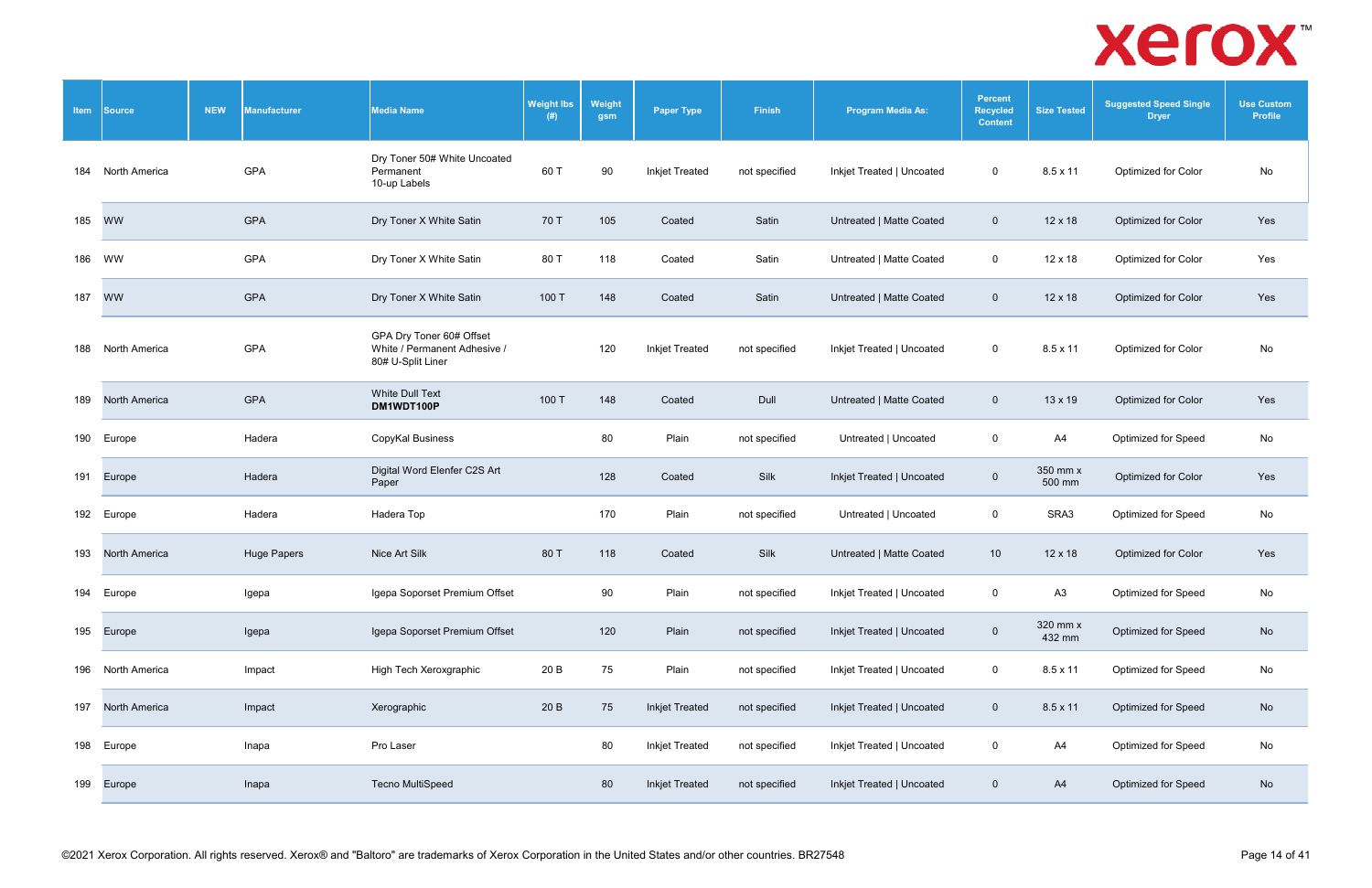| <b>Item</b> | <b>Source</b>        | <b>NEW</b> | Manufacturer | <b>Media Name</b>                                              | <b>Weight lbs</b><br>(#) | Weight<br>gsm | <b>Paper Type</b>     | Finish        | <b>Program Media As:</b>  | <b>Percent</b><br><b>Recycled</b><br><b>Content</b> | <b>Size Tested</b> | <b>Suggested Speed Single</b><br><b>Dryer</b> | <b>Use Custom</b><br>Profile |
|-------------|----------------------|------------|--------------|----------------------------------------------------------------|--------------------------|---------------|-----------------------|---------------|---------------------------|-----------------------------------------------------|--------------------|-----------------------------------------------|------------------------------|
| 200         | North America        |            | InfoSeal     | InfoSeal<br>FS 100 Label 1 Up Label Size<br>8.5" x 11"         |                          | 105           | <b>Inkjet Treated</b> | not specified | Inkjet Treated   Uncoated | $\mathbf{0}$                                        | 8.5 x 11           | Optimized for Color                           | No                           |
| 201         | <b>North America</b> |            | InfoSeal     | InfoSeal<br>FS 105 Label 2 Up Label Size<br>$8.5" \times 5.5"$ |                          | 105           | <b>Inkjet Treated</b> | not specified | Inkjet Treated   Uncoated | $\overline{0}$                                      | $8.5 \times 11$    | <b>Optimized for Color</b>                    | No                           |
|             | 202 North America    |            | InfoSeal     | InfoSeal<br>FS 110 Label 4 Up Label Size<br>$4.5" \times 5.5"$ |                          | 105           | <b>Inkjet Treated</b> | not specified | Inkjet Treated   Uncoated | $\overline{0}$                                      | 8.5 x 11           | Optimized for Color                           | No                           |
| 203         | <b>North America</b> |            | InfoSeal     | InfoSeal<br>FS 115 Label 6 Up Label Size<br>4.25" x 3.66"      |                          | 105           | <b>Inkjet Treated</b> | not specified | Inkjet Treated   Uncoated | $\overline{0}$                                      | $8.5 \times 11$    | Optimized for Color                           | No                           |
| 204         | North America        |            | InfoSeal     | InfoSeal<br>FS 120 Label 8 Up Label Size<br>4.25" x 2.75"      |                          | 105           | <b>Inkjet Treated</b> | not specified | Inkjet Treated   Uncoated | $\mathbf{0}$                                        | $8.5 \times 11$    | Optimized for Color                           | No                           |
| 205         | <b>North America</b> |            | InfoSeal     | InfoSeal<br>FS 125 Label 4 Up Label Size 4"<br>x 5"            |                          | 105           | <b>Inkjet Treated</b> | not specified | Inkjet Treated   Uncoated | $\overline{0}$                                      | 8.5 x 11           | Optimized for Color                           | No                           |
| 206         | North America        |            | InfoSeal     | InfoSeal<br>FS 130 Label 6 Up Label Size 8"<br>x 1.5"          |                          | 105           | <b>Inkjet Treated</b> | not specified | Inkjet Treated   Uncoated | $\overline{0}$                                      | 8.5 x 11           | Optimized for Color                           | No                           |
| 207         | <b>North America</b> |            | InfoSeal     | InfoSeal<br>FS 135 Label 6 Up Label Size 4"<br>x 3.33"         |                          | 105           | <b>Inkjet Treated</b> | not specified | Inkjet Treated   Uncoated | $\overline{0}$                                      | 8.5 x 11           | Optimized for Color                           | No                           |
| 208         | <b>North America</b> |            | InfoSeal     | InfoSeal<br>FS 140 Label 8 Up Label Size 8"<br>x 4.25"         |                          | 105           | <b>Inkjet Treated</b> | not specified | Inkjet Treated   Uncoated | $\overline{0}$                                      | $8.5 \times 11$    | <b>Optimized for Color</b>                    | No                           |
| 209         | North America        |            | InfoSeal     | InfoSeal<br>FS 145 Label 10 Up Label Size<br>$4" \times 2"$    |                          | 105           | <b>Inkjet Treated</b> | not specified | Inkjet Treated   Uncoated | $\overline{0}$                                      | 8.5 x 11           | Optimized for Color                           | No                           |
| 210         | North America        |            | InfoSeal     | InfoSeal<br>FS 150 RC Label 4 Up Label<br>Size 4" x 6"         |                          | 105           | <b>Inkjet Treated</b> | not specified | Inkjet Treated   Uncoated | $\mathbf 0$                                         | 8.5 x 11           | Optimized for Color                           | No                           |
|             | 211 North America    |            | InfoSeal     | InfoSeal<br>FS 155 Label 4 Up Label Size 4"<br>x 6"            |                          | 105           | <b>Inkjet Treated</b> | not specified | Inkjet Treated   Uncoated | $\overline{0}$                                      | 8.5 x 11           | Optimized for Color                           | No                           |
|             | 212 North America    |            | InfoSeal     | InfoSeal<br>FS 180 Label 2 Up Label Size<br>6.75" x 4.75"      |                          | 105           | <b>Inkjet Treated</b> | not specified | Inkjet Treated   Uncoated | $\overline{0}$                                      | 8.5 x 11           | Optimized for Color                           | No                           |

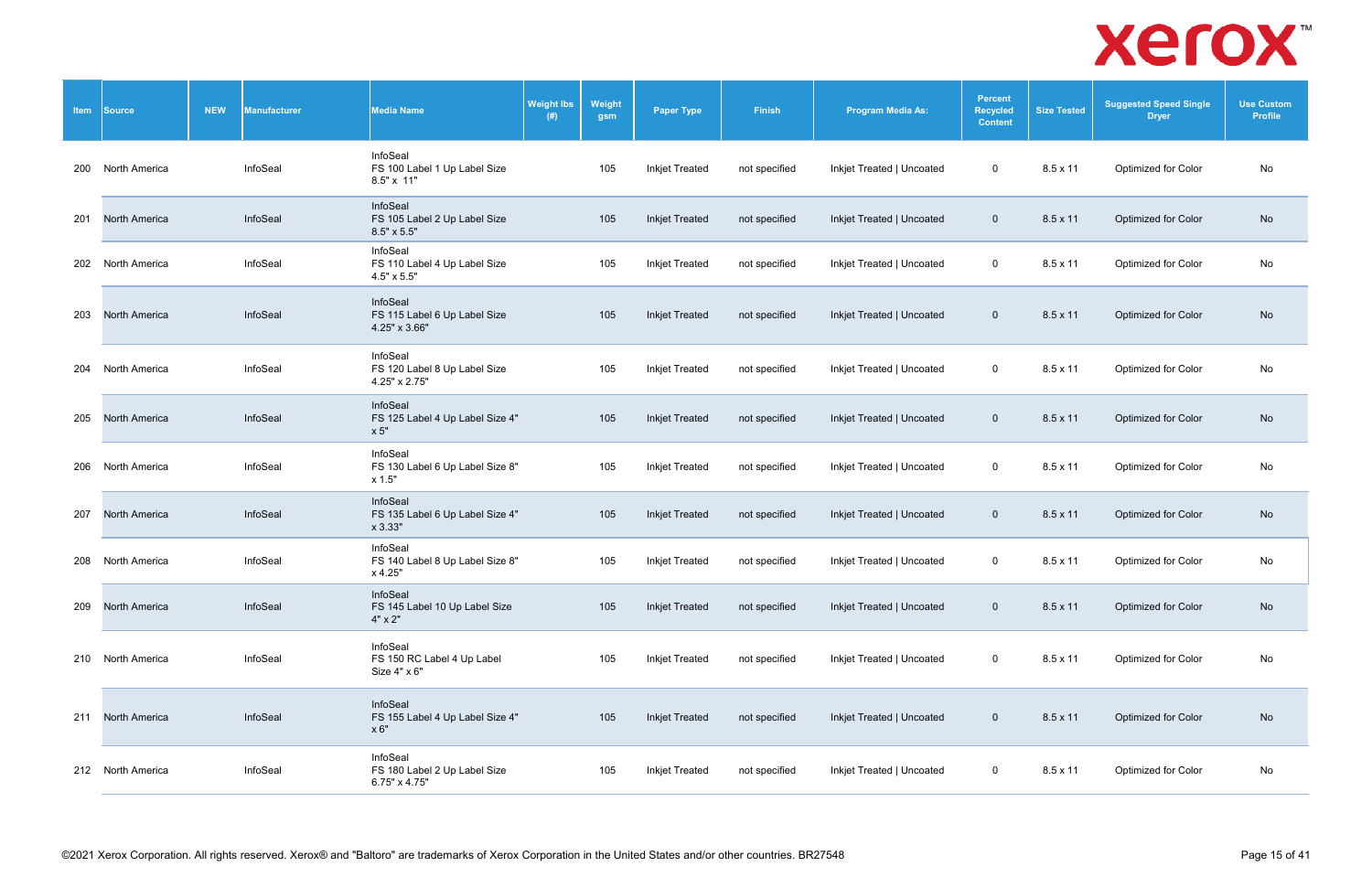| <b>Item</b> | <b>Source</b>        | <b>NEW</b> | <b>Manufacturer</b> | <b>Media Name</b>                                             | <b>Weight lbs</b><br>(# ) | Weight<br>gsm | <b>Paper Type</b>     | Finish        | <b>Program Media As:</b>  | <b>Percent</b><br><b>Recycled</b><br><b>Content</b> | <b>Size Tested</b> | <b>Suggested Speed Single</b><br><b>Dryer</b> | <b>Use Custom</b><br>Profile |
|-------------|----------------------|------------|---------------------|---------------------------------------------------------------|---------------------------|---------------|-----------------------|---------------|---------------------------|-----------------------------------------------------|--------------------|-----------------------------------------------|------------------------------|
|             | 213 North America    |            | InfoSeal            | InfoSeal<br>FS 185 Label 2 Up Label Size<br>Click & Ship      |                           | 105           | <b>Inkjet Treated</b> | not specified | Inkjet Treated   Uncoated | $\mathbf{0}$                                        | 8.5 x 11           | <b>Optimized for Color</b>                    | No                           |
| 214         | North America        |            | InfoSeal            | InfoSeal<br>FS 190 Label 2 Up Label Size<br>6.75" x 4.25"     |                           | 105           | <b>Inkjet Treated</b> | not specified | Inkjet Treated   Uncoated | $\mathbf 0$                                         | $8.5 \times 11$    | Optimized for Color                           | No                           |
|             | 215 North America    |            | InfoSeal            | InfoSeal<br>FS 195 Label 2 Up Label Size<br>7.375" x 4.5"     |                           | 105           | <b>Inkjet Treated</b> | not specified | Inkjet Treated   Uncoated | $\overline{0}$                                      | $8.5 \times 11$    | <b>Optimized for Color</b>                    | No                           |
|             | 216 North America    |            | InfoSeal            | InfoSeal<br>FS 200 Label 2 Up Label Size<br>eBay Thank You    |                           | 105           | <b>Inkjet Treated</b> | not specified | Inkjet Treated   Uncoated | $\mathbf 0$                                         | $8.5 \times 11$    | Optimized for Color                           | No                           |
| 217         | <b>North America</b> |            | InfoSeal            | InfoSeal<br>FS 230 Label 30 Up Label Size<br>2.625" x 1"      |                           | 105           | <b>Inkjet Treated</b> | not specified | Inkjet Treated   Uncoated | $\overline{0}$                                      | $8.5 \times 11$    | Optimized for Color                           | No                           |
|             | 218 North America    |            | InfoSeal            | Double Post Card - No Window<br><b>PSDBPCD</b>                | 90 Tag                    | 105           | <b>Pressure Seal</b>  | Smooth        | Inkjet Treated   Uncoated | $\overline{0}$                                      | 8.5 x 11           | <b>Optimized for Color</b>                    | No                           |
|             | 219 North America    | <b>NEW</b> | InfoSeal            | Blank 28#<br><b>PSFEZ</b>                                     | 28 B                      | 105           | <b>Pressure Seal</b>  | Smooth        | Inkjet Treated   Uncoated | $\overline{0}$                                      | $8.5 \times 14$    | <b>Optimized for Color</b>                    | No                           |
| 220         | North America        | <b>NEW</b> | InfoSeal            | BW 28#<br><b>PSEPRC</b>                                       | 28B                       | 105           | <b>Pressure Seal</b>  | Smooth        | Inkjet Treated   Uncoated | $\overline{0}$                                      | $8.5 \times 11$    | Optimized for Color                           | No                           |
| 221         | <b>North America</b> | <b>NEW</b> | InfoSeal            | Pressure Seal V-fold<br><b>PSEMPV</b>                         | 28 B                      | 105           | Pressure Seal         | Smooth        | Inkjet Treated   Uncoated | $\overline{0}$                                      | $8.5 \times 11$    | <b>Optimized for Color</b>                    | No                           |
| 222         | North America        | <b>NEW</b> | InfoSeal            | 90# Tag<br><b>PSEFLPTB</b>                                    |                           | 146           | Pressure Seal         | Smooth        | Inkjet Treated   Uncoated | $\overline{0}$                                      | 8.5 x 11           | Optimized for Color                           | No                           |
| 223         | North America        |            | InfoSeal            | TB Double TransVue Window<br><b>PSEPRBC</b>                   | 28 B                      | 105           | Pressure Seal         | Smooth        | Inkjet Treated   Uncoated | $\overline{0}$                                      | 8.5 x 11           | Optimized for Color                           | No                           |
| 224         | North America        |            | InfoSeal            | <b>Blank - Security Grade Check</b><br>Stock<br><b>PSEPRZ</b> | 24 B                      | 105           | Pressure Seal         | Smooth        | Inkjet Treated   Uncoated | $\overline{0}$                                      | 8.5 x 11           | Optimized for Color                           | No                           |
| 225         | <b>North America</b> |            | InfoSeal            | Return Envelope<br>PSF2W                                      | 24 B                      | 105           | Pressure Seal         | Smooth        | Inkjet Treated   Uncoated | $\overline{0}$                                      | 8.5 x 14           | Optimized for Color                           | No                           |
| 226         | North America        |            | InfoSeal            | Double Parallel Fold<br><b>PSFPRL</b>                         | 24 B                      | 105           | Pressure Seal         | Smooth        | Inkjet Treated   Uncoated | $\overline{0}$                                      | 8.5 x 14           | Optimized for Color                           | No                           |

©2021 Xerox Corporation. All rights reserved. Xerox® and "Baltoro" are trademarks of Xerox Corporation in the United States and/or other countries. BR27548 Page 16 of 41

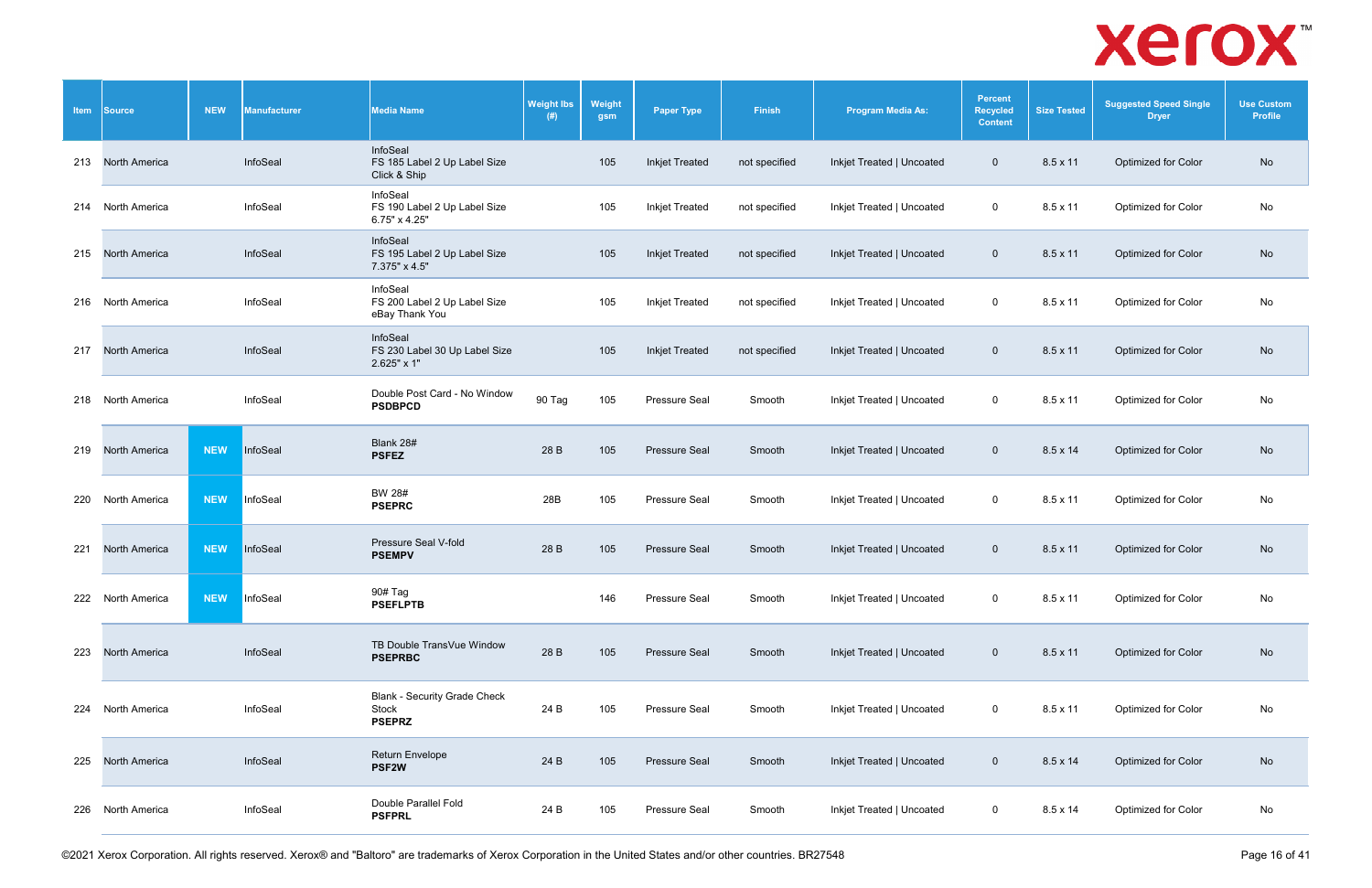|     | <b>Item Source</b>   | <b>NEW</b> | <b>Manufacturer</b>        | <b>Media Name</b>                                                            | <b>Weight lbs</b><br>(# ) | Weight<br>gsm | <b>Paper Type</b>     | Finish        | <b>Program Media As:</b>  | <b>Percent</b><br><b>Recycled</b><br><b>Content</b> | <b>Size Tested</b> | <b>Suggested Speed Single</b><br><b>Dryer</b> | <b>Use Custom</b><br>Profile |
|-----|----------------------|------------|----------------------------|------------------------------------------------------------------------------|---------------------------|---------------|-----------------------|---------------|---------------------------|-----------------------------------------------------|--------------------|-----------------------------------------------|------------------------------|
| 227 | <b>North America</b> |            | Innovative                 | Innovative<br><b>UNV21200</b>                                                | 50 T                      | 75            | Plain                 | not specified | Untreated   Uncoated      | $\overline{0}$                                      | $8.5 \times 11$    | Optimized for Color                           | No                           |
| 228 | North America        |            | International Paper        | <b>Accent Opaque Digital</b><br>SuperSmooth with ImageLok                    | 70 T                      | 104           | <b>Inkjet Treated</b> | Super Smooth  | Inkjet Treated   Uncoated | $\overline{0}$                                      | 12 x 18            | Optimized for Speed                           | No                           |
| 229 | <b>North America</b> |            | International Paper        | <b>Accent Opaque Digital</b><br>SuperSmooth with ImageLok                    | 80 T                      | 118           | <b>Inkjet Treated</b> | Super Smooth  | Inkjet Treated   Uncoated | $\overline{0}$                                      | $12 \times 18$     | <b>Optimized for Speed</b>                    | No                           |
| 230 | North America        |            | <b>International Paper</b> | <b>Accent Opaque Digital</b><br>SuperSmooth with ImageLok<br><b>PN 17110</b> | 60 T                      | 89            | <b>Inkjet Treated</b> | Super Smooth  | Inkjet Treated   Uncoated | $\mathbf{0}$                                        | $8.5 \times 11$    | <b>Optimized for Color</b>                    | No                           |
| 231 | North America        |            | <b>International Paper</b> | Accent Opaque Digital with<br>ColorPro                                       | 70 T                      | 105           | <b>Inkjet Treated</b> | Smooth        | Inkjet Treated   Uncoated | $\overline{0}$                                      | $8.5 \times 11$    | <b>Optimized for Color</b>                    | No                           |
| 232 | North America        |            | International Paper        | Accent Opaque Digital with<br>ImageLok<br>PN 288084                          | 70 T                      | 104           | <b>Inkjet Treated</b> | Smooth        | Inkjet Treated   Uncoated | $\mathbf{0}$                                        | $12 \times 18$     | Optimized for Color                           | No                           |
| 233 | <b>North America</b> |            | <b>International Paper</b> | Accent Opaque Plain                                                          | 60 T                      | 90            | Plain                 | Smooth        | Untreated   Uncoated      | $\overline{0}$                                      | $8.5 \times 11$    | <b>Optimized for Speed</b>                    | No                           |
| 234 | North America        |            | <b>International Paper</b> | Accent Opaque Plain                                                          | 80 T                      | 120           | Plain                 | Smooth        | Untreated   Uncoated      | $\mathbf{0}$                                        | $8.5 \times 11$    | <b>Optimized for Speed</b>                    | No                           |
| 235 | <b>North America</b> |            | <b>International Paper</b> | Accent Opaque Super Smooth                                                   | 65 C                      | 176           | Plain                 | Super Smooth  | Untreated   Uncoated      | $\overline{0}$                                      | 12 x 18            | Optimized for Color                           | No                           |
|     | 236 North America    |            | International Paper        | Accent Opaque Super Smooth                                                   | 80 C                      | 216           | Plain                 | Super Smooth  | Untreated   Uncoated      | $\mathbf{0}$                                        | 12 x 18            | Optimized for Color                           | No                           |
| 237 | North America        |            | International Paper        | Accent Opaque Text White<br>Smooth                                           | 70 T                      | 104           | Plain                 | Smooth        | Untreated   Uncoated      | $\overline{0}$                                      | $11 \times 17$     | Optimized for Speed                           | No                           |
| 238 | North America        |            | International Paper        | Accent Opaque Text White<br>Smooth                                           | 80 T                      | 118           | Plain                 | Smooth        | Untreated   Uncoated      | $\mathbf 0$                                         | $11 \times 17$     | <b>Optimized for Speed</b>                    | No                           |
| 239 | North America        |            | International Paper        | Accent Opaque with ImageLok                                                  | 70 T                      | 104           | <b>Inkjet Treated</b> | Smooth        | Inkjet Treated   Uncoated | $\overline{0}$                                      | 8.5 x 11           | <b>Optimized for Speed</b>                    | No                           |

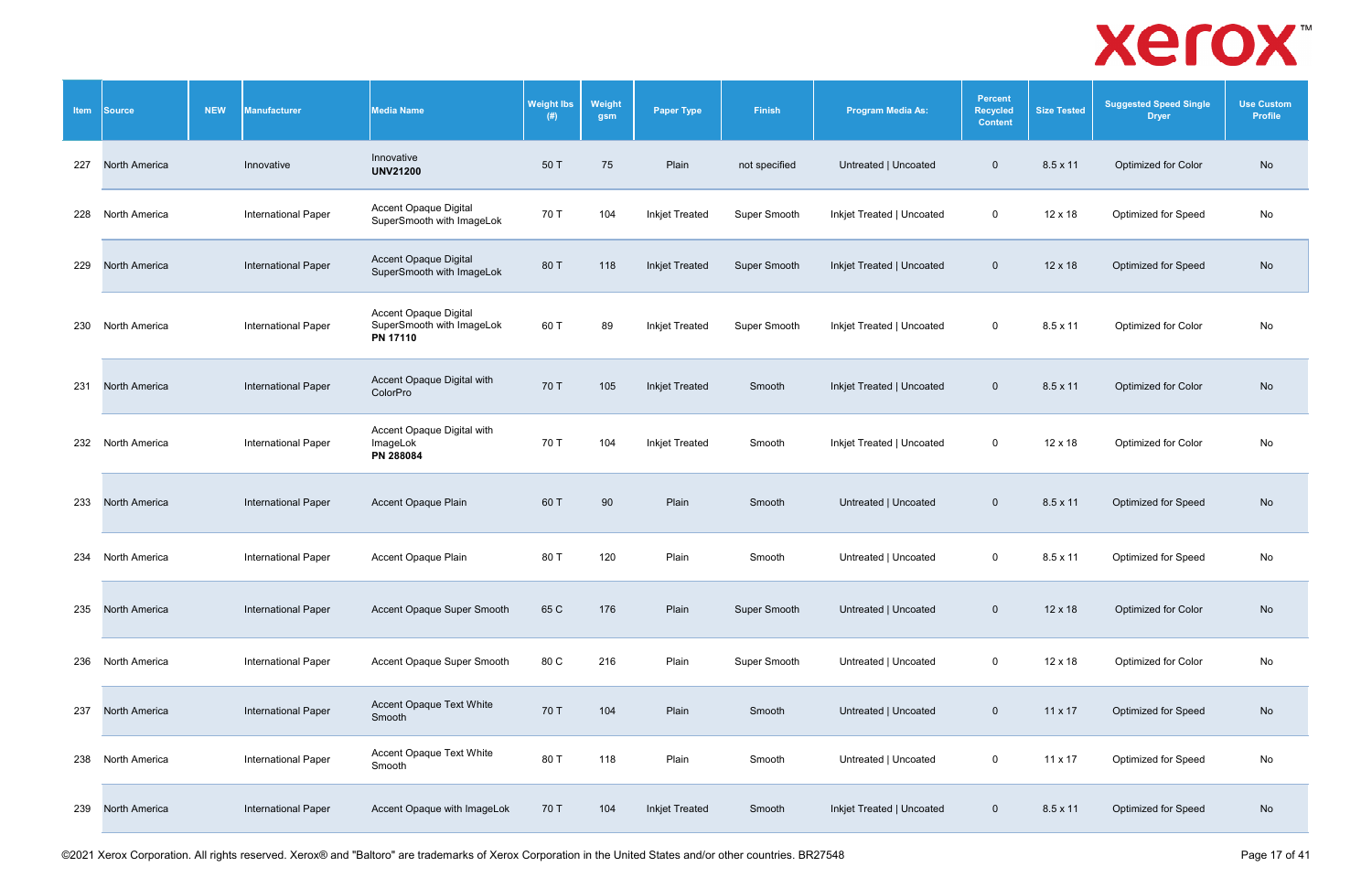| <b>Item</b> | <b>Source</b>        | <b>NEW</b> | <b>Manufacturer</b>        | <b>Media Name</b>                                      | <b>Weight lbs</b><br>(#) | Weight<br>gsm | <b>Paper Type</b>     | Finish        | <b>Program Media As:</b>  | <b>Percent</b><br><b>Recycled</b><br><b>Content</b> | <b>Size Tested</b> | <b>Suggested Speed Single</b><br><b>Dryer</b> | <b>Use Custom</b><br>Profile |
|-------------|----------------------|------------|----------------------------|--------------------------------------------------------|--------------------------|---------------|-----------------------|---------------|---------------------------|-----------------------------------------------------|--------------------|-----------------------------------------------|------------------------------|
|             | 240 North America    |            | <b>International Paper</b> | Accent Opaque with ImageLok<br>Smooth<br>PN 288083     | 60 T                     | 89            | <b>Inkjet Treated</b> | Smooth        | Inkjet Treated   Uncoated | $\mathbf 0$                                         | 12 x 18            | Optimized for Color                           | No                           |
| 241         | <b>North America</b> |            | <b>International Paper</b> | Hammermill 3-hole<br>PN 105031                         | 20 B                     | 75            | <b>Inkjet Treated</b> | not specified | Inkjet Treated   Uncoated | $\overline{0}$                                      | 8.5 x 11           | <b>Optimized for Speed</b>                    | No                           |
|             | 242 North America    |            | <b>International Paper</b> | <b>Hammermill Copy Plus</b><br>PN 105023               | 20 B                     | 75            | <b>Inkjet Treated</b> | not specified | Inkjet Treated   Uncoated | $\overline{0}$                                      | 11 x 17            | Optimized for Speed                           | No                           |
| 243         | North America        |            | <b>International Paper</b> | Hammermill Fore MultiPurpose<br>24 <sub>lb</sub>       | 24 B                     | 90            | <b>Inkjet Treated</b> | Smooth        | Inkjet Treated   Uncoated | $\overline{0}$                                      | $11 \times 17$     | <b>Optimized for Speed</b>                    | No                           |
| 244         | North America        |            | <b>International Paper</b> | Hammermill Premium<br>ColorCopy 28 lb                  | 28 B                     | 105           | Plain                 | Smooth        | Untreated   Uncoated      | $\mathbf 0$                                         | 12 x 18            | <b>Optimized for Speed</b>                    | No                           |
| 245         | North America        |            | <b>International Paper</b> | <b>Hammermill Premium</b><br>MultiPurpose<br>PN 105810 | 24 B                     | 90            | inkjet Treated        | not specified | Inkjet Treated   Uncoated | $\overline{0}$                                      | 8.5 x 11           | <b>Optimized for Speed</b>                    | No                           |
| 246 WW      |                      |            | <b>International Paper</b> | JetStar                                                | 60 T                     | 90            | <b>Inkjet Treated</b> | not specified | Inkjet Treated   Uncoated | $\mathbf 0$                                         | A4                 | Optimized for Color                           | No                           |
| 247         | <b>WW</b>            |            | <b>International Paper</b> | <b>JetStar</b>                                         |                          | 100           | <b>Inkjet Treated</b> | not specified | Inkjet Treated   Uncoated | $\overline{0}$                                      | SRA3               | Optimized for Speed                           | No                           |
| 248         | Europe               |            | <b>International Paper</b> | PRO-DESIGN                                             |                          | 90            | <b>Inkjet Treated</b> | not specified | Inkjet Treated   Uncoated | $\mathbf{0}$                                        | A3                 | Optimized for Speed                           | No                           |
|             | 249 Europe           |            | <b>International Paper</b> | PRO-DESIGN                                             |                          | 90            | Inkjet Treated        | not specified | Inkjet Treated   Uncoated | $\overline{0}$                                      | A4                 | <b>Optimized for Speed</b>                    | No                           |
| 250         | Europe               |            | International Paper        | PRO-DESIGN                                             |                          | 100           | <b>Inkjet Treated</b> | not specified | Inkjet Treated   Uncoated | $\mathbf 0$                                         | A3                 | <b>Optimized for Speed</b>                    | No                           |
| 251         | Europe               |            | <b>International Paper</b> | PRO-DESIGN                                             |                          | 100           | Inkjet Treated        | not specified | Inkjet Treated   Uncoated | $\overline{0}$                                      | SRA3               | <b>Optimized for Speed</b>                    | No                           |
| 252         | Europe               |            | <b>International Paper</b> | PRO-DESIGN                                             |                          | 120           | Inkjet Treated        | not specified | Inkjet Treated   Uncoated | $\mathbf 0$                                         | SRA3               | <b>Optimized for Speed</b>                    | No                           |
| 253         | Europe               |            | <b>International Paper</b> | PRO-DESIGN                                             |                          | 160           | Inkjet Treated        | not specified | Inkjet Treated   Uncoated | $\overline{0}$                                      | A4                 | Optimized for Speed                           | No                           |
| 254         | Europe               |            | <b>International Paper</b> | PRO-DESIGN                                             |                          | 200           | <b>Inkjet Treated</b> | Smooth        | Inkjet Treated   Uncoated | $\mathbf 0$                                         | A3                 | <b>Optimized for Speed</b>                    | No                           |

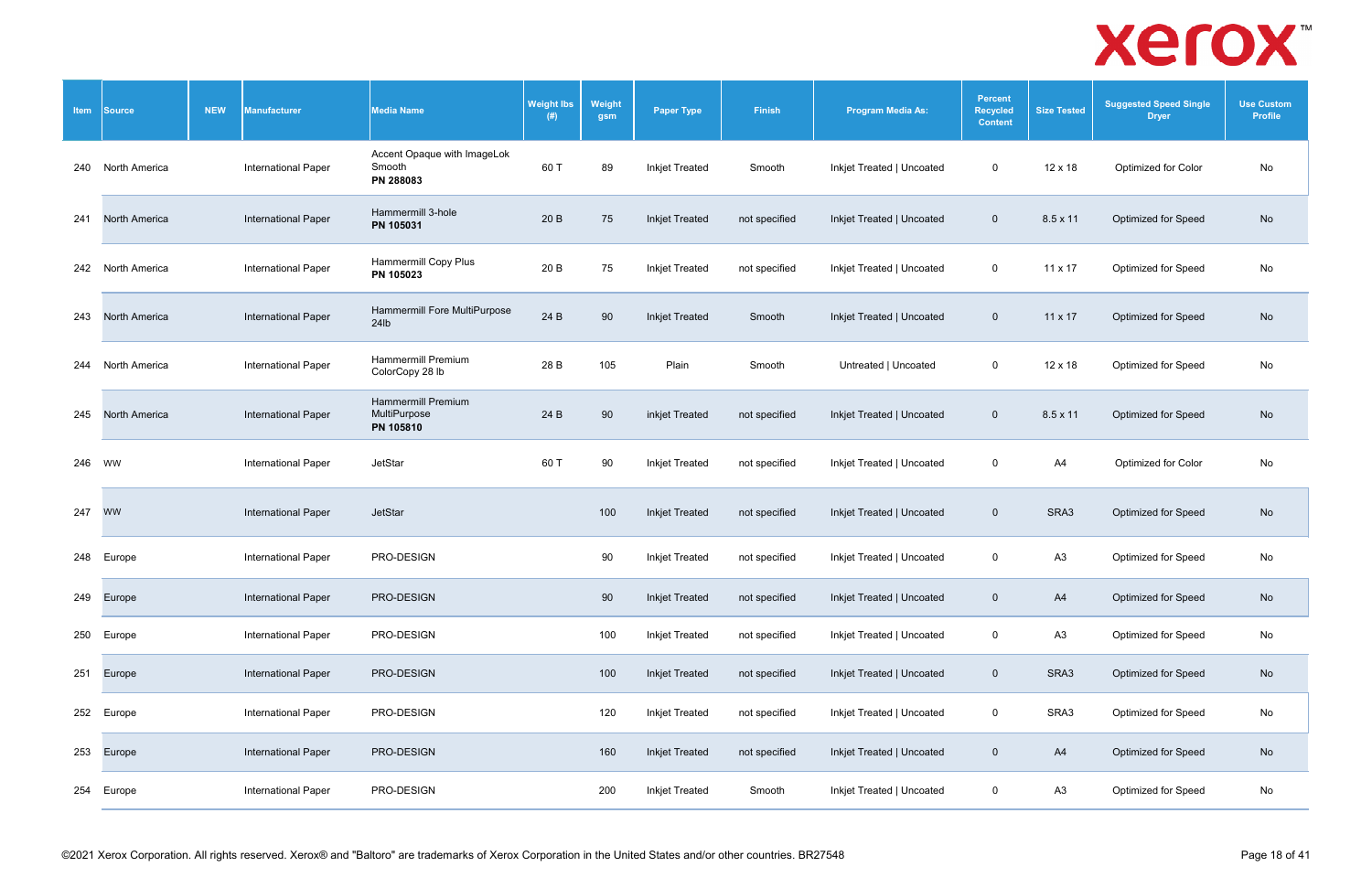| <b>Item</b> | Source            | <b>NEW</b> | Manufacturer               | <b>Media Name</b>                         | <b>Weight lbs</b><br>(#) | Weight<br>gsm | <b>Paper Type</b>     | Finish        | <b>Program Media As:</b>  | Percent<br><b>Recycled</b><br><b>Content</b> | <b>Size Tested</b> | <b>Suggested Speed Single</b><br><b>Dryer</b> | <b>Use Custom</b><br>Profile |
|-------------|-------------------|------------|----------------------------|-------------------------------------------|--------------------------|---------------|-----------------------|---------------|---------------------------|----------------------------------------------|--------------------|-----------------------------------------------|------------------------------|
| 255         | Europe            |            | International Paper        | PRO-DESIGN                                |                          | 200           | Inkjet Treated        | Smooth        | Inkjet Treated   Uncoated | $\mathbf{0}$                                 | SRA3               | <b>Optimized for Speed</b>                    | No                           |
| 256         | Europe            |            | International Paper        | PRO-DESIGN                                |                          | 250           | Inkjet Treated        | not specified | Inkjet Treated   Uncoated | $\mathbf 0$                                  | A4                 | Optimized for Speed                           | No                           |
| 257         | North America     |            | International Paper        | <b>Relay MP</b>                           | 20 B                     | 75            | Plain                 | not specified | Untreated   Uncoated      | $\overline{0}$                               | 11 x 17            | <b>Optimized for Speed</b>                    | No                           |
| 258         | Europe            |            | International Paper        | Rey Adagio Blue                           |                          | 80            | Plain                 | not specified | Inkjet Treated   Uncoated | 0                                            | A4                 | <b>Optimized for Speed</b>                    | No                           |
| 259         | Europe            |            | <b>International Paper</b> | Rey Adagio Blue                           |                          | 160           | Plain                 | not specified | Inkjet Treated   Uncoated | $\mathbf{0}$                                 | A4                 | Optimized for Speed                           | No                           |
| 260         | Europe            |            | International Paper        | Rey Adagio Canary                         |                          | 80            | Plain                 | not specified | Inkjet Treated   Uncoated | $\mathbf 0$                                  | A4                 | <b>Optimized for Speed</b>                    | No                           |
| 261         | Europe            |            | International Paper        | Rey Adagio Gray                           |                          | 80            | Plain                 | not specified | Inkjet Treated   Uncoated | $\overline{0}$                               | A4                 | Optimized for Speed                           | No                           |
| 262         | Europe            |            | <b>International Paper</b> | Rey Adagio Green                          |                          | 80            | Plain                 | not specified | Inkjet Treated   Uncoated | $\mathbf 0$                                  | A4                 | <b>Optimized for Speed</b>                    | No                           |
| 263         | Europe            |            | International Paper        | Rey Adagio Intense Blue                   |                          | 160           | Plain                 | not specified | Inkjet Treated   Uncoated | $\mathbf{0}$                                 | A4                 | Optimized for Speed                           | No                           |
| 264         | Europe            |            | <b>International Paper</b> | Rey Adagio Intense Orange                 |                          | 80            | Plain                 | not specified | Inkjet Treated   Uncoated | $\mathbf 0$                                  | A4                 | <b>Optimized for Speed</b>                    | No                           |
| 265         | Europe            |            | International Paper        | Rey Adagio Intense Red                    |                          | 80            | Plain                 | not specified | Inkjet Treated   Uncoated | $\mathbf{0}$                                 | A4                 | Optimized for Speed                           | No                           |
|             | 266 Europe        |            | International Paper        | Rey Adagio Intense Red                    |                          | 160           | Plain                 | not specified | Inkjet Treated   Uncoated | $\overline{0}$                               | A4                 | Optimized for Speed                           | No                           |
| 267         | Europe            |            | International Paper        | Rey Adagio Ivory                          |                          | 80            | Plain                 | not specified | Inkjet Treated   Uncoated | $\overline{0}$                               | A4                 | Optimized for Speed                           | No                           |
| 268         | Europe            |            | <b>International Paper</b> | Rey Adagio Pink                           |                          | 80            | Plain                 | not specified | Inkjet Treated   Uncoated | $\mathbf 0$                                  | A4                 | Optimized for Speed                           | No                           |
| 269         | Europe            |            | <b>International Paper</b> | Rey Adagio Purple Lilac                   |                          | 80            | Plain                 | not specified | Inkjet Treated   Uncoated | $\mathbf{0}$                                 | A4                 | Optimized for Speed                           | No                           |
| 270         | Europe            |            | <b>International Paper</b> | Rey Adagio Salmon                         |                          | 80            | Plain                 | not specified | Inkjet Treated   Uncoated | $\mathbf 0$                                  | A4                 | Optimized for Speed                           | No                           |
| 271         | Europe            |            | International Paper        | Rey Office                                |                          | 80            | <b>Inkjet Treated</b> | not specified | Inkjet Treated   Uncoated | $\overline{0}$                               | A4                 | Optimized for Speed                           | No                           |
|             | 272 North America |            | <b>International Paper</b> | Springhill Digital Opaque Offset<br>Cream | 60 T                     | 90            | Plain                 | not specified | Untreated   Uncoated      | 0                                            | $11 \times 17$     | Optimized for Speed                           | No                           |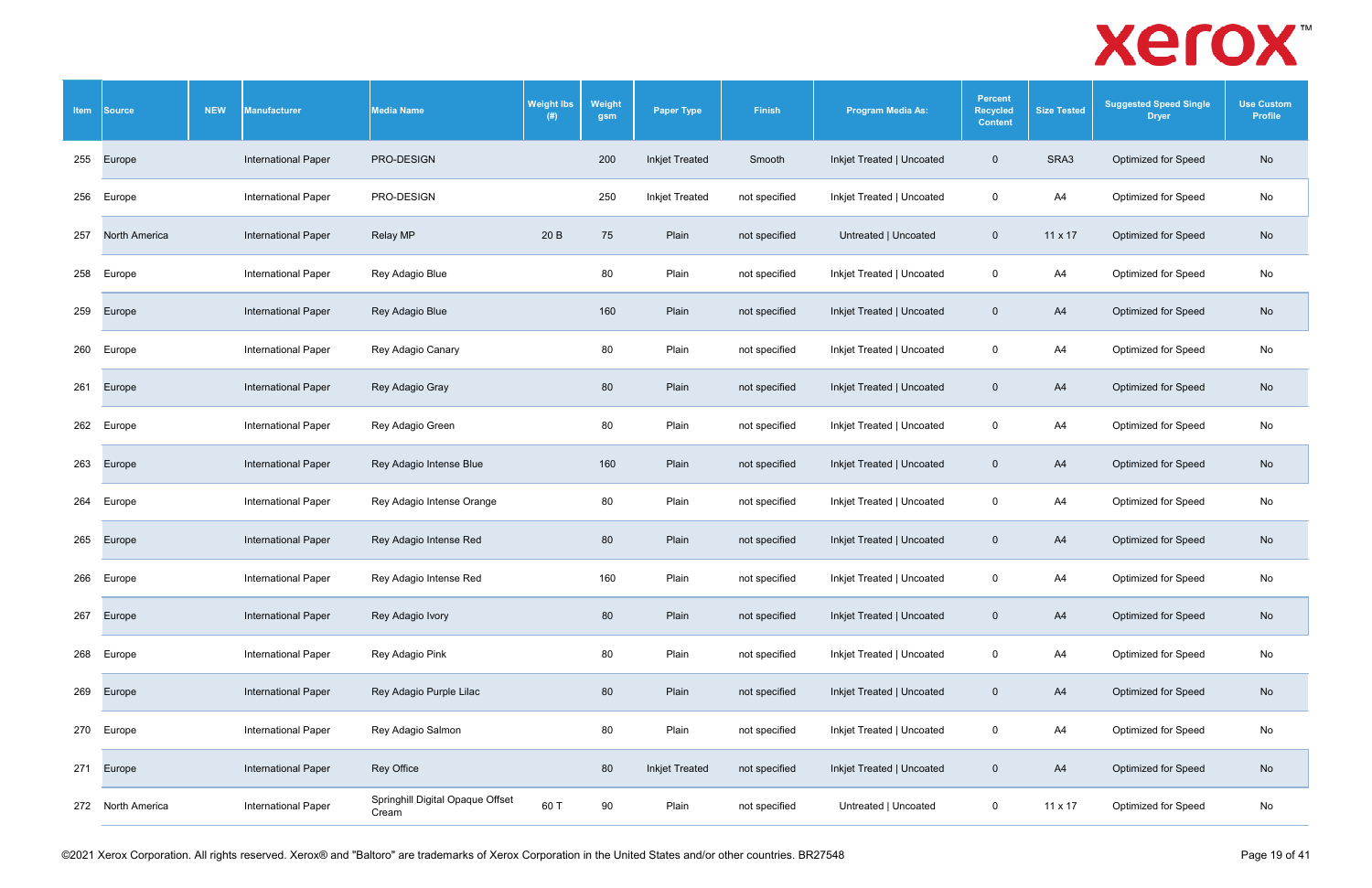| <b>Item</b> | Source               | <b>NEW</b> | <b>Manufacturer</b>        | <b>Media Name</b>                                     | <b>Weight lbs</b><br>(#) | Weight<br>gsm | <b>Paper Type</b> | Finish        | <b>Program Media As:</b>  | <b>Percent</b><br><b>Recycled</b><br><b>Content</b> | <b>Size Tested</b> | <b>Suggested Speed Single</b><br><b>Dryer</b> | <b>Use Custom</b><br>Profile |
|-------------|----------------------|------------|----------------------------|-------------------------------------------------------|--------------------------|---------------|-------------------|---------------|---------------------------|-----------------------------------------------------|--------------------|-----------------------------------------------|------------------------------|
| 273         | <b>North America</b> |            | <b>International Paper</b> | Williamsburg Plus Offset<br>Smooth<br><b>PN 05306</b> | 60 T                     | 89            | Plain             | Smooth        | Untreated   Uncoated      | $\overline{0}$                                      | 12 x 18            | <b>Optimized for Speed</b>                    | No                           |
| 274         | North America        |            | <b>International Paper</b> | Williamsburg Plus Offset<br>Smooth<br>PN 05324        | 60 T                     | 89            | Plain             | Smooth        | Untreated   Uncoated      | $\mathbf{0}$                                        | $8.5 \times 11$    | <b>Optimized for Speed</b>                    | No                           |
|             | 275 North America    |            | <b>International Paper</b> | Williamsburg Plus Offset<br>Smooth<br><b>PN 05335</b> | 70 T                     | 104           | Plain             | Smooth        | Untreated   Uncoated      | $\overline{0}$                                      | 8.5 x 11           | <b>Optimized for Speed</b>                    | No                           |
| 276         | Europe               |            | Kabel                      | <b>ArtiPress Silk</b>                                 |                          | 90            | Coated            | Silk          | Untreated   Matte Coated  | $\mathbf 0$                                         | SRA3               | Optimized for Color                           | Yes                          |
| 277         | Europe               |            | Kabel                      | <b>TerraPress Silk</b>                                |                          | 90            | Coated            | Silk          | Untreated   Matte Coated  | $\overline{0}$                                      | SRA3               | <b>Optimized for Color</b>                    | Yes                          |
| 278         | Europe               |            | Kabel                      | <b>TerraPrint Dacota Silk</b>                         |                          | 90            | Coated            | Silk          | Untreated   Matte Coated  | $\overline{0}$                                      | SRA3               | <b>Optimized for Color</b>                    | Yes                          |
| 279         | <b>North America</b> |            | <b>Kelly Spicers</b>       | <b>Kelly Copy</b><br><b>PN 11037A</b>                 | 20 B                     | 75            | Plain             | not specified | Inkjet Treated   Uncoated | $\overline{0}$                                      | $11 \times 17$     | <b>Optimized for Speed</b>                    | No                           |
| 280         | North America        |            | <b>Kelly Spicers</b>       | Kelly Digital Coated Silk                             | 60 T                     | 90            | Coated            | Silk          | Untreated   Matte Coated  | 10 <sup>1</sup>                                     | 12 x 18            | Optimized for Color                           | Yes                          |
| 281         | <b>North America</b> |            | <b>Kelly Spicers</b>       | Kelly Digital Coated Silk                             | 60 T                     | 90            | Coated            | Silk          | Untreated   Matte Coated  | 10 <sup>°</sup>                                     | 13 x 19            | Optimized for Color                           | Yes                          |
| 282         | North America        |            | <b>Kelly Spicers</b>       | Kelly Digital Coated Silk GL                          | 70 T                     | 104           | Coated            | Silk          | Untreated   Matte Coated  | 10                                                  | $13 \times 19$     | <b>Optimized for Color</b>                    | Yes                          |
| 283         | North America        |            | <b>Kelly Spicers</b>       | Kelly Digital Coated Silk GS                          | 70 T                     | 104           | Coated            | Silk          | Untreated   Matte Coated  | 10                                                  | 19 x 13            | Optimized for Color                           | Yes                          |
| 284         | North America        |            | Kelly Spicers              | Pacesetter Digital Silk                               | 70 T                     | 104           | Coated            | Silk          | Untreated   Matte Coated  | 10                                                  | 13 x 19            | Optimized for Color                           | Yes                          |
| 285         | <b>North America</b> |            | <b>Kelly Spicers</b>       | Pacesetter Digital Silk                               | 60 T                     | 90            | Coated            | Silk          | Untreated   Matte Coated  | 10                                                  | 12 x 18            | Optimized for Color                           | Yes                          |
| 286         | North America        |            | <b>Kelly Spicers</b>       | Pacesetter Digital Silk                               | 60 T                     | 90            | Coated            | Silk          | Untreated   Matte Coated  | 10                                                  | 13 x 19            | Optimized for Color                           | Yes                          |
| 287         | North America        |            | <b>Kelly Spicers</b>       | Pacesetter Digital Silk GL                            | 70 T                     | 104           | Coated            | Silk          | Untreated   Matte Coated  | 10                                                  | 13 x 19            | Optimized for Color                           | Yes                          |
| 288         | North America        |            | <b>Kelly Spicers</b>       | Pacesetter Digital Silk GS                            | 70 T                     | 104           | Coated            | Silk          | Untreated   Matte Coated  | 10                                                  | 19 x 13            | Optimized for Color                           | Yes                          |

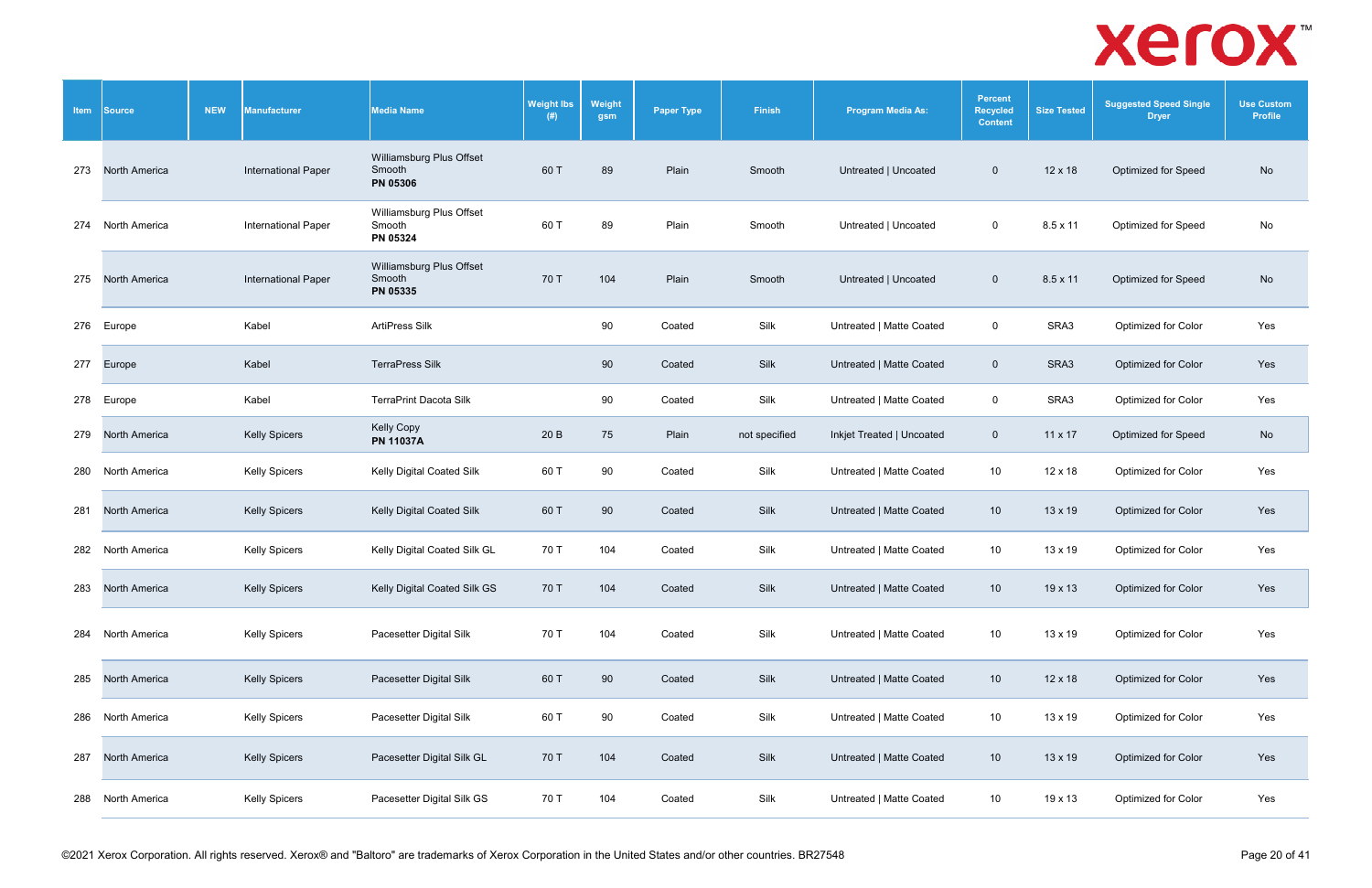| Item | Source        | <b>NEW</b> | <b>Manufacturer</b>  | <b>Media Name</b>            | <b>Weight lbs</b><br>(#) | Weight<br>gsm | <b>Paper Type</b> | Finish        | <b>Program Media As:</b> | Percent<br><b>Recycled</b><br><b>Content</b> | <b>Size Tested</b> | <b>Suggested Speed Single</b><br><b>Dryer</b> | <b>Use Custom</b><br>Profile |
|------|---------------|------------|----------------------|------------------------------|--------------------------|---------------|-------------------|---------------|--------------------------|----------------------------------------------|--------------------|-----------------------------------------------|------------------------------|
| 289  | North America |            | <b>Kelly Spicers</b> | Pacesetter Silk              | 80 T                     | 120           | Coated            | Silk          | Untreated   Matte Coated | 10                                           | 12 x 18            | Optimized for Color                           | Yes                          |
| 290  | North America |            | <b>Kelly Spicers</b> | Pacesetter Silk              | 80 T                     | 120           | Coated            | Silk          | Untreated   Matte Coated | 10                                           | 8.5 x 11           | Optimized for Color                           | Yes                          |
| 291  | North America |            | <b>Kelly Spicers</b> | Supreme Digital Silk         | 80 T                     | 118           | Coated            | Silk          | Untreated   Matte Coated | $\overline{0}$                               | 12 x 18            | Optimized for Color                           | Yes                          |
| 292  | Europe        |            | Lecta                | <b>Condat Digital Silk</b>   |                          | 115           | Coated            | Silk          | Untreated   Matte Coated | $\overline{0}$                               | SRA3               | Optimized for Color                           | Yes                          |
| 293  | Europe        |            | Lecta                | <b>Condat Digital Silk</b>   |                          | 130           | Coated            | Silk          | Untreated   Matte Coated | $\overline{0}$                               | SRA3               | Optimized for Color                           | Yes                          |
| 294  | Europe        |            | Lecta                | <b>Condat Digital Silk</b>   |                          | 135           | Coated            | Silk          | Untreated   Matte Coated | $\mathbf 0$                                  | SRA3               | Optimized for Color                           | Yes                          |
| 295  | Europe        |            | Lecta                | <b>Condat Digital Silk</b>   |                          | 150           | Coated            | Silk          | Untreated   Matte Coated | $\overline{0}$                               | SRA3               | Optimized for Color                           | Yes                          |
| 296  | Europe        |            | Lecta                | <b>Condat Essential Silk</b> |                          | 150           | Coated            | Silk          | Untreated   Matte Coated | $\overline{0}$                               | SRA3               | Optimized for Color                           | Yes                          |
| 297  | Europe        |            | Lecta                | Coral Book Ivory             |                          | 90            | Plain             | not specified | Untreated   Uncoated     | $\mathbf{0}$                                 | 250 mm x<br>350 mm | Optimized for Speed                           | No                           |
| 298  | Europe        |            | Lecta                | Coral Book White             |                          | 100           | Plain             | not specified | Untreated   Uncoated     | 0                                            | 250 mm x<br>350 mm | Optimized for Speed                           | $\operatorname{\mathsf{No}}$ |
| 299  | North America |            | Lecta                | <b>Digital Creator</b>       | 100 T                    | 148           | Coated            | Silk          | Untreated   Matte Coated | $\overline{0}$                               | 12 x 18            | Optimized for Color                           | Yes                          |
|      | 300 Europe    |            | Lecta                | Garda Satin                  |                          | 90            | Coated            | Silk          | Untreated   Matte Coated | $\overline{0}$                               | SRA3               | Optimized for Color                           | Yes                          |
| 301  | Europe        |            | Lecta                | Gardamatt Art                |                          | $90\,$        | Coated            | Matte         | Untreated   Matte Coated | 0                                            | 350 mm x<br>500 mm | Optimized for Color                           | Yes                          |
|      | 302 Europe    |            | Lecta                | <b>Gardamatt Digital</b>     |                          | 130           | Coated            | Silk          | Untreated   Matte Coated | $\overline{0}$                               | SRA3               | Optimized for Color                           | Yes                          |

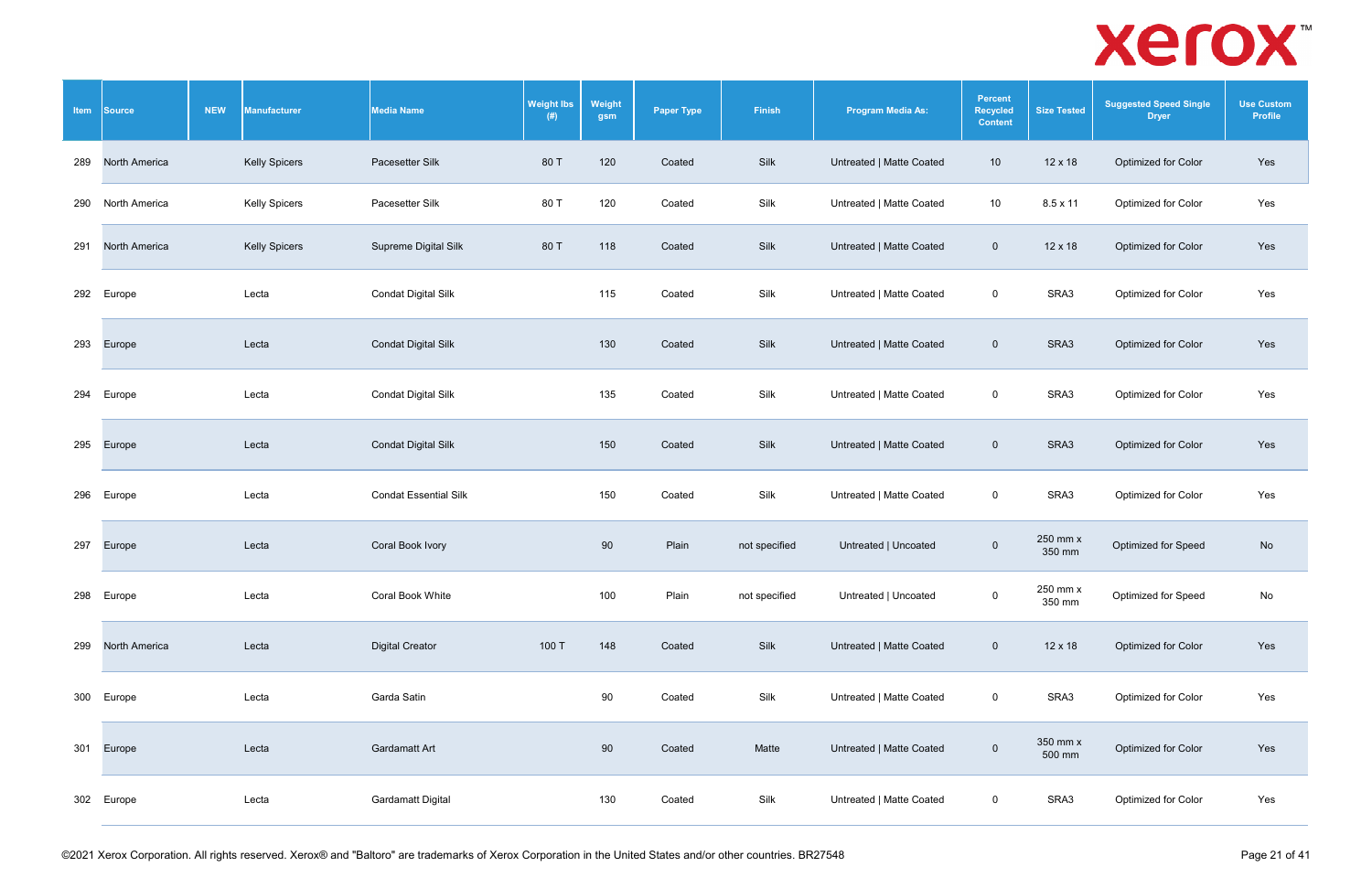|        | <b>Item</b> Source   | <b>NEW</b> | Manufacturer    | <b>Media Name</b>                        | <b>Weight lbs</b><br>(#) | Weight<br>gsm | <b>Paper Type</b>            | Finish        | <b>Program Media As:</b>  | Percent<br><b>Recycled</b><br><b>Content</b> | <b>Size Tested</b> | <b>Suggested Speed Single</b><br><b>Dryer</b> | <b>Use Custom</b><br>Profile |
|--------|----------------------|------------|-----------------|------------------------------------------|--------------------------|---------------|------------------------------|---------------|---------------------------|----------------------------------------------|--------------------|-----------------------------------------------|------------------------------|
| 303    | Europe               |            | Lessebo         | Scandia 2000                             |                          | 130           | Plain                        | not specified | Untreated   Uncoated      | $\overline{0}$                               | SRA3               | Optimized for Color                           | No                           |
| 304    | Europe               | <b>NEW</b> | Lyreco          | Lyreco Premium                           |                          | 80            | Plain                        | not specified | Untreated   Uncoated      | $\mathbf{0}$                                 | A4                 | <b>Optimized for Speed</b>                    | No                           |
| 305    | <b>North America</b> |            | Made in the USA | Xerographic Copy Paper                   | 20 B                     | 75            | Plain                        | not specified | Untreated   Uncoated      | $\overline{0}$                               | 8.5 x 11           | Optimized for Color                           | No                           |
| 306    | North America        |            | Mitsubishi      | Value InkJet                             | 60 T                     | 90            | <b>Inkjet Treated</b>        | Matte         | Inkjet Treated   Uncoated | $\overline{0}$                               | $8.5 \times 11$    | Optimized for Color                           | No                           |
| 307    | North America        |            | Mohawk          | Color Copy 100% Recycled                 | 28 B                     | 104           | Plain                        | Smooth        | Untreated   Uncoated      | 100                                          | $12 \times 18$     | <b>Optimized for Speed</b>                    | No                           |
| 308    | North America        |            | Mohawk          | Color Copy 100% Recycled                 | 80 C                     | 216           | Plain                        | not specified | Untreated   Uncoated      | 100                                          | $11 \times 17$     | <b>Optimized for Speed</b>                    | No                           |
| 309    | <b>North America</b> |            | Mohawk          | Color Copy 100% Recycled                 | 80 C                     | 216           | Plain                        | not specified | Untreated   Uncoated      | 100                                          | 12 x 18            | <b>Optimized for Speed</b>                    | No                           |
|        | 310 North America    |            | Mohawk          | ViaLinen Warm White 30% pcw<br>PN 144015 | 24 B                     | 90            | <b>Inkjet Treated</b>        | Linen         | Inkjet Treated   Uncoated | 30                                           | 8.5 x 11           | Optimized for Color                           | No                           |
|        | 311 Europe           |            | Mondi           | Bio Top 3next                            |                          | 120           | Inkjet Treated not specified |               | Inkjet Treated   Uncoated | 10                                           | A4                 | Optimized for Speed                           | No                           |
|        | 312 Europe           |            | Mondi           | Bio Top 3next                            |                          | 120           | <b>Inkjet Treated</b>        | Smooth        | Inkjet Treated   Uncoated | $\mathbf{0}$                                 | SRA3               | Optimized for Color                           | $\operatorname{\mathsf{No}}$ |
|        | 313 Europe           |            | Mondi           | Bio Top 3next                            |                          | 250           | <b>Inkjet Treated</b>        | Smooth        | Inkjet Treated   Uncoated | $\overline{0}$                               | SRA3               | Optimized for Color                           | No                           |
| 314 WW |                      |            | Mondi           | Bio Top HSI                              | 60 T                     | 90            | <b>Inkjet Treated</b>        | not specified | Inkjet Treated   Uncoated | 10                                           | 13 x 19            | Optimized for Speed                           | Yes                          |
|        | 315 Europe           |            | Mondi           | <b>Bio Top HSI</b>                       |                          | 90            | <b>Inkjet Treated</b>        | not specified | Inkjet Treated   Uncoated | $\overline{0}$                               | A4                 | Optimized for Color                           | No                           |

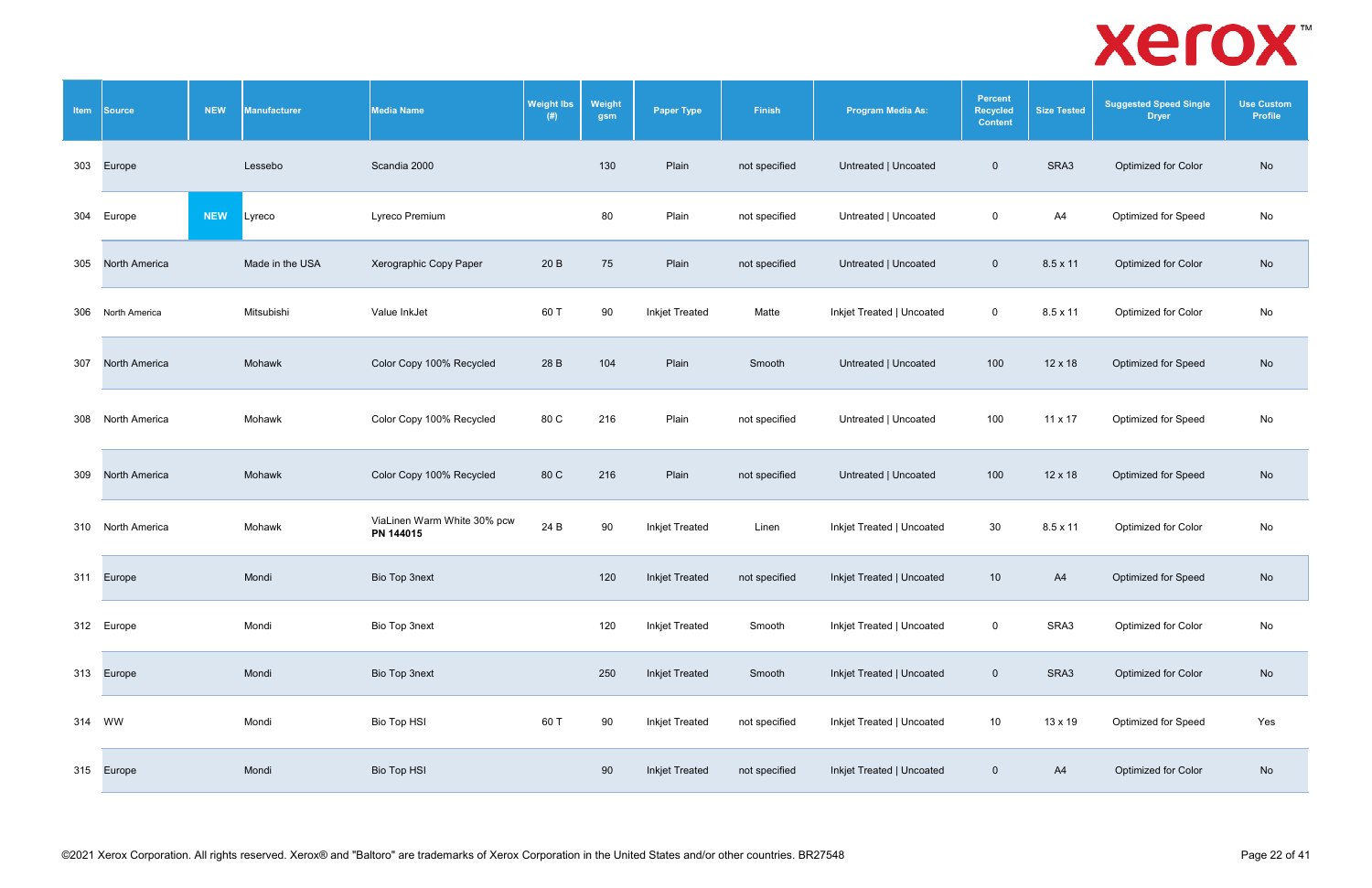| <b>Item</b> | Source        | <b>NEW</b> | <b>Manufacturer</b> | <b>Media Name</b>                     | <b>Weight lbs</b><br>(#) | Weight<br>gsm | <b>Paper Type</b>     | Finish        | <b>Program Media As:</b>  | <b>Percent</b><br>Recycled<br><b>Content</b> | <b>Size Tested</b> | <b>Suggested Speed Single</b><br><b>Dryer</b> | <b>Use Custom</b><br>Profile |
|-------------|---------------|------------|---------------------|---------------------------------------|--------------------------|---------------|-----------------------|---------------|---------------------------|----------------------------------------------|--------------------|-----------------------------------------------|------------------------------|
| 316         | Europe        |            | Mondi               | ColorCopy                             |                          | 90            | Inkjet Treated        | not specified | Inkjet Treated   Uncoated | 10                                           | A3                 | Optimized for Color                           | No                           |
| 317         | <b>WW</b>     |            | Mondi               | ColorCopy                             |                          | 100           | Inkjet Treated        | not specified | Inkjet Treated   Uncoated | 10                                           | 12 x 18            | <b>Optimized for Speed</b>                    | No                           |
| 318 WW      |               |            | Mondi               | ColorCopy                             | 60 T                     | 90            | <b>Inkjet Treated</b> | not specified | Inkjet Treated   Uncoated | 10                                           | 13 x 19            | <b>Optimized for Speed</b>                    | Yes                          |
| 319         | Europe        |            | Mondi               | ColorCopy                             |                          | 90            | <b>Inkjet Treated</b> | Smooth        | Inkjet Treated   Uncoated | $\overline{0}$                               | A4                 | Optimized for Color                           | No                           |
| 320         | Europe        |            | Mondi               | ColorCopy                             |                          | 90            | Inkjet Treated        | Smooth        | Inkjet Treated   Uncoated | $\overline{0}$                               | SRA3               | Optimized for Color                           | No                           |
| 321         | Europe        |            | Mondi               | ColorCopy                             |                          | 100           | <b>Inkjet Treated</b> | not specified | Inkjet Treated   Uncoated | $\overline{0}$                               | A4                 | Optimized for Color                           | No                           |
| 322         | Europe        |            | Mondi               | ColorCopyJET                          |                          | 90            | <b>Inkjet Treated</b> | not specified | Inkjet Treated   Uncoated | 10                                           | A4                 | Optimized for Color                           | No                           |
| 323         | Europe        |            | Mondi               | ColorCopyJET                          |                          | 90            | Inkjet Treated        | Super Smooth  | Inkjet Treated   Uncoated | $\overline{0}$                               | SRA3               | Optimized for Color                           | No                           |
| 324         | North America |            | Mondi               | DNS High Speed Inkjet Coated<br>Feel  |                          | 90            | Inkjet Treated        | Smooth        | Inkjet Treated   Uncoated | $\overline{0}$                               | $12 \times 18$     | Optimized for Color                           | No                           |
| 325         | North America |            | Mondi               | DNS High Speed Inkjet Coated<br>Feel  |                          | $90\,$        | Inkjet Treated        | Smooth        | Inkjet Treated   Uncoated | $\mathbf{0}$                                 | 8.5 x 11           | Optimized for Color                           | No                           |
| 326         | Europe        |            | Mondi               | DNS High Speed Inkjet Coated<br>Feel  |                          | $90\,$        | <b>Inkjet Treated</b> | Smooth        | Inkjet Treated   Uncoated | $\overline{0}$                               | A4                 | Optimized for Color                           | No                           |
| 327         | Europe        |            | Mondi               | DNS High Speed Inkjet Coated<br>Feel  |                          | $90\,$        | Inkjet Treated        | not specified | Inkjet Treated   Uncoated | 10                                           | A4                 | Optimized for Color                           | No                           |
| 328         | North America |            | Mondi               | DNS High Speed Inkjet Natural<br>Feel |                          | 90            | <b>Inkjet Treated</b> | not specified | Inkjet Treated   Uncoated | $\overline{0}$                               | 12 x 18            | Optimized for Speed                           | No                           |
| 329         | North America |            | Mondi               | DNS High Speed Inkjet Natural<br>Feel |                          | 90            | Inkjet Treated        | not specified | Inkjet Treated   Uncoated | $\overline{0}$                               | 8.5 x 11           | Optimized for Speed                           | No                           |

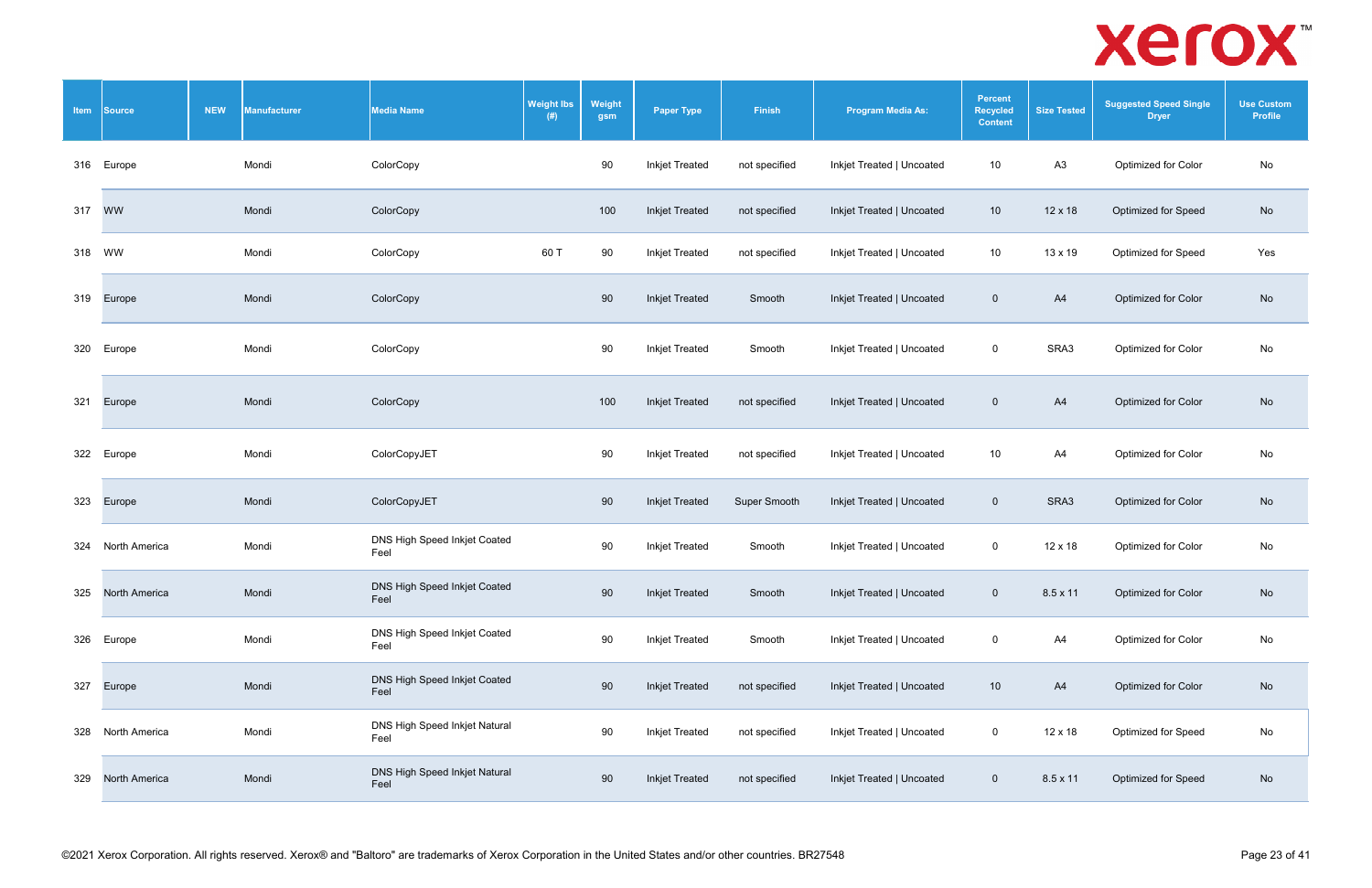| <b>Item</b> | <b>Source</b>        | <b>NEW</b> | <b>Manufacturer</b> | <b>Media Name</b>                     | <b>Weight lbs</b><br>(#) | Weight<br>gsm | <b>Paper Type</b>     | Finish        | <b>Program Media As:</b>  | <b>Percent</b><br><b>Recycled</b><br><b>Content</b> | <b>Size Tested</b> | <b>Suggested Speed Single</b><br><b>Dryer</b> | <b>Use Custom</b><br>Profile |
|-------------|----------------------|------------|---------------------|---------------------------------------|--------------------------|---------------|-----------------------|---------------|---------------------------|-----------------------------------------------------|--------------------|-----------------------------------------------|------------------------------|
| 330         | Europe               |            | Mondi               | DNS High Speed Inkjet Natural<br>Feel |                          | 90            | <b>Inkjet Treated</b> | not specified | Inkjet Treated   Uncoated | $\overline{0}$                                      | A4                 | Optimized for Speed                           | No                           |
| 331         | <b>North America</b> |            | Mondi               | DNS High Speed Inkjet Natural<br>Feel |                          | 90            | <b>Inkjet Treated</b> | not specified | Inkjet Treated   Uncoated | 10 <sup>°</sup>                                     | A4                 | Optimized for Color                           | No                           |
| 332         | North America        |            | Mondi               | DNS High Speed Inkjet Natural<br>Feel |                          | 90            | <b>Inkjet Treated</b> | Smooth        | Inkjet Treated   Uncoated | 10                                                  | SRA3               | Optimized for Color                           | No                           |
| 333         | Europe               |            | Mondi               | <b>DNS Premium</b>                    |                          | 60            | <b>Inkjet Treated</b> | not specified | Inkjet Treated   Uncoated | $\overline{0}$                                      | A3                 | <b>Optimized for Color</b>                    | No                           |
| 334         | Europe               |            | Mondi               | <b>DNS Premium</b>                    |                          | 80            | <b>Inkjet Treated</b> | not specified | Inkjet Treated   Uncoated | $\mathbf 0$                                         | A4                 | Optimized for Color                           | No                           |
| 335         | <b>WW</b>            |            | Mondi               | <b>DNS Premium</b>                    |                          | 90            | Coated                | Silk          | Untreated   Matte Coated  | 10                                                  | 12 x 18            | Optimized for Color                           | No                           |
| 336         | WW                   |            | Mondi               | IQ Smooth                             |                          | 90            | <b>Inkjet Treated</b> | Smooth        | Inkjet Treated   Uncoated | 10 <sup>°</sup>                                     | 12 x 18            | Optimized for Color                           | No                           |
| 337         | Europe               |            | Mondi               | IQ Smooth                             |                          | 90            | <b>Inkjet Treated</b> | Smooth        | Inkjet Treated   Uncoated | $\overline{0}$                                      | A4                 | <b>Optimized for Speed</b>                    | No                           |
| 338         | Europe               |            | Mondi               | Nautilus Classic                      |                          | 80            | <b>Inkjet Treated</b> | not specified | Inkjet Treated   Uncoated | 100                                                 | A4                 | Optimized for Color                           | No                           |
| 339         | <b>WW</b>            |            | Mondi               | <b>Nautilus Classic</b>               | 70 T                     | 104           | Coated                | Silk          | Untreated   Matte Coated  | 10                                                  | 19 x 13            | Optimized for Color                           | Yes                          |
|             | 340 WW               |            | Mondi               | Nautilus Super White HSI              |                          | 90            | <b>Inkjet Treated</b> | Smooth        | Inkjet Treated   Uncoated | 10                                                  | 8.5 x 11           | Optimized for Color                           | No                           |
| 341         | Europe               |            | Mondi               | Nautilus Super White HSI              |                          | $90\,$        | Inkjet Treated        | not specified | Inkjet Treated   Uncoated | 100                                                 | A4                 | Optimized for Color                           | No                           |
|             | 342 Europe           |            | Mondi               | Neujet Matte                          |                          | 135           | <b>Inkjet Treated</b> | Smooth        | Inkjet Treated   Uncoated | 10                                                  | A4                 | <b>Optimized for Speed</b>                    | No                           |
| 343         | Europe               |            | Mondi               | Neujet Matte                          |                          | 135           | <b>Inkjet Treated</b> | not specified | Inkjet Treated   Uncoated | $\mathbf 0$                                         | 297 mm x<br>445 mm | Optimized for Color                           | No                           |
| 344         | Europe               |            | Mondi               | Neujet Silk Book White                |                          | 90            | <b>Inkjet Treated</b> | Super Smooth  | Inkjet Treated   Uncoated | $\overline{0}$                                      | A4                 | Optimized for Color                           | No                           |

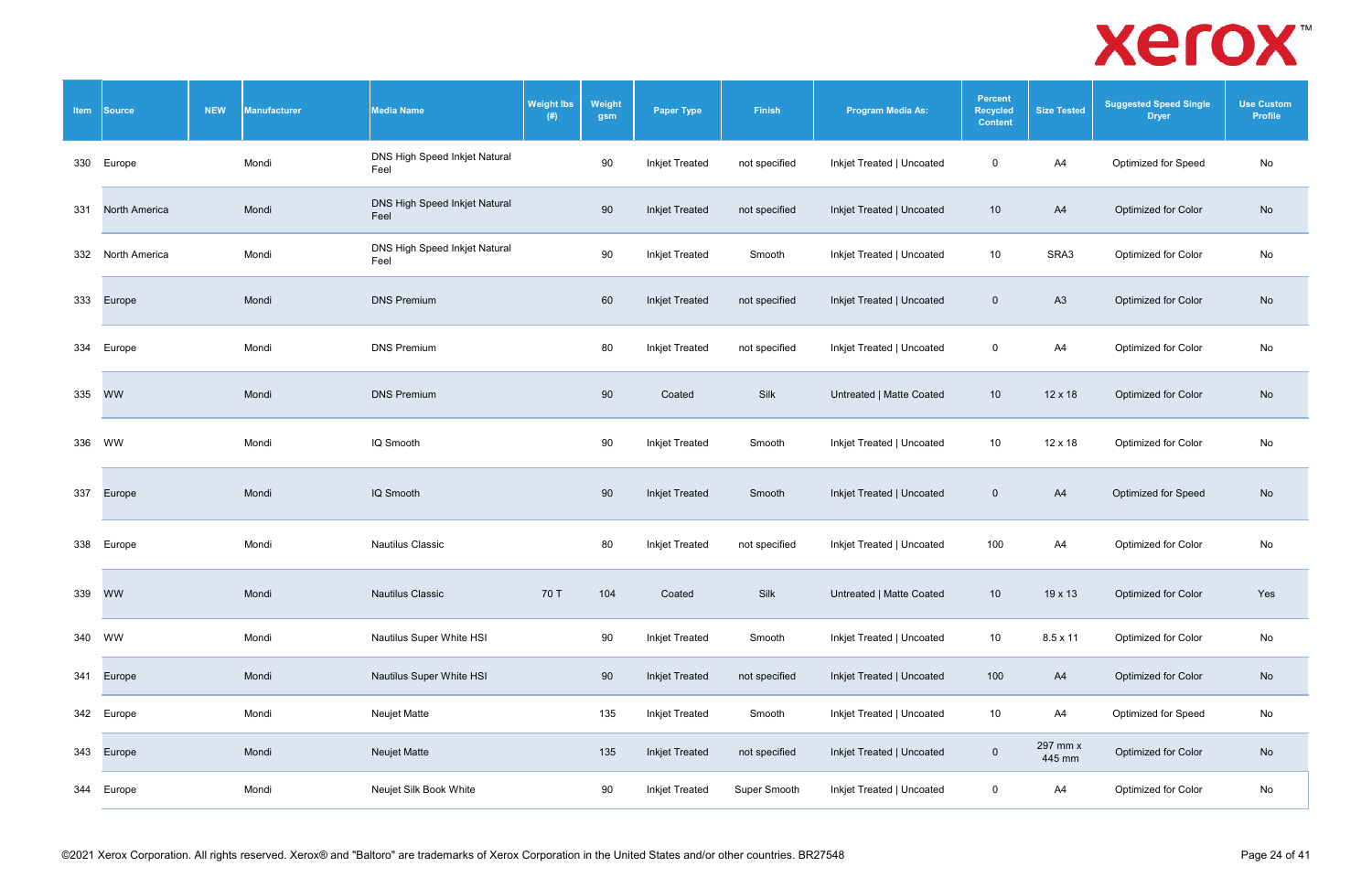|        | <b>Item Source</b> | <b>NEW</b> | Manufacturer | <b>Media Name</b>                 | <b>Weight lbs</b><br>(# ) | Weight<br>gsm | <b>Paper Type</b>     | Finish        | <b>Program Media As:</b>  | <b>Percent</b><br><b>Recycled</b><br><b>Content</b> | <b>Size Tested</b> | <b>Suggested Speed Single</b><br><b>Dryer</b> | <b>Use Custom</b><br>Profile |
|--------|--------------------|------------|--------------|-----------------------------------|---------------------------|---------------|-----------------------|---------------|---------------------------|-----------------------------------------------------|--------------------|-----------------------------------------------|------------------------------|
|        | 345 Europe         |            | Mondi        | Neujet Silk Book White            |                           | 90            | <b>Inkjet Treated</b> | Super Smooth  | Inkjet Treated   Uncoated | 10                                                  | A4                 | Optimized for Color                           | No                           |
| 346 WW |                    |            | Mondi        | Pergraphica                       |                           | 100           | Plain                 | not specified | Untreated   Uncoated      | 10                                                  | SRA3               | <b>Optimized for Speed</b>                    | No                           |
| 347    | <b>WW</b>          |            | Mondi        | Premium IQ                        |                           | 80            | Plain                 | not specified | Inkjet Treated   Uncoated | 10                                                  | 13 x 19            | <b>Optimized for Speed</b>                    | Yes                          |
|        | 348 Europe         |            | Mondi        | Premium IQ                        | n/a                       | 80            | <b>Inkjet Treated</b> | not specified | Inkjet Treated   Uncoated | $\overline{0}$                                      | A4                 | Optimized for Speed                           | No                           |
| 349    | <b>WW</b>          |            | Moorim       | Nantucket Silk                    | 60 T                      | 90            | Coated                | Silk          | Untreated   Matte Coated  | 10 <sup>°</sup>                                     | $12 \times 18$     | Optimized for Color                           | Yes                          |
| 350    | WW                 |            | Moorim       | Nantucket Silk                    | 60 T                      | 90            | Coated                | Silk          | Untreated   Matte Coated  | 10                                                  | 13 x 19            | Optimized for Color                           | Yes                          |
| 351    | <b>WW</b>          |            | Moorim       | Nantucket Silk GL                 | 70 T                      | 104           | Coated                | Silk          | Untreated   Matte Coated  | 10                                                  | 13 x 19            | Optimized for Color                           | Yes                          |
| 352    | WW                 |            | Moorim       | Nantucket Silk GS                 | 70 T                      | 104           | Coated                | Silk          | Untreated   Matte Coated  | 10                                                  | 19 x 13            | Optimized for Color                           | Yes                          |
| 353    | North America      |            | Moorim       | <b>Prodigital Silk</b>            | 60 T                      | 90            | Coated                | Silk          | Untreated   Matte Coated  | 10                                                  | 12 x 18            | Optimized for Color                           | Yes                          |
| 354    | North America      |            | Moorim       | <b>Prodigital Silk</b>            | 60 T                      | 90            | Coated                | Silk          | Untreated   Matte Coated  | 10                                                  | 13 x 19            | Optimized for Color                           | Yes                          |
|        | 355 North America  |            | Moorim       | Prodigital Silk GL                | 70 T                      | 104           | Coated                | Silk          | Untreated   Matte Coated  | 10 <sup>°</sup>                                     | 13 x 19            | Optimized for Color                           | Yes                          |
|        | 356 North America  |            | Moorim       | Prodigital Silk GS                | 70 T                      | 104           | Coated                | Silk          | Untreated   Matte Coated  | 10                                                  | 19 x 13            | Optimized for Color                           | Yes                          |
| 357    | North America      |            | Neenah       | Artic White Wove                  | 24 B                      | 90            | Plain                 | Wove          | Untreated   Uncoated      | 30 <sub>o</sub>                                     | 11.25x<br>17.25    | Optimized for Speed                           | No                           |
| 358    | North America      |            | Neenah       | Artic White Wove                  | 24 B                      | 90            | Plain                 | Wove          | Untreated   Uncoated      | 10                                                  | 11.25x<br>17.25    | Optimized for Speed                           | No                           |
| 359    | North America      |            | Neenah       | <b>Conservation Digital Cover</b> | 80 C                      | 216           | Plain                 | Smooth        | Untreated   Uncoated      | 100                                                 | 12 x 18            | Optimized for Color                           | No                           |
| 360    | North America      | <b>NEW</b> | OVOL         | Copy Paper<br><b>PN 2750OV</b>    | 20 B                      | 75            | <b>Inkjet Treated</b> | not specified | Inkjet Treated   Uncoated | $\overline{0}$                                      | $8.5 \times 11$    | <b>Optimized for Speed</b>                    | No                           |
| 361    | Europe             |            | Papier Union | Fly Snowwhite                     |                           | 115           | <b>Inkjet Treated</b> | not specified | Inkjet Treated   Uncoated | $\overline{0}$                                      | A3                 | <b>Optimized for Speed</b>                    | No                           |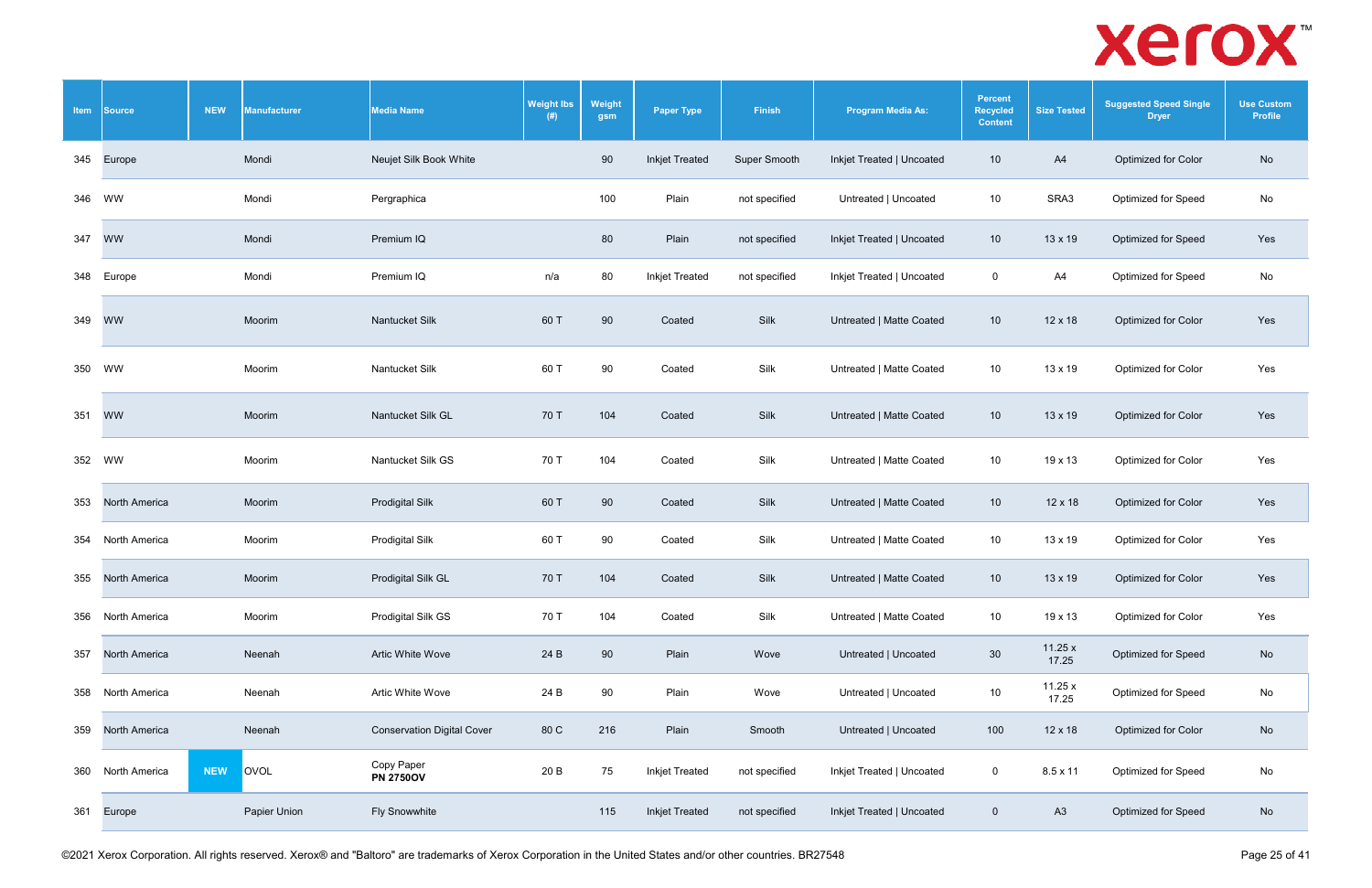|     | <b>Item Source</b> | <b>NEW</b> | <b>Manufacturer</b> | <b>Media Name</b>                             | <b>Weight lbs</b><br>(# ) | Weight<br>gsm | <b>Paper Type</b>     | Finish        | <b>Program Media As:</b>  | <b>Percent</b><br><b>Recycled</b><br><b>Content</b> | <b>Size Tested</b> | <b>Suggested Speed Single</b><br><b>Dryer</b> | <b>Use Custom</b><br><b>Profile</b> |
|-----|--------------------|------------|---------------------|-----------------------------------------------|---------------------------|---------------|-----------------------|---------------|---------------------------|-----------------------------------------------------|--------------------|-----------------------------------------------|-------------------------------------|
| 362 | Europe             |            | Papyrus             | Arctic Volume White 1.12                      |                           | 150           | Coated                | Matte         | Untreated   Matte Coated  | $\overline{0}$                                      | SRA3               | Optimized for Color                           | Yes                                 |
| 363 | Europe             |            | Papyrus             | <b>MultiBusiness</b><br>PN 88156562           |                           | 260           | <b>Inkjet Treated</b> | Smooth        | Inkjet Treated   Uncoated | $\overline{0}$                                      | SRA3               | Optimized for Color                           | No                                  |
| 364 | Europe             |            | Papyrus             | Plano Superior                                |                           | 90            | <b>Inkjet Treated</b> | not specified | Inkjet Treated   Uncoated | $\mathbf 0$                                         | A4                 | <b>Optimized for Speed</b>                    | No                                  |
| 365 | Europe             |            | Papyrus             | PlanoJet                                      |                           | 89            | <b>Inkjet Treated</b> | not specified | Inkjet Treated   Uncoated | $\overline{0}$                                      | A3                 | <b>Optimized for Speed</b>                    | No                                  |
| 366 | North America      |            | Performance Paper   | PerfectLok                                    | 24 B                      | 90            | <b>Inkjet Treated</b> | not specified | Inkjet Treated   Uncoated | $\mathbf 0$                                         | $17 \times 11$     | <b>Optimized for Speed</b>                    | No                                  |
| 367 | North America      |            | Pixelle             | Basic 24 lb                                   | 24 B                      | 90            | Plain                 | not specified | Untreated   Uncoated      | $\overline{0}$                                      | 12 x 18            | <b>Optimized for Speed</b>                    | No                                  |
| 368 | North America      |            | Pixelle             | Enhanced Hi Brite 7 Point                     | 100 T                     | 148           | <b>Inkjet Treated</b> | not specified | Inkjet Treated   Uncoated | $\overline{0}$                                      | $12 \times 18$     | Optimized for Speed                           | No                                  |
| 369 | North America      |            | Pixelle             | ExcelOne 2 Part Reverse<br>PN 230949          |                           | 80            | Carbonless            | not specified | Inkjet Treated   Uncoated | $\overline{0}$                                      | $8.5 \times 11$    | Optimized for Color                           | No                                  |
|     | 370 North America  |            | Pixelle             | ExcelOne 3 Part Reverse<br>PN 231585          |                           | 80            | Carbonless            | not specified | Inkjet Treated   Uncoated | $\overline{0}$                                      | $11 \times 17$     | Optimized for Color                           | No                                  |
| 371 | North America      |            | Pixelle             | <b>Pixelle Enhanced</b><br>PN 229764          | 24 B                      | 90            | <b>Inkjet Treated</b> | not specified | Inkjet Treated   Uncoated | $\overline{0}$                                      | 12 x 18            | Optimized for Speed                           | No                                  |
|     | 372 North America  |            | Pixelle             | <b>Pixelle Enhanced</b><br>PN 229987          | 24 B                      | 90            | <b>Inkjet Treated</b> | not specified | Inkjet Treated   Uncoated | $\mathbf 0$                                         | $8.5 \times 11$    | Optimized for Speed                           | No                                  |
|     | 373 North America  |            | Pixelle             | <b>Pixelle Enhanced</b><br>PN 232556          | 20 B                      | 74            | <b>Inkjet Treated</b> | not specified | Inkjet Treated   Uncoated | $\overline{0}$                                      | 8.5 x 11           | Optimized for Speed                           | No                                  |
|     | 374 North America  |            | Pixelle             | <b>Pixelle Enhanced</b><br>PN 232558          | 20 B                      | $74\,$        | <b>Inkjet Treated</b> | not specified | Inkjet Treated   Uncoated | $\mathbf 0$                                         | 12 x 18            | Optimized for Speed                           | No                                  |
|     | 375 North America  |            | Pixelle             | Pixelle Enhanced HiBright                     | 20 B                      | 74            | <b>Inkjet Treated</b> | not specified | Inkjet Treated   Uncoated | $\mathbf{0}$                                        | 8.5 x 11           | Optimized for Speed                           | No                                  |
|     | 376 North America  |            | Pixelle             | <b>Pixelle Enhanced HiBright</b><br>PN 229909 | 24 B                      | 90            | <b>Inkjet Treated</b> | not specified | Inkjet Treated   Uncoated | $\mathbf{0}$                                        | 12 x 18            | Optimized for Speed                           | No                                  |

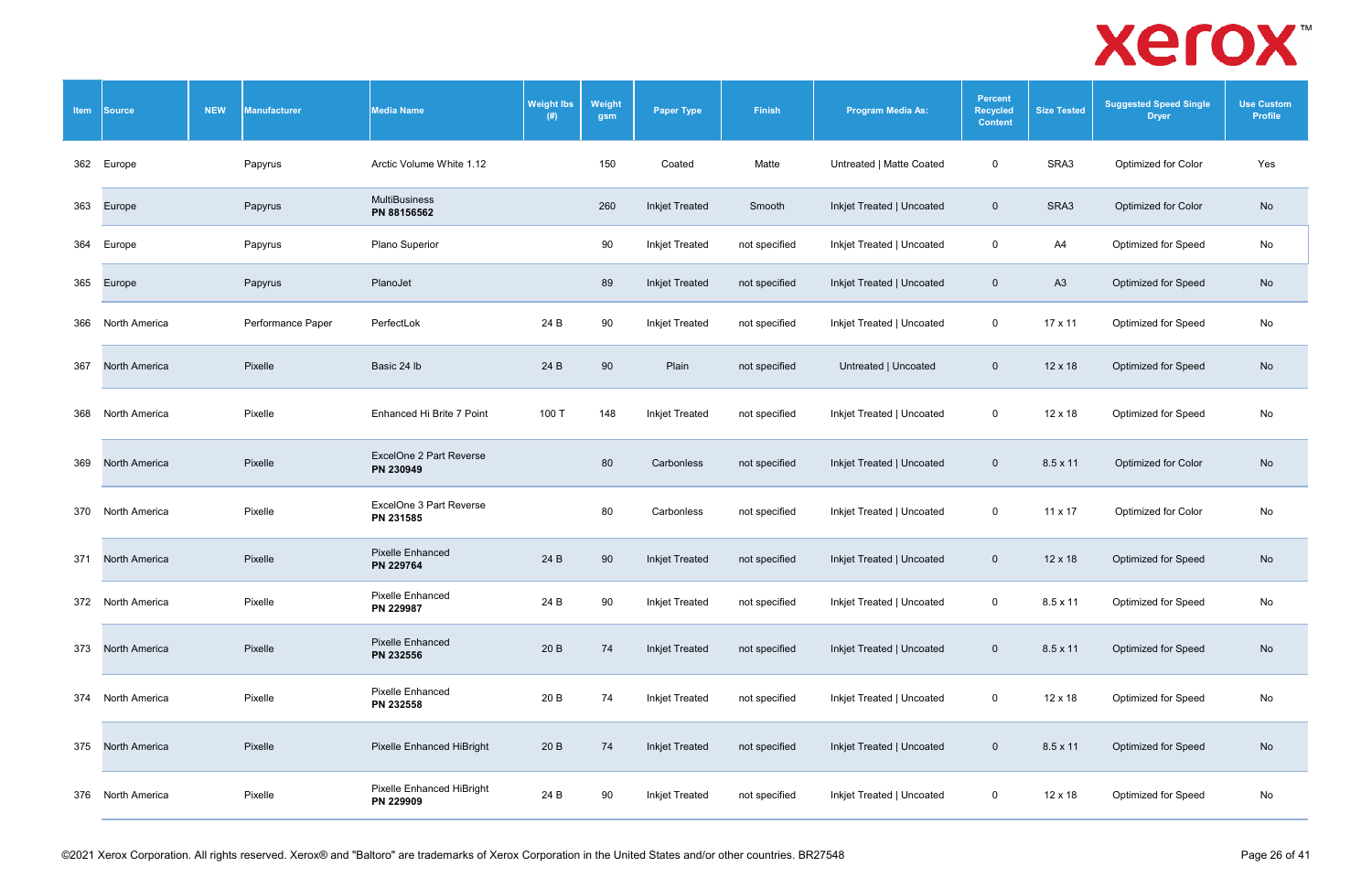| <b>Item</b> | Source            | <b>NEW</b> | Manufacturer         | <b>Media Name</b>                       | <b>Weight lbs</b><br>(#) | Weight<br>gsm | <b>Paper Type</b>     | Finish        | <b>Program Media As:</b>  | Percent<br><b>Recycled</b><br><b>Content</b> | <b>Size Tested</b> | <b>Suggested Speed Single</b><br><b>Dryer</b> | <b>Use Custom</b><br>Profile |
|-------------|-------------------|------------|----------------------|-----------------------------------------|--------------------------|---------------|-----------------------|---------------|---------------------------|----------------------------------------------|--------------------|-----------------------------------------------|------------------------------|
|             | 377 North America |            | Pixelle              | Pixelle Enhanced HiBright<br>PN 232319  | 24 B                     | 90            | <b>Inkjet Treated</b> | not specified | Inkjet Treated   Uncoated | $\overline{0}$                               | $8.5 \times 11$    | Optimized for Speed                           | No                           |
|             | 378 North America |            | Pixelle              | Pixelle Enhanced HiBrite                | 20B                      | 74            | <b>Inkjet Treated</b> | not specified | Inkjet Treated   Uncoated | $\mathbf{0}$                                 | 12 x 18            | Optimized for Speed                           | No                           |
| 379         | Europe            |            | Premier              | <b>Elements Fire</b>                    |                          | 80            | Plain                 | not specified | Untreated   Uncoated      | $\overline{0}$                               | SRA3               | <b>Optimized for Speed</b>                    | No                           |
| 380         | Europe            |            | Premier              | <b>Elements Fire</b>                    |                          | 250           | Plain                 | not specified | Untreated   Uncoated      | $\overline{0}$                               | SRA3               | Optimized for Color                           | No                           |
| 381         | Europe            |            | <b>Premier Paper</b> | <b>Essential Silk</b>                   |                          | 130           | Coated                | Silk          | Untreated   Matte Coated  | $\mathbf{0}$                                 | SRA3               | Optimized for Color                           | Yes                          |
| 382         | South America     |            | Propal               | Reprograf Blanco                        |                          | 75            | <b>Inkjet Treated</b> | not specified | Inkjet Treated   Uncoated | $\overline{0}$                               | 8.5 x 11           | Optimized for Color                           | No                           |
| 383         | South America     |            | Propal               | <b>Reprograf Natural</b>                |                          | 72            | <b>Inkjet Treated</b> | not specified | Inkjet Treated   Uncoated | $\overline{0}$                               | $8.5 \times 11$    | Optimized for Color                           | No                           |
| 384         | North America     |            | Resolute             | Connect                                 | 50 T                     | 75            | Plain                 | not specified | Untreated   Uncoated      | $\overline{0}$                               | $11 \times 17$     | Optimized for Color                           | No                           |
| 385         | North America     |            | Rolland              | <b>Enviro Digital</b><br><b>PN 5654</b> | 60 T                     | 90            | Plain                 | not specified | Untreated   Uncoated      | 100                                          | $8.5 \times 11$    | <b>Optimized for Speed</b>                    | No                           |
| 386         | North America     |            | Rolland              | <b>Enviro Digital</b><br><b>PN 5656</b> | 60 T                     | 90            | Plain                 | not specified | Untreated   Uncoated      | 100                                          | 12 x 18            | <b>Optimized for Speed</b>                    | No                           |
| 387         | North America     | <b>NEW</b> | Rolland              | <b>Enviro Digital</b><br><b>PN 5658</b> | 70 T                     | 104           | Plain                 | not specified | Untreated   Uncoated      | 100                                          | 11 x 17            | Optimized for Speed                           | No                           |
| 388         | North America     |            | Rolland              | <b>Enviro Digital</b><br>PN 58561       | 80 C                     | 216           | Plain                 | not specified | Untreated   Uncoated      | 100                                          | 13 x 19            | <b>Optimized for Speed</b>                    | No                           |
| 389         | North America     |            | Rolland              | Enviro Jet<br>PN 58153                  | 50 T                     | 75            | <b>Inkjet Treated</b> | not specified | Inkjet Treated   Uncoated | 100                                          | $8.5 \times 11$    | Optimized for Speed                           | No                           |
| 390         | North America     |            | Rolland              | Enviro Jet<br>PN 62230                  | 45 T                     | 67            | <b>Inkjet Treated</b> | not specified | Inkjet Treated   Uncoated | 100                                          | $8.5 \times 11$    | Optimized for Speed                           | No                           |
| 391         | North America     |            | Rolland              | Enviro Jet 140M                         |                          | 90            | <b>Inkjet Treated</b> | not specified | Inkjet Treated   Uncoated | 100                                          | $12 \times 18$     | Optimized for Speed                           | No                           |
|             | 392 North America |            | Rolland              | <b>Enviro Print</b><br>PN 5619          | 80 C                     | 216           | Plain                 | not specified | Untreated   Uncoated      | 100                                          | 13 x 19            | Optimized for Speed                           | No                           |

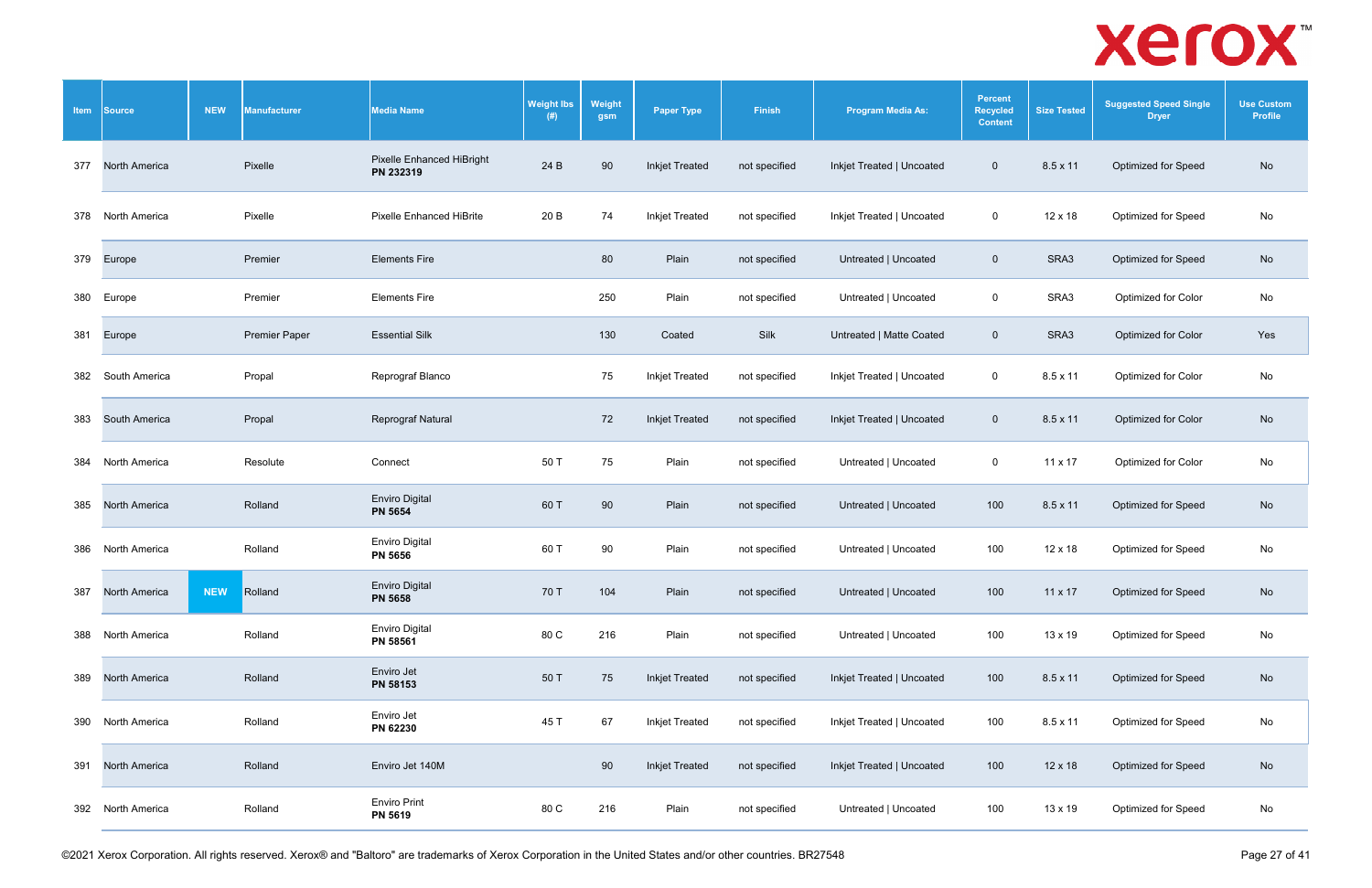|     | Item Source          | <b>NEW</b> | <b>Manufacturer</b> | <b>Media Name</b>                            | <b>Weight lbs</b><br>(#) | Weight<br>gsm | <b>Paper Type</b>     | Finish        | <b>Program Media As:</b>  | <b>Percent</b><br><b>Recycled</b><br><b>Content</b> | <b>Size Tested</b> | <b>Suggested Speed Single</b><br><b>Dryer</b> | <b>Use Custom</b><br>Profile |
|-----|----------------------|------------|---------------------|----------------------------------------------|--------------------------|---------------|-----------------------|---------------|---------------------------|-----------------------------------------------------|--------------------|-----------------------------------------------|------------------------------|
| 393 | <b>North America</b> |            | Rolland             | HiTech                                       | 60 T                     | 90            | Plain                 | not specified | Untreated   Uncoated      | 30                                                  | 8.5 x 11           | <b>Optimized for Speed</b>                    | No                           |
| 394 | North America        |            | Rolland             | HiTech                                       | 70 T                     | 104           | Plain                 | not specified | Untreated   Uncoated      | 30                                                  | $11.5 \times 17.5$ | <b>Optimized for Speed</b>                    | No                           |
| 395 | <b>North America</b> |            | Rolland             | HiTech                                       | 70 T                     | 104           | Plain                 | not specified | Untreated   Uncoated      | 30                                                  | 13 x 19            | <b>Optimized for Speed</b>                    | No                           |
| 396 | North America        |            | Rolland             | HiTech Inkjet Smooth True<br>White Blanc Pur | 50 T                     | 75            | <b>Inkjet Treated</b> | not specified | Inkjet Treated   Uncoated | 100                                                 | 8.5 x 11           | Optimized for Speed                           | No                           |
| 397 | <b>North America</b> |            | Rolland             | HiTech Inkjet Smooth True<br>White Blanc Pur | 24 B                     | 90            | <b>Inkjet Treated</b> | Smooth        | Inkjet Treated   Uncoated | 30                                                  | $8.5 \times 11$    | <b>Optimized for Color</b>                    | No                           |
| 398 | North America        | <b>NEW</b> | Rolland             | Opaque<br><b>PN 62794</b>                    | 100 T                    | 148           | Plain                 | Smooth        | Untreated   Uncoated      | 30                                                  | 8.5 x 14           | Optimized for Speed                           | No                           |
| 399 | <b>North America</b> | <b>NEW</b> | Rolland             | Opaque                                       | 100 T                    | 148           | Plain                 | Smooth        | Untreated   Uncoated      | 30                                                  | $11 \times 17$     | <b>Optimized for Speed</b>                    | No                           |
| 400 | Europe               |            | Sappi               | <b>EBB GalerieArt Satin</b>                  |                          | 90            | Coated                | Satin         | Untreated   Matte Coated  | $\mathbf 0$                                         | SRA3               | Optimized for Color                           | Yes                          |
| 401 | Europe               |            | Sappi               | <b>EBB GalerieArt Satin</b>                  |                          | 115           | Coated                | Satin         | Untreated   Matte Coated  | $\mathbf{0}$                                        | SRA3               | Optimized for Color                           | Yes                          |
|     | 402 Europe           |            | Sappi               | <b>EBB GalerieArt Satin</b>                  |                          | 130           | Coated                | Satin         | Untreated   Matte Coated  | $\overline{0}$                                      | SRA3               | Optimized for Color                           | Yes                          |
| 403 | Europe               |            | Sappi               | <b>EBB GalerieArt Satin</b>                  |                          | 135           | Coated                | Satin         | Untreated   Matte Coated  | $\overline{0}$                                      | SRA3               | Optimized for Color                           | Yes                          |
| 404 | Europe               |            | Sappi               | <b>EBB GalerieArt Satin</b>                  |                          | 150           | Coated                | Satin         | Untreated   Matte Coated  | $\mathbf 0$                                         | SRA3               | Optimized for Color                           | Yes                          |
| 405 | <b>North America</b> |            | Sappi               | EuroArt Plus                                 | 100 T                    | 148           | Coated                | Silk          | Untreated   Matte Coated  | $\overline{0}$                                      | 12 x 18            | Optimized for Color                           | Yes                          |
|     | 406 North America    |            | Sappi               | EuroArt Plus Silk                            | 80 T                     | 118           | Coated                | Silk          | Untreated   Matte Coated  | $\overline{0}$                                      | $12 \times 18$     | Optimized for Color                           | Yes                          |
| 407 | North America        |            | Sappi               | Flo Dull Digital<br><b>PN K11964</b>         | 100 T                    | 148           | Coated                | Dull          | Untreated   Matte Coated  | $\mathbf{0}$                                        | 12 x 18            | Optimized for Color                           | Yes                          |
|     | 408 North America    |            | Sappi               | Flo Dull Digital<br><b>PN K11971</b>         | 80 T                     | 118           | Coated                | Dull          | Untreated   Matte Coated  | $\overline{0}$                                      | 13 x 19            | Optimized for Color                           | Yes                          |

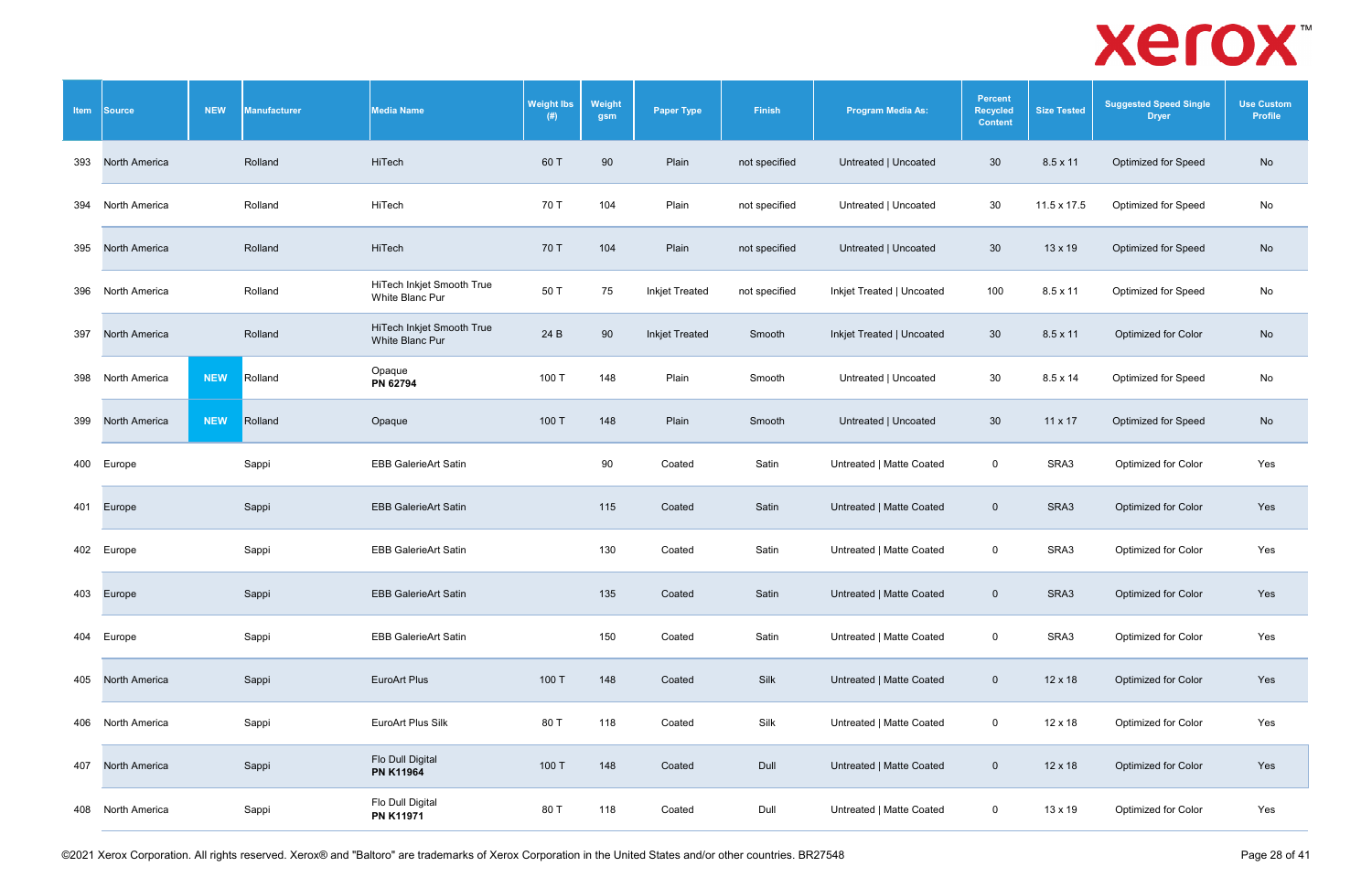| <b>Item</b> | Source            | <b>NEW</b> | <b>Manufacturer</b> | <b>Media Name</b> | <b>Weight lbs</b><br>(#) | Weight<br>gsm | <b>Paper Type</b> | Finish | <b>Program Media As:</b> | Percent<br>Recycled<br><b>Content</b> | <b>Size Tested</b> | <b>Suggested Speed Single</b><br><b>Dryer</b> | <b>Use Custom</b><br>Profile |
|-------------|-------------------|------------|---------------------|-------------------|--------------------------|---------------|-------------------|--------|--------------------------|---------------------------------------|--------------------|-----------------------------------------------|------------------------------|
| 409         | Europe            |            | Sappi               | GalerieArt Silk   |                          | 90            | Coated            | Satin  | Untreated   Matte Coated | $\overline{0}$                        | SRA3               | Optimized for Color                           | Yes                          |
|             | 410 Europe        |            | Sappi               | GalerieArt Silk   |                          | 115           | Coated            | Satin  | Untreated   Matte Coated | $\overline{0}$                        | SRA3               | Optimized for Color                           | Yes                          |
|             | 411 Europe        |            | Sappi               | GalerieArt Silk   |                          | 130           | Coated            | Satin  | Untreated   Matte Coated | $\overline{0}$                        | SRA3               | Optimized for Color                           | Yes                          |
|             | 412 Europe        |            | Sappi               | GalerieArt Silk   |                          | 135           | Coated            | Satin  | Untreated   Matte Coated | $\overline{0}$                        | SRA3               | Optimized for Color                           | Yes                          |
|             | 413 Europe        |            | Sappi               | GalerieArt Silk   |                          | 150           | Coated            | Satin  | Untreated   Matte Coated | $\overline{0}$                        | A4                 | Optimized for Color                           | Yes                          |
|             | 414 Europe        |            | Sappi               | GalerieArt Silk   |                          | 150           | Coated            | Satin  | Untreated   Matte Coated | $\overline{0}$                        | SRA3               | Optimized for Color                           | Yes                          |
|             | 415 Europe        |            | Sappi               | Magno Matte       |                          | 115           | Coated            | Matte  | Untreated   Matte Coated | $\overline{0}$                        | A4                 | Optimized for Color                           | Yes                          |
| 416         | Europe            |            | Sappi               | Magno Matte       |                          | 130           | Coated            | Matte  | Untreated   Matte Coated | $\overline{0}$                        | SRA3               | Optimized for Color                           | Yes                          |
| 417         | Europe            |            | Sappi               | Magno Satin       |                          | 90            | Coated            | Satin  | Untreated   Matte Coated | $\overline{0}$                        | SRA3               | Optimized for Color                           | Yes                          |
|             | 418 Europe        |            | Sappi               | Magno Satin       |                          | 115           | Coated            | Satin  | Untreated   Matte Coated | $\overline{0}$                        | SRA3               | Optimized for Color                           | Yes                          |
|             | 419 Europe        |            | Sappi               | Magno Satin       |                          | 130           | Coated            | Satin  | Untreated   Matte Coated | $\mathbf{0}$                          | SRA3               | Optimized for Color                           | Yes                          |
|             | 420 Europe        |            | Sappi               | Magno Satin       |                          | 135           | Coated            | Satin  | Untreated   Matte Coated | $\mathbf{0}$                          | SRA3               | Optimized for Color                           | Yes                          |
| 421         | Europe            |            | Sappi               | Magno Satin       |                          | 150           | Coated            | Satin  | Untreated   Matte Coated | $\overline{0}$                        | SRA3               | Optimized for Color                           | Yes                          |
|             | 422 North America |            | Sappi               | McCoy Silk        | 80 T                     | 118           | Coated            | Silk   | Untreated   Matte Coated | $\overline{0}$                        | 12 x 18            | Optimized for Color                           | Yes                          |
| 423         | North America     |            | Sappi               | Opus Dull         | 80 T                     | 118           | Coated            | Dull   | Untreated   Matte Coated | 10                                    | $12 \times 18$     | Optimized for Color                           | Yes                          |
|             | 424 North America |            | Sappi               | Opus Dull         | 100 T                    | 148           | Coated            | Dull   | Untreated   Matte Coated | 10                                    | $12 \times 18$     | Optimized for Color                           | Yes                          |

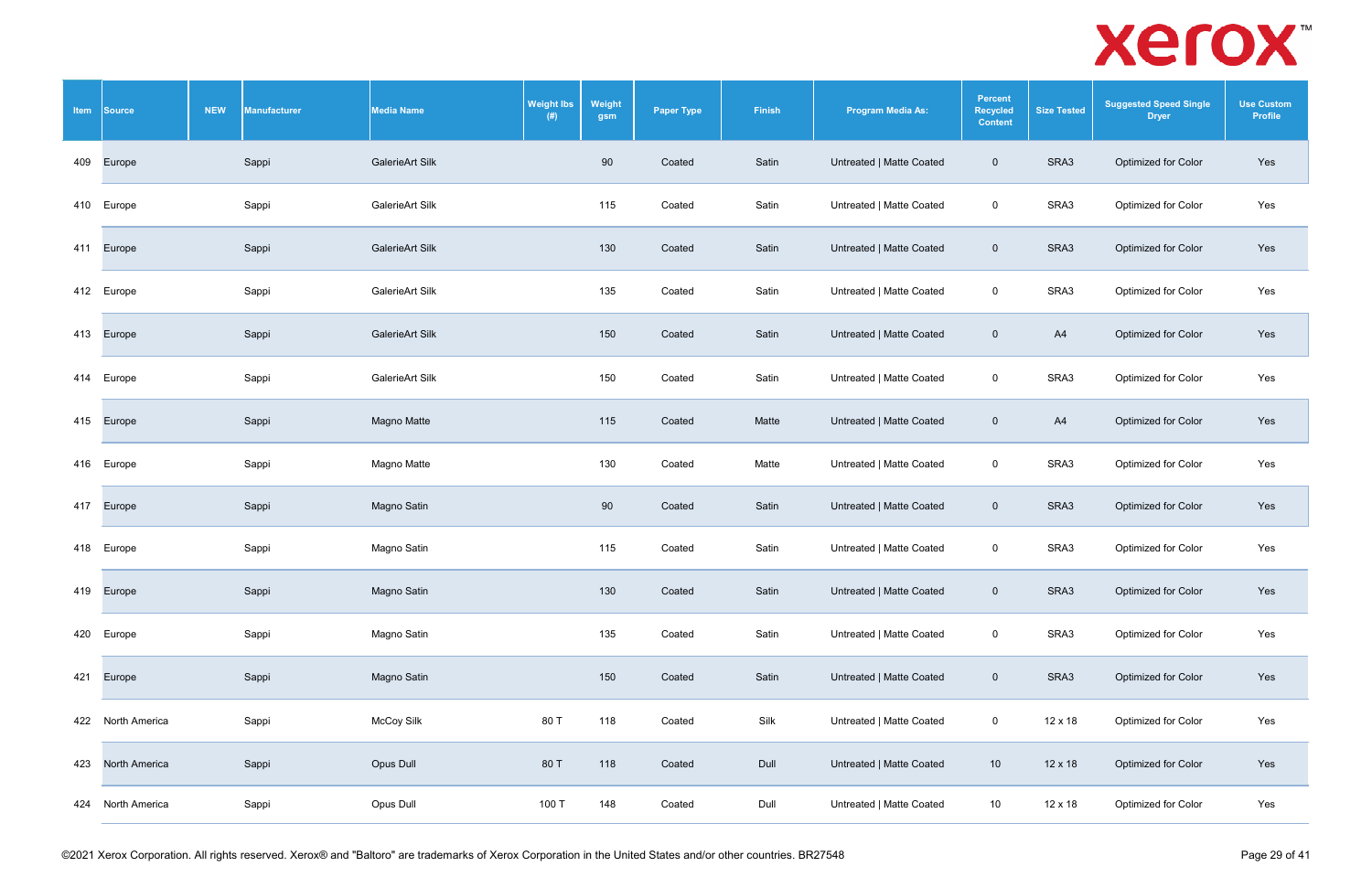|     | Item Source          | <b>NEW</b> | Manufacturer   | <b>Media Name</b>                                                      | <b>Weight lbs</b><br>(# ) | Weight<br>gsm | <b>Paper Type</b>     | Finish        | <b>Program Media As:</b>  | <b>Percent</b><br><b>Recycled</b><br><b>Content</b> | <b>Size Tested</b> | <b>Suggested Speed Single</b><br><b>Dryer</b> | <b>Use Custom</b><br>Profile |
|-----|----------------------|------------|----------------|------------------------------------------------------------------------|---------------------------|---------------|-----------------------|---------------|---------------------------|-----------------------------------------------------|--------------------|-----------------------------------------------|------------------------------|
| 425 | <b>North America</b> |            | Sappi          | Opus Dull<br><b>PN 13655</b>                                           | 100 T                     | 148           | Coated                | Dull          | Untreated   Matte Coated  | $\mathbf{0}$                                        | 13 x 19            | Optimized for Color                           | Yes                          |
| 426 | South America        |            | Sappi          | <b>Quatro Plus</b>                                                     |                           | 90            | Coated                | Silk          | Untreated   Matte Coated  | $\overline{0}$                                      | $11 \times 17$     | <b>Optimized for Color</b>                    | Yes                          |
| 427 | North America        |            | Southern Index | 1-up ID Card Paper Inkjet<br>Laminated perf<br><b>PN 4B1146</b>        | 60 C                      | 140           | ID Card               | not specified | Inkjet Treated   Uncoated | $\overline{0}$                                      | 8.5 x 11           | Optimized for Color                           | No                           |
| 428 | North America        |            | Southern Index | 1-up ID Card 7 mil Better Card<br><b>Laminated Perf</b><br>PN 4B1180   | 60 C                      | 140           | ID Card               | not specified | Inkjet Treated   Uncoated | $\overline{0}$                                      | 8.5 x 11           | <b>Optimized for Color</b>                    | No                           |
| 429 | <b>North America</b> |            | Southern Index | 2-up ID Card Paper Inkjet<br><b>Laminated Perf</b><br><b>PN 4B1140</b> | 60 C                      | 140           | ID Card               | not specified | Inkjet Treated   Uncoated | $\overline{0}$                                      | $8.5 \times 11$    | Optimized for Color                           | No                           |
| 430 | North America        |            | <b>Staples</b> | Staples 30% Recycled Copy<br>Paper                                     | 20 B                      | 75            | Plain                 | not specified | Untreated   Uncoated      | 30                                                  | 8.5 x 11           | <b>Optimized for Speed</b>                    | No                           |
| 431 | Europe               |            | Stora Enso     | BergaJet                                                               |                           | 90            | Inkjet Treated        | not specified | Inkjet Treated   Uncoated | $\mathbf{0}$                                        | A4                 | Optimized for Speed                           | No                           |
| 432 | Europe               |            | Stora Enso     | BergaJet                                                               |                           | 90            | <b>Inkjet Treated</b> | Smooth        | Inkjet Treated   Uncoated | $\mathbf{0}$                                        | SRA3               | <b>Optimized for Speed</b>                    | No                           |
| 433 | Europe               |            | Stora Enso     | Canon Red Label Superior                                               |                           | 90            | <b>Inkjet Treated</b> | not specified | Inkjet Treated   Uncoated | $\overline{0}$                                      | SRA3               | <b>Optimized for Speed</b>                    | No                           |
| 434 | Europe               |            | Stora Enso     | Lumi Plus                                                              |                           | 90            | Plain                 | not specified | Untreated   Uncoated      | $\mathbf{0}$                                        | A4                 | Optimized for Speed                           | No                           |
| 435 | Europe               | <b>NEW</b> | Stora Enso     | MultiCopy                                                              |                           | 80            | <b>Inkjet Treated</b> | not specified | Inkjet Treated   Uncoated | $\overline{0}$                                      | A4                 | Optimized for Speed                           | No                           |
| 436 | Europe               | <b>NEW</b> | Stora Enso     | MultiCopy                                                              |                           | 80            | <b>Inkjet Treated</b> | not specified | Inkjet Treated   Uncoated | $\mathbf{0}$                                        | A3                 | <b>Optimized for Speed</b>                    | No                           |
| 437 | Europe               | <b>NEW</b> | Stora Enso     | MultiCopy                                                              |                           | $90\,$        | Inkjet Treated        | not specified | Inkjet Treated   Uncoated | $\overline{0}$                                      | A4                 | <b>Optimized for Speed</b>                    | No                           |
| 438 | Europe               | <b>NEW</b> | Stora Enso     | MultiCopy                                                              |                           | 90            | <b>Inkjet Treated</b> | not specified | Inkjet Treated   Uncoated | $\mathbf{0}$                                        | A3                 | Optimized for Speed                           | No                           |
| 439 | Europe               |            | Stora Enso     | Plano Dynamic                                                          |                           | 75            | Plain                 | not specified | Untreated   Uncoated      | $\overline{0}$                                      | A4                 | <b>Optimized for Speed</b>                    | No                           |
| 440 | Europe               |            | Stora Enso     | Plano Plus                                                             |                           | 90            | Plain                 | not specified | Untreated   Uncoated      | $\mathbf{0}$                                        | A3                 | <b>Optimized for Speed</b>                    | No                           |

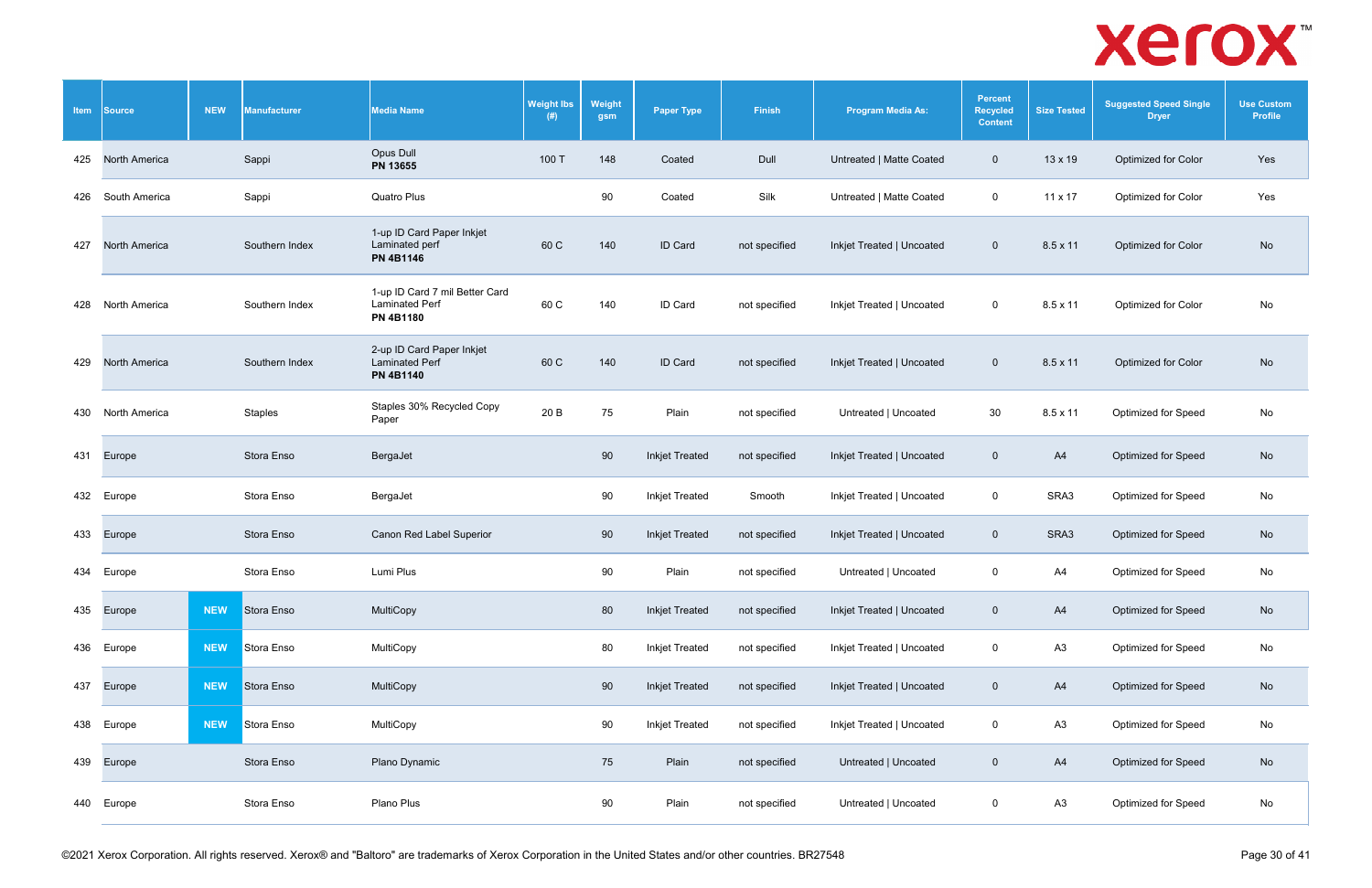| <b>Item</b> | Source               | <b>NEW</b> | <b>Manufacturer</b>   | <b>Media Name</b>                                            | <b>Weight lbs</b><br>(#) | Weight<br>gsm | <b>Paper Type</b>     | Finish        | <b>Program Media As:</b>  | <b>Percent</b><br><b>Recycled</b><br><b>Content</b> | <b>Size Tested</b> | <b>Suggested Speed Single</b><br><b>Dryer</b> | <b>Use Custom</b><br>Profile |
|-------------|----------------------|------------|-----------------------|--------------------------------------------------------------|--------------------------|---------------|-----------------------|---------------|---------------------------|-----------------------------------------------------|--------------------|-----------------------------------------------|------------------------------|
| 441         | Europe               |            | Stora Enso            | Plano Superior                                               |                          | 90            | Inkjet Treated        | not specified | Inkjet Treated   Uncoated | $\mathbf{0}$                                        | A4                 | Optimized for Speed                           | No                           |
|             | 442 Europe           |            | Stora Enso            | PlanoJet                                                     |                          | 90            | Inkjet Treated        | not specified | Inkjet Treated   Uncoated | $\overline{0}$                                      | A3                 | Optimized for Speed                           | No                           |
| 443         | Europe               |            | Stora Enso            | PlanoJet                                                     |                          | 90            | Inkjet Treated        | not specified | Inkjet Treated   Uncoated | $\mathbf{0}$                                        | SRA3               | Optimized for Speed                           | No                           |
| 444         | Europe               |            | Stora Enso            | Superior Jet                                                 |                          | 90            | <b>Inkjet Treated</b> | not specified | Inkjet Treated   Uncoated | $\mathbf 0$                                         | A4                 | Optimized for Color                           | No                           |
| 445         | <b>North America</b> |            | Supreme               | Supreme HiBright Copy Paper                                  | 20 B                     | 75            | Plain                 | not specified | Untreated   Uncoated      | $\mathbf{0}$                                        | 8.5 x 11           | <b>Optimized for Speed</b>                    | No                           |
| 446         | WW                   |            | Suzano                | <b>Artwork Premium Multipurpose</b><br><b>Business Paper</b> |                          | 75            | <b>Inkjet Treated</b> | not specified | Inkjet Treated   Uncoated | $\mathbf 0$                                         | A4                 | <b>Optimized for Speed</b>                    | No                           |
| 447         | <b>WW</b>            |            | Suzano                | Artwork Premium Multipurpose<br><b>Business Paper</b>        |                          | 80            | <b>Inkjet Treated</b> | not specified | Inkjet Treated   Uncoated | $\mathbf{0}$                                        | A4                 | Optimized for Speed                           | No                           |
| 448         | South America        |            | Suzano                | Fit Silk                                                     |                          | 90            | Coated                | Silk          | Untreated   Matte Coated  | $\mathbf 0$                                         | A4                 | Optimized for Color                           | Yes                          |
| 449         | <b>WW</b>            |            | Suzano                | Paperfect SG                                                 |                          | 60            | Plain                 | not specified | Untreated   Uncoated      | 0                                                   | 320 mm x<br>440 mm | Optimized for Speed                           | Yes                          |
| 450         | WW                   |            | Suzano                | Paperfect Offset Smooth                                      |                          | 60            | Plain                 | not specified | Untreated   Uncoated      | $\mathbf 0$                                         | $11 \times 17$     | Optimized for Speed                           | No                           |
| 451         | <b>WW</b>            | <b>NEW</b> | the Navigator Company | Discovery                                                    |                          | 70            | Plain                 | not specified | Untreated   Uncoated      | $\mathbf{0}$                                        | A4                 | Optimized for Speed                           | No                           |
| 452         | <b>WW</b>            |            | the Navigator Company | EcoLogical                                                   |                          | 75            | Plain                 | not specified | Inkjet Treated   Uncoated | $\overline{0}$                                      | A4                 | Optimized for Speed                           | No                           |
| 453         | <b>WW</b>            |            | the Navigator Company | <b>Hard Cover</b><br>PN 989460                               |                          | 250           | Plain                 | not specified | Inkjet Treated   Uncoated | $\mathbf{0}$                                        | A4                 | Optimized for Color                           | No                           |
| 454         | WW                   |            | the Navigator Company | Inacopia Elite                                               |                          | 80            | Plain                 | not specified | Untreated   Uncoated      | $\mathbf 0$                                         | A4                 | Optimized for Speed                           | No                           |
| 455         | <b>WW</b>            |            | the Navigator Company | <b>INASET Laser Plus</b>                                     |                          | 160           | Plain                 | not specified | Untreated   Uncoated      | 0                                                   | A4                 | Optimized for Speed                           | No                           |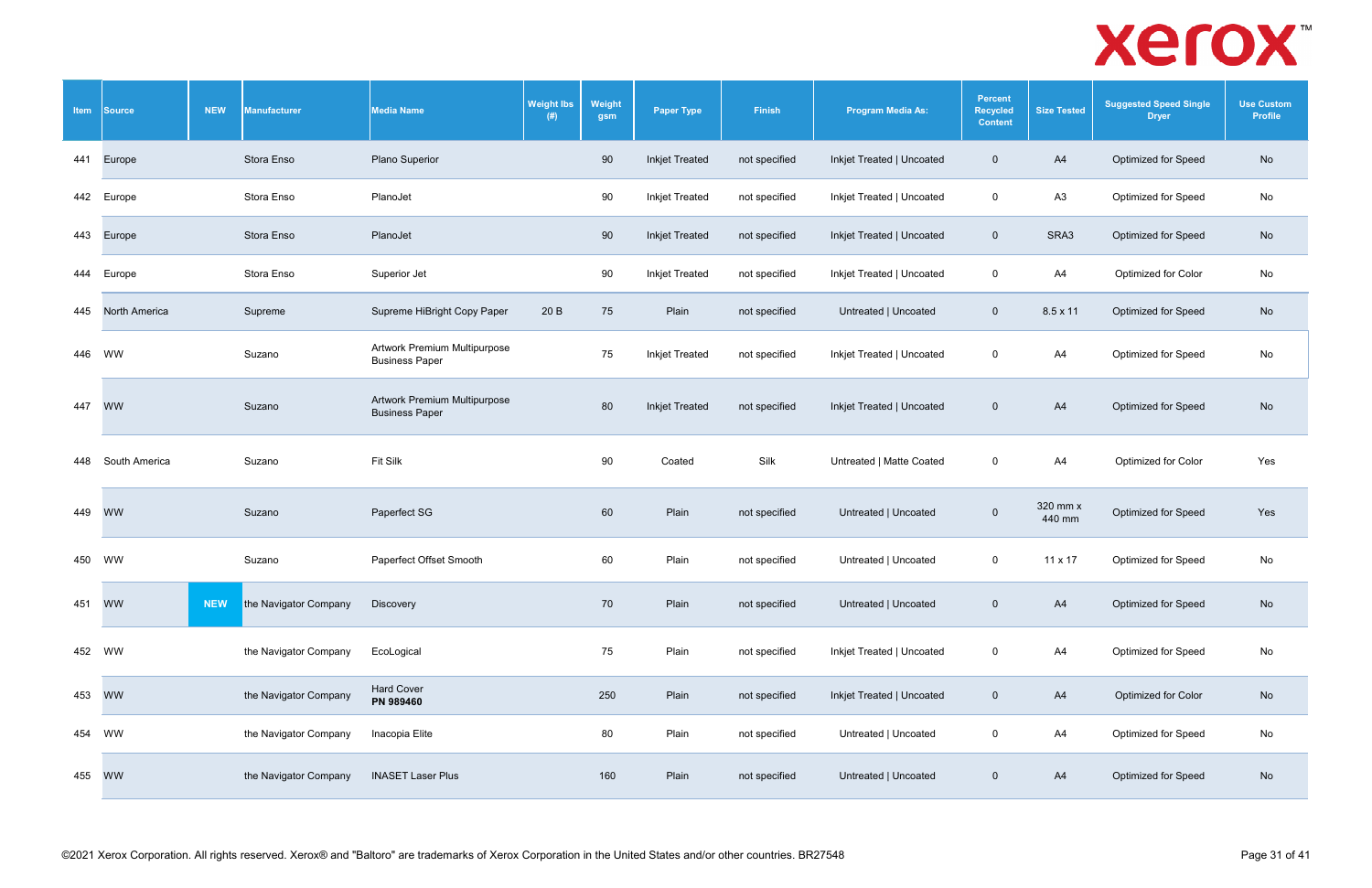| <b>Item</b> | <b>Source</b> | <b>NEW</b> | <b>Manufacturer</b>   | <b>Media Name</b>                        | <b>Weight lbs</b><br>(# ) | Weight<br>gsm | <b>Paper Type</b>     | Finish        | <b>Program Media As:</b>  | <b>Percent</b><br><b>Recycled</b><br><b>Content</b> | <b>Size Tested</b> | <b>Suggested Speed Single</b><br><b>Dryer</b> | <b>Use Custom</b><br>Profile |
|-------------|---------------|------------|-----------------------|------------------------------------------|---------------------------|---------------|-----------------------|---------------|---------------------------|-----------------------------------------------------|--------------------|-----------------------------------------------|------------------------------|
| 456         | <b>WW</b>     |            | the Navigator Company | Navigator Expression UHD                 |                           | 90            | <b>Inkjet Treated</b> | not specified | Inkjet Treated   Uncoated | $\mathbf 0$                                         | A4                 | Optimized for Color                           | No                           |
| 457         | <b>WW</b>     |            | the Navigator Company | Navigator Expression UHD                 |                           | 90            | <b>Inkjet Treated</b> | not specified | Inkjet Treated   Uncoated | $\overline{0}$                                      | SRA3               | <b>Optimized for Speed</b>                    | No                           |
| 458         | <b>WW</b>     |            | the Navigator Company | Navigator Presentation UHD               |                           | 100           | <b>Inkjet Treated</b> | not specified | Inkjet Treated   Uncoated | $\mathbf 0$                                         | A3                 | Optimized for Speed                           | No                           |
| 459         | <b>WW</b>     |            | the Navigator Company | Navigator Presentation UHD               |                           | 100           | <b>Inkjet Treated</b> | not specified | Inkjet Treated   Uncoated | $\overline{0}$                                      | A4                 | <b>Optimized for Speed</b>                    | No                           |
| 460         | WW            |            | the Navigator Company | Navigator Bold Design                    |                           | 200           | Plain                 | Smooth        | Inkjet Treated   Uncoated | $\overline{0}$                                      | A4                 | <b>Optimized for Speed</b>                    | No                           |
| 461         | <b>WW</b>     |            | the Navigator Company | Navigator Colour Documents<br><b>UHD</b> |                           | 120           | <b>Inkjet Treated</b> | Smooth        | Inkjet Treated   Uncoated | $\overline{0}$                                      | A3                 | <b>Optimized for Speed</b>                    | No                           |
| 462 WW      |               |            | the Navigator Company | Navigator Digital UHD                    |                           | 75            | <b>Inkjet Treated</b> | Smooth        | Inkjet Treated   Uncoated | $\mathbf 0$                                         | SRA3               | <b>Optimized for Speed</b>                    | No                           |
| 463         | <b>WW</b>     |            | the Navigator Company | Navigator Digital UHD                    |                           | 80            | <b>Inkjet Treated</b> | Smooth        | Inkjet Treated   Uncoated | $\overline{0}$                                      | SRA3               | <b>Optimized for Speed</b>                    | No                           |
| 464         | WW            |            | the Navigator Company | Navigator Digital UHD                    |                           | 90            | <b>Inkjet Treated</b> | Smooth        | Inkjet Treated   Uncoated | $\overline{0}$                                      | SRA3               | Optimized for Color                           | No                           |
| 465         | <b>WW</b>     |            | the Navigator Company | Navigator Digital UHD                    |                           | 100           | Inkjet Treated        | Smooth        | Inkjet Treated   Uncoated | $\overline{0}$                                      | SRA3               | Optimized for Speed                           | No                           |
| 466         | WW            |            | the Navigator Company | Navigator Digital UHD                    |                           | 120           | Inkjet Treated        | Smooth        | Inkjet Treated   Uncoated | $\mathbf 0$                                         | SRA3               | Optimized for Speed                           | No                           |
| 467         | <b>WW</b>     |            | the Navigator Company | Navigator Office Card                    |                           | 160           | Plain                 | Smooth        | Inkjet Treated   Uncoated | $\overline{0}$                                      | A4                 | Optimized for Color                           | No                           |
| 468         | WW            |            | the Navigator Company | Navigator Platinum UHD                   | 20 B                      | $74\,$        | <b>Inkjet Treated</b> | Smooth        | Inkjet Treated   Uncoated | $\overline{0}$                                      | 8.5 x 11           | <b>Optimized for Speed</b>                    | No                           |
| 469         | <b>WW</b>     |            | the Navigator Company | Navigator Platinum UHD                   | 24 B                      | $90\,$        | <b>Inkjet Treated</b> | Smooth        | Inkjet Treated   Uncoated | $\overline{0}$                                      | $11 \times 17$     | Optimized for Color                           | No                           |
| 470 WW      |               |            | the Navigator Company | Navigator Platinum UHD                   | 24 B                      | $90\,$        | <b>Inkjet Treated</b> | Smooth        | Inkjet Treated   Uncoated | $\mathbf 0$                                         | 8.5 x 11           | Optimized for Color                           | No                           |

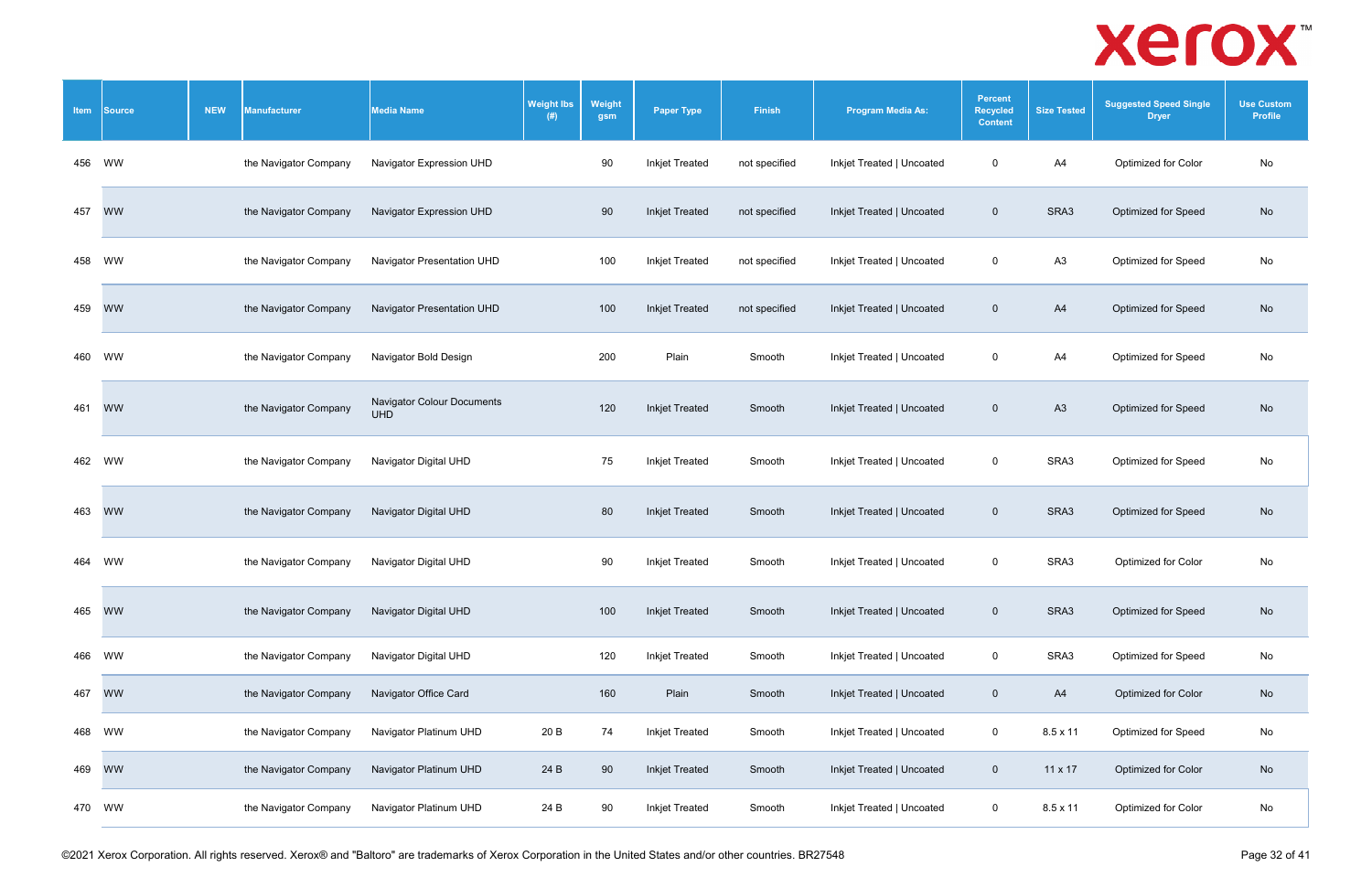|        | <b>Item Source</b> | <b>NEW</b> | Manufacturer          | <b>Media Name</b>              | <b>Weight lbs</b><br>(#) | Weight<br>gsm | <b>Paper Type</b>     | Finish        | <b>Program Media As:</b>  | <b>Percent</b><br><b>Recycled</b><br><b>Content</b> | <b>Size Tested</b> | <b>Suggested Speed Single</b><br><b>Dryer</b> | <b>Use Custom</b><br><b>Profile</b> |
|--------|--------------------|------------|-----------------------|--------------------------------|--------------------------|---------------|-----------------------|---------------|---------------------------|-----------------------------------------------------|--------------------|-----------------------------------------------|-------------------------------------|
| 471 WW |                    |            | the Navigator Company | Navigator Premium Multipurpose | 24 B                     | 90            | <b>Inkjet Treated</b> | Smooth        | Inkjet Treated   Uncoated | $\mathbf{0}$                                        | 8.5 x 11           | Optimized for Color                           | No                                  |
| 472    | WW                 |            | the Navigator Company | Navigator PrePrint             |                          | 80            | Plain                 | not specified | Untreated   Uncoated      | $\mathbf 0$                                         | SRA3               | Optimized for Speed                           | No                                  |
| 473    | <b>WW</b>          |            | the Navigator Company | Navigator PrePrint             |                          | 100           | Plain                 | not specified | Untreated   Uncoated      | $\mathbf{0}$                                        | SRA3               | <b>Optimized for Speed</b>                    | No                                  |
| 474 WW |                    |            | the Navigator Company | Navigator PrePrint             |                          | 160           | Plain                 | not specified | Untreated   Uncoated      | $\mathbf 0$                                         | SRA3               | Optimized for Speed                           | No                                  |
| 475    | <b>WW</b>          |            | the Navigator Company | Navigator Universal UHD        |                          | 80            | <b>Inkjet Treated</b> | Smooth        | Inkjet Treated   Uncoated | $\overline{0}$                                      | A3                 | <b>Optimized for Speed</b>                    | No                                  |
| 476    | WW                 |            | the Navigator Company | Navigator Universal UHD        |                          | 80            | <b>Inkjet Treated</b> | Smooth        | Inkjet Treated   Uncoated | $\mathbf 0$                                         | A4                 | <b>Optimized for Speed</b>                    | No                                  |
| 477    | <b>WW</b>          |            | the Navigator Company | Navigator Universal UHD        |                          | 80            | <b>Inkjet Treated</b> | Smooth        | Inkjet Treated   Uncoated | $\mathbf{0}$                                        | SRA3               | <b>Optimized for Speed</b>                    | No                                  |
| 478 WW |                    |            | the Navigator Company | Pioneer                        |                          | 80            | Plain                 | not specified | Inkjet Treated   Uncoated | $\mathbf 0$                                         | A4                 | <b>Optimized for Speed</b>                    | No                                  |
| 479 WW |                    |            | the Navigator Company | PrePrint                       |                          | 80            | Plain                 | not specified | Inkjet Treated   Uncoated | $\mathbf{0}$                                        | SRA3               | <b>Optimized for Speed</b>                    | No                                  |
| 480    | WW                 |            | the Navigator Company | Soporset Digital UHD           |                          | 75            | <b>Inkjet Treated</b> | Smooth        | Inkjet Treated   Uncoated | $\mathbf{0}$                                        | SRA3               | <b>Optimized for Speed</b>                    | No                                  |
| 481    | <b>WW</b>          |            | the Navigator Company | Soporset Digital UHD           |                          | 80            | <b>Inkjet Treated</b> | Smooth        | Inkjet Treated   Uncoated | $\mathbf{0}$                                        | SRA3               | <b>Optimized for Speed</b>                    | No                                  |
| 482 WW |                    |            | the Navigator Company | Soporset Digital UHD           |                          | 90            | <b>Inkjet Treated</b> | Smooth        | Inkjet Treated   Uncoated | $\mathbf 0$                                         | SRA3               | <b>Optimized for Speed</b>                    | No                                  |
| 483    | <b>WW</b>          |            | the Navigator Company | Soporset Digital UHD           |                          | 100           | Inkjet Treated        | Smooth        | Inkjet Treated   Uncoated | $\mathbf{0}$                                        | SRA3               | Optimized for Speed                           | No                                  |
| 484    | WW                 |            | the Navigator Company | Soporset Digital UHD           |                          | 120           | Inkjet Treated        | Smooth        | Inkjet Treated   Uncoated | $\mathbf 0$                                         | SRA3               | Optimized for Speed                           | No                                  |
| 485    | <b>WW</b>          |            | the Navigator Company | Soporset Opaque Smooth         | 50 T                     | 75            | Plain                 | Smooth        | Inkjet Treated   Uncoated | $\mathbf{0}$                                        | 8.5 x 11           | Optimized for Speed                           | $\operatorname{\mathsf{No}}$        |
| 486    | WW                 |            | the Navigator Company | Soporset Opaque Smooth         | 80 T                     | 118           | Plain                 | Smooth        | Inkjet Treated   Uncoated | $\mathbf 0$                                         | 12 x 18            | Optimized for Speed                           | No                                  |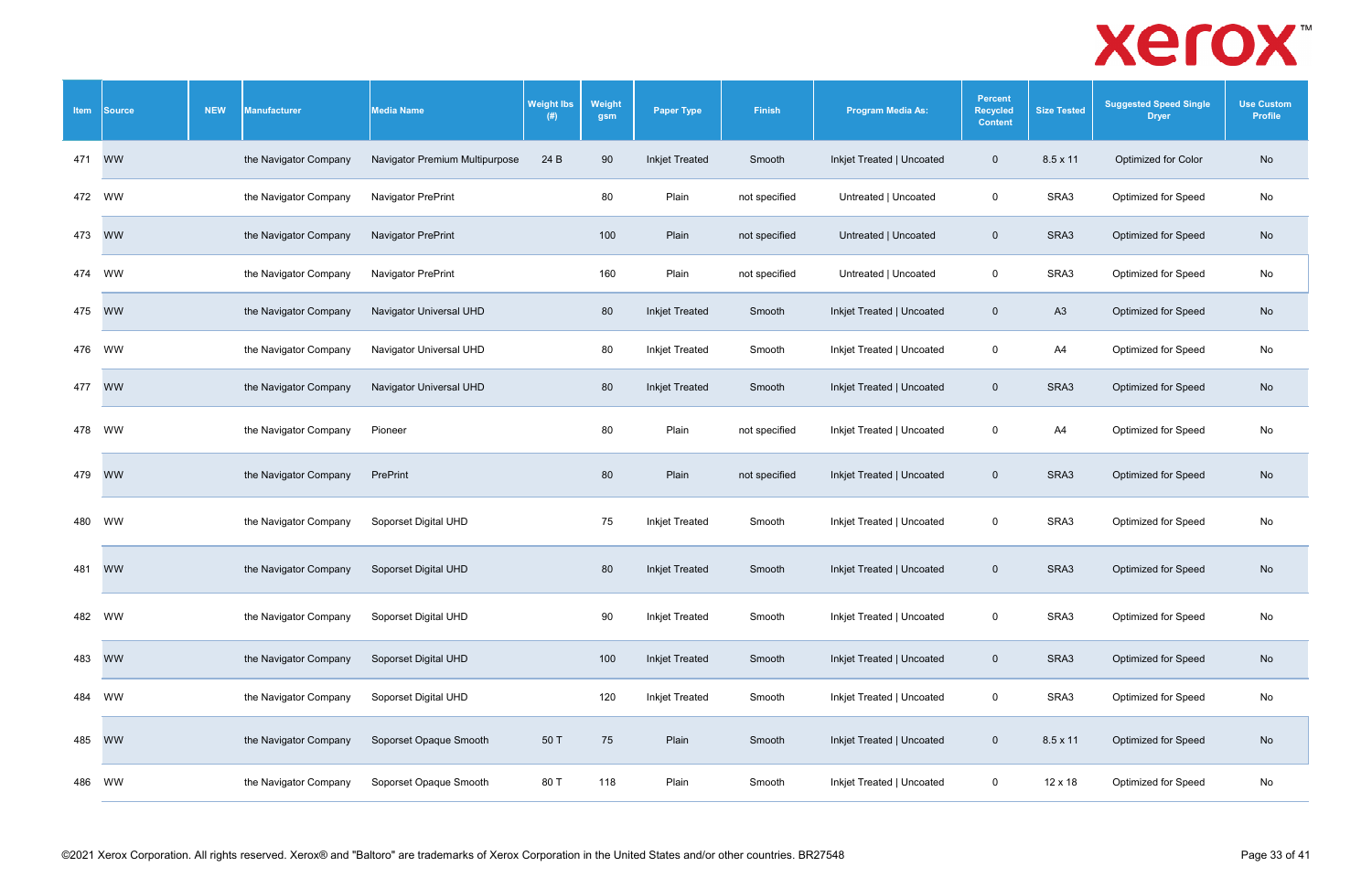|        | Item Source | <b>NEW</b> | Manufacturer          | <b>Media Name</b>        | <b>Weight lbs</b><br>(# ) | Weight<br>gsm | <b>Paper Type</b> | Finish        | <b>Program Media As:</b>  | <b>Percent</b><br><b>Recycled</b><br><b>Content</b> | <b>Size Tested</b> | <b>Suggested Speed Single</b><br><b>Dryer</b> | <b>Use Custom</b><br>Profile |
|--------|-------------|------------|-----------------------|--------------------------|---------------------------|---------------|-------------------|---------------|---------------------------|-----------------------------------------------------|--------------------|-----------------------------------------------|------------------------------|
| 487    | <b>WW</b>   |            | the Navigator Company | Soporset Opaque Smooth   | 80 T                      | 118           | Plain             | Smooth        | Inkjet Treated   Uncoated | $\overline{0}$                                      | 8.5 x 11           | <b>Optimized for Speed</b>                    | No                           |
| 488    | WW          |            | the Navigator Company | Soporset Opaque Smooth   | 63 C                      | 170           | Plain             | Smooth        | Inkjet Treated   Uncoated | $\mathbf{0}$                                        | $12 \times 18$     | Optimized for Color                           | No                           |
| 489    | <b>WW</b>   |            | the Navigator Company | Soporset Opaque Smooth   | 63 C                      | 170           | Plain             | Smooth        | Inkjet Treated   Uncoated | $\mathbf{0}$                                        | 8.5 x 11           | Optimized for Color                           | No                           |
| 490    | <b>WW</b>   |            | the Navigator Company | Soporset Premium Offset  |                           | 60            | Plain             | not specified | Untreated   Uncoated      | $\overline{0}$                                      | SRA3               | Optimized for Speed                           | No                           |
| 491    | <b>WW</b>   | <b>NEW</b> | the Navigator Company | Soporset Premium Offset  |                           | 80            | Plain             | not specified | Untreated   Uncoated      | $\overline{0}$                                      | A4                 | <b>Optimized for Speed</b>                    | No                           |
| 492    | WW          |            | the Navigator Company | Soporset Premium Offset  |                           | 80            | Plain             | not specified | Untreated   Uncoated      | $\overline{0}$                                      | SRA3               | <b>Optimized for Speed</b>                    | No                           |
| 493    | <b>WW</b>   |            | the Navigator Company | Soporset Premium Offset  |                           | 90            | Plain             | not specified | Inkjet Treated   Uncoated | $\overline{0}$                                      | A3                 | <b>Optimized for Speed</b>                    | No                           |
| 494    | WW          |            | the Navigator Company | Soporset Premium Offset  |                           | 90            | Plain             | not specified | Inkjet Treated   Uncoated | $\overline{0}$                                      | A4                 | Optimized for Speed                           | No                           |
| 495    | <b>WW</b>   |            | the Navigator Company | Soporset Premium Offset  |                           | 90            | Plain             | not specified | Inkjet Treated   Uncoated | $\overline{0}$                                      | SRA3               | <b>Optimized for Speed</b>                    | No                           |
| 496    | WW          |            | the Navigator Company | Soporset Premium Offset  |                           | 120           | Plain             | not specified | Inkjet Treated   Uncoated | $\mathbf 0$                                         | 320 mm x<br>430 mm | Optimized for Speed                           | No                           |
| 497 WW |             |            | the Navigator Company | Soporset Premium Offset  |                           | 120           | Plain             | not specified | Inkjet Treated   Uncoated | $\overline{0}$                                      | SRA3               | Optimized for Speed                           | No                           |
| 498    | WW          |            | the Navigator Company | Soporset Premium Offset  |                           | 160           | Plain             | not specified | Inkjet Treated   Uncoated | $\mathbf 0$                                         | SRA3               | <b>Optimized for Speed</b>                    | No                           |
| 499    | <b>WW</b>   |            | the Navigator Company | Soporset PrePrint        |                           | 100           | Plain             | not specified | Untreated   Uncoated      | $\overline{0}$                                      | SRA3               | Optimized for Speed                           | No                           |
| 500 WW |             |            | the Navigator Company | Soporset PrePrint        |                           | 160           | Plain             | not specified | Untreated   Uncoated      | $\overline{0}$                                      | SRA3               | <b>Optimized for Speed</b>                    | No                           |
| 501    | Europe      |            | Torras                | <b>Security Paper</b>    |                           | 78            | Plain             | not specified | Inkjet Treated   Uncoated | $\overline{0}$                                      | A4                 | Optimized for Speed                           | No                           |
|        | 502 Europe  |            | <b>UPM</b>            | Canon Top Colour Digital |                           | 90            | Inkjet Treated    | not specified | Inkjet Treated   Uncoated | $\mathbf{0}$                                        | A4                 | Optimized for Speed                           | No                           |

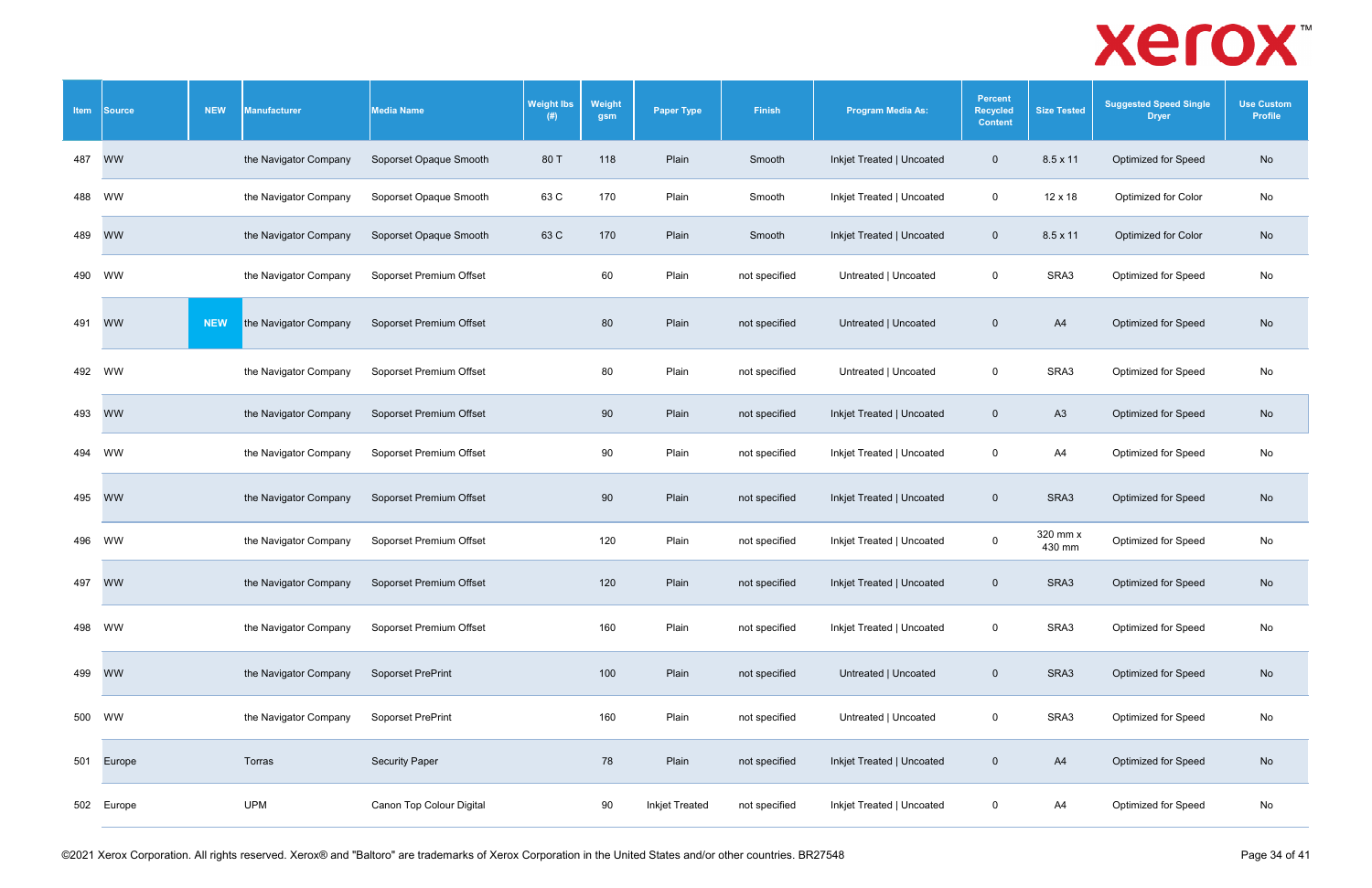| <b>Item</b> | Source     | <b>NEW</b> | Manufacturer | <b>Media Name</b>         | <b>Weight lbs</b><br>(#) | Weight<br>gsm | Paper Type            | Finish           | <b>Program Media As:</b>  | <b>Percent</b><br>Recycled<br><b>Content</b> | <b>Size Tested</b> | <b>Suggested Speed Single</b><br><b>Dryer</b> | <b>Use Custom</b><br>Profile |
|-------------|------------|------------|--------------|---------------------------|--------------------------|---------------|-----------------------|------------------|---------------------------|----------------------------------------------|--------------------|-----------------------------------------------|------------------------------|
| 503         | Europe     |            | <b>UPM</b>   | Digi Fine Jet             |                          | 80            | Inkjet Treated        | not specified    | Inkjet Treated   Uncoated | $\overline{0}$                               | A4                 | Optimized for Speed                           | No                           |
|             | 504 Europe |            | <b>UPM</b>   | Digi Fine Jet             |                          | 90            | <b>Inkjet Treated</b> | not specified    | Inkjet Treated   Uncoated | $\overline{0}$                               | A4                 | Optimized for Speed                           | No                           |
| 505         | Europe     |            | <b>UPM</b>   | Digi Finesse Premium      |                          | 90            | Coated                | Silk             | Untreated   Matte Coated  | $\overline{0}$                               | SRA3               | Optimized for Color                           | Yes                          |
|             | 506 Europe |            | <b>UPM</b>   | Digi Finesse Premium      |                          | 130           | Coated                | Silk             | Untreated   Matte Coated  | $\overline{0}$                               | SRA3               | Optimized for Color                           | Yes                          |
| 507         | Europe     | <b>NEW</b> | UPM          | Digi Finesse Premium Text |                          | 115           | Coated                | Silk             | Untreated   Matte Coated  | $\overline{0}$                               | SRA3               | Optimized for Color                           | Yes                          |
|             | 508 Europe |            | <b>UPM</b>   | Digi Finesse Premium Text |                          | 150           | Coated                | Silk             | Untreated   Matte Coated  | $\mathbf 0$                                  | SRA3               | Optimized for Color                           | Yes                          |
| 509         | Europe     |            | <b>UPM</b>   | Fine                      |                          | 80            | Plain                 | not specified    | Untreated   Uncoated      | $\overline{0}$                               | A4                 | <b>Optimized for Speed</b>                    | No                           |
|             | 510 Europe |            | <b>UPM</b>   | Fine SC                   |                          | 80            | Plain                 | super calandared | Untreated   Uncoated      | $\overline{0}$                               | A4                 | Optimized for Speed                           | No                           |
|             | 511 Europe |            | <b>UPM</b>   | Fine SC                   |                          | 90            | Plain                 | super calandared | Untreated   Uncoated      | $\overline{0}$                               | A4                 | Optimized for Speed                           | No                           |
| 512 WW      |            |            | <b>UPM</b>   | Igepa Maxi Offset         |                          | 80            | Inkjet Treated        | not specified    | Inkjet Treated   Uncoated | $\overline{0}$                               | A3                 | <b>Optimized for Speed</b>                    | No                           |
|             | 513 Europe |            | <b>UPM</b>   | Inapa Bavaria Bulk        |                          | 80            | Coated                | Matte            | Untreated   Matte Coated  | $\pmb{0}$                                    | 225 mm x<br>319 mm | Optimized for Color                           | Yes                          |
|             | 514 Europe |            | <b>UPM</b>   | MaxiOffset                |                          | 170           | Plain                 | not specified    | Untreated   Uncoated      | $\mathbf{0}$                                 | SRA3+              | Optimized for Speed                           | No                           |
|             | 515 Europe |            | <b>UPM</b>   | MaxiOffset NaturOffset    |                          | 80            | Plain                 | not specified    | Inkjet Treated   Uncoated | $\overline{0}$                               | 320 mm x<br>430 mm | Optimized for Speed                           | No                           |
|             | 516 Europe |            | <b>UPM</b>   | Office Copy               |                          | 80            | Plain                 | not specified    | Inkjet Treated   Uncoated | $\mathbf{0}$                                 | A4                 | Optimized for Speed                           | No                           |
| 517         | Europe     |            | <b>UPM</b>   | Office Presentation       |                          | 80            | Plain                 | not specified    | Untreated   Uncoated      | $\mathbf{0}$                                 | A4                 | Optimized for Speed                           | No                           |
|             | 518 Europe |            | <b>UPM</b>   | PrePersonal Sheets        |                          | 80            | Plain                 | not specified    | Untreated   Uncoated      | $\overline{0}$                               | A4                 | Optimized for Speed                           | No                           |

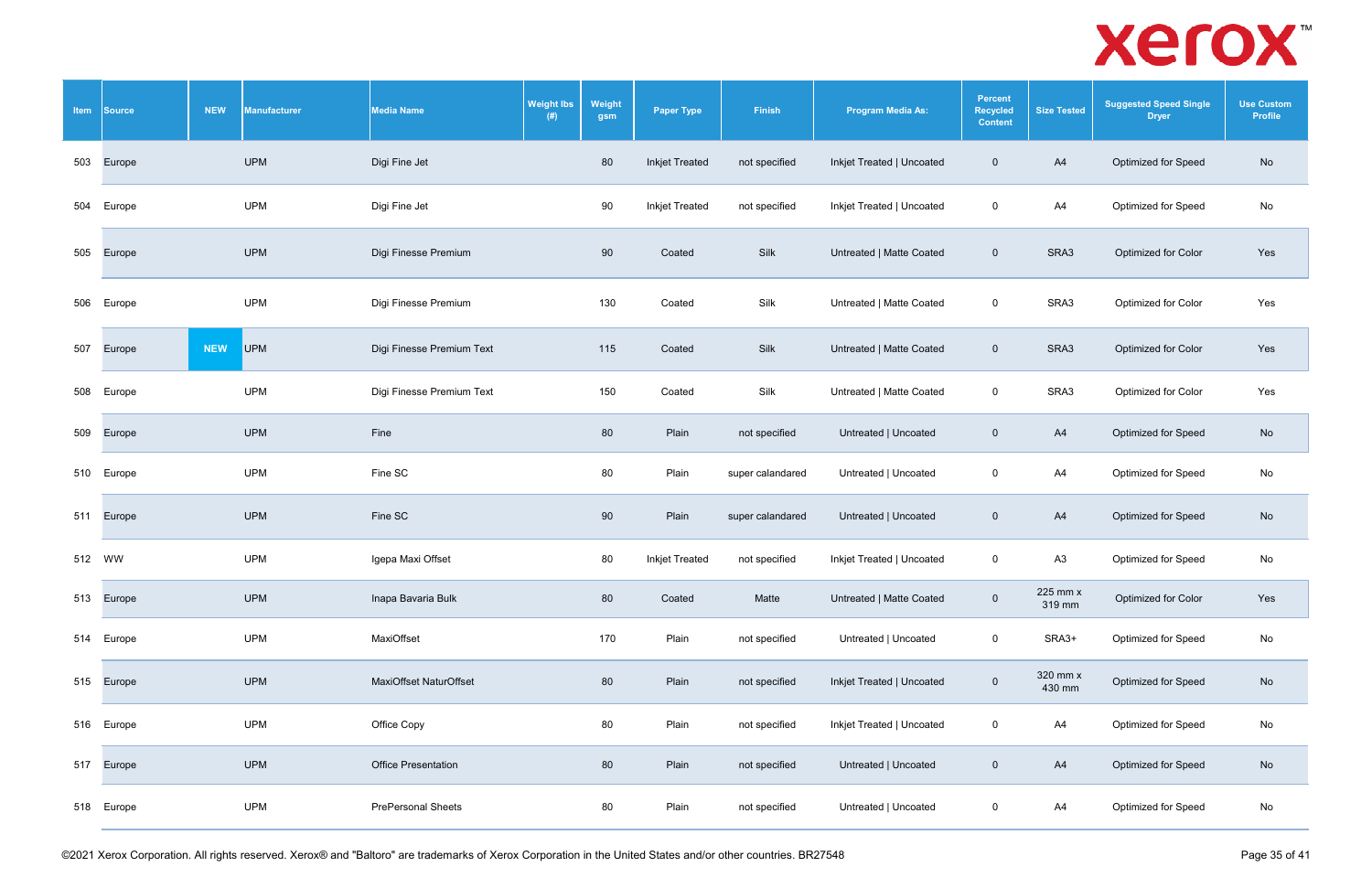|     | <b>Item Source</b> | <b>NEW</b> | Manufacturer | <b>Media Name</b>                                             | <b>Weight lbs</b><br>(# ) | Weight<br>gsm | <b>Paper Type</b>     | Finish        | <b>Program Media As:</b>  | <b>Percent</b><br><b>Recycled</b><br><b>Content</b> | <b>Size Tested</b> | <b>Suggested Speed Single</b><br><b>Dryer</b> | <b>Use Custom</b><br>Profile |
|-----|--------------------|------------|--------------|---------------------------------------------------------------|---------------------------|---------------|-----------------------|---------------|---------------------------|-----------------------------------------------------|--------------------|-----------------------------------------------|------------------------------|
|     | 519 Europe         |            | <b>UPM</b>   | <b>PrePersonal Sheets</b>                                     |                           | 90            | Plain                 | not specified | Untreated   Uncoated      | $\overline{0}$                                      | A4                 | <b>Optimized for Speed</b>                    | No                           |
|     | 520 Europe         |            | <b>UPM</b>   | PrePrint                                                      |                           | 80            | Plain                 | not specified | Untreated   Uncoated      | $\overline{0}$                                      | A4                 | <b>Optimized for Speed</b>                    | No                           |
| 521 | Europe             |            | <b>UPM</b>   | Sol Plus                                                      |                           | 80            | Coated                | Matte         | Untreated   Matte Coated  | $\overline{0}$                                      | 225 mm x<br>319 mm | Optimized for Color                           | Yes                          |
|     | 522 North America  |            | Veritiv      | Econosource Multipurpose<br><b>PN U50220</b>                  | 20 B                      | 75            | Plain                 | not specified | Untreated   Uncoated      | $\overline{0}$                                      | $11 \times 17$     | <b>Optimized for Speed</b>                    | No                           |
|     | 523 North America  |            | Veritiv      | <b>Endurance Digital Silk</b>                                 | 100 T                     | 148           | Coated                | Silk          | Untreated   Matte Coated  | $\overline{0}$                                      | 12 x 18            | Optimized for Color                           | Yes                          |
|     | 524 North America  |            | Veritiv      | <b>Endurance Silk</b><br>PN ED8T52RW                          | 100 T                     | 148           | Coated                | Silk          | Untreated   Matte Coated  | $\overline{0}$                                      | 13 x 19            | Optimized for Color                           | Yes                          |
|     | 525 North America  |            | Veritiv      | Starbrite Opaque Select Smooth<br>White                       | 40 T                      | 60            | <b>Inkjet Treated</b> | not specified | Inkjet Treated   Uncoated | $\overline{0}$                                      | $12 \times 18$     | <b>Optimized for Speed</b>                    | No                           |
|     | 526 North America  |            | Verso        | Anthem Satin GS                                               | 70 T                      | 104           | Coated                | Satin         | Untreated   Matte Coated  | $\overline{0}$                                      | 19 x 13            | Optimized for Color                           | Yes                          |
|     | 527 North America  |            | Verso        | Blazer<br>PN 308176                                           | 70 T                      | 105           | Coated                | Satin         | Untreated   Matte Coated  | $\overline{0}$                                      | $12 \times 18$     | Optimized for Color                           | Yes                          |
|     | 528 North America  |            | Verso        | <b>Blazer Digital Satin</b>                                   | 80 T                      | 118           | Coated                | Satin         | Untreated   Matte Coated  | $\overline{0}$                                      | $12 \times 18$     | Optimized for Color                           | Yes                          |
|     | 529 North America  |            | Verso        | <b>Blazer Digital Satin</b>                                   | 100 T                     | 148           | Coated                | Satin         | Untreated   Matte Coated  | $\overline{0}$                                      | 12 x 18            | Optimized for Color                           | Yes                          |
|     | 530 North America  |            | Verso        | <b>Sterling Digital Silk</b>                                  | 80 T                      | 118           | Coated                | Silk          | Untreated   Matte Coated  | $\mathbf{0}$                                        | 12 x 18            | Optimized for Color                           | Yes                          |
| 531 | North America      |            | Xerox        | 3-Part Straight<br>(W-C-P) Multipurpose<br>PN 003R12855       |                           | 80            | Carbonless            | not specified | Inkjet Treated   Uncoated | $\overline{0}$                                      | 8.5 x 11           | <b>Optimized for Speed</b>                    | No                           |
|     | 532 North America  |            | Xerox        | 3-Part Straight<br>(W-C-P) Premium Digital<br>PN 003R12425    |                           | 80            | Carbonless            | not specified | Inkjet Treated   Uncoated | $\overline{0}$                                      | 8.5 x 11           | Optimized for Speed                           | No                           |
|     | 533 North America  |            | Xerox        | 2-Part Reverse/Straight<br>(C-W) Multipurpose<br>PN 003R12850 |                           | 80            | Carbonless            | not specified | Inkjet Treated   Uncoated | $\overline{0}$                                      | 8.5 x 11           | Optimized for Speed                           | No                           |

©2021 Xerox Corporation. All rights reserved. Xerox® and "Baltoro" are trademarks of Xerox Corporation in the United States and/or other countries. BR27548 Page 36 of 41

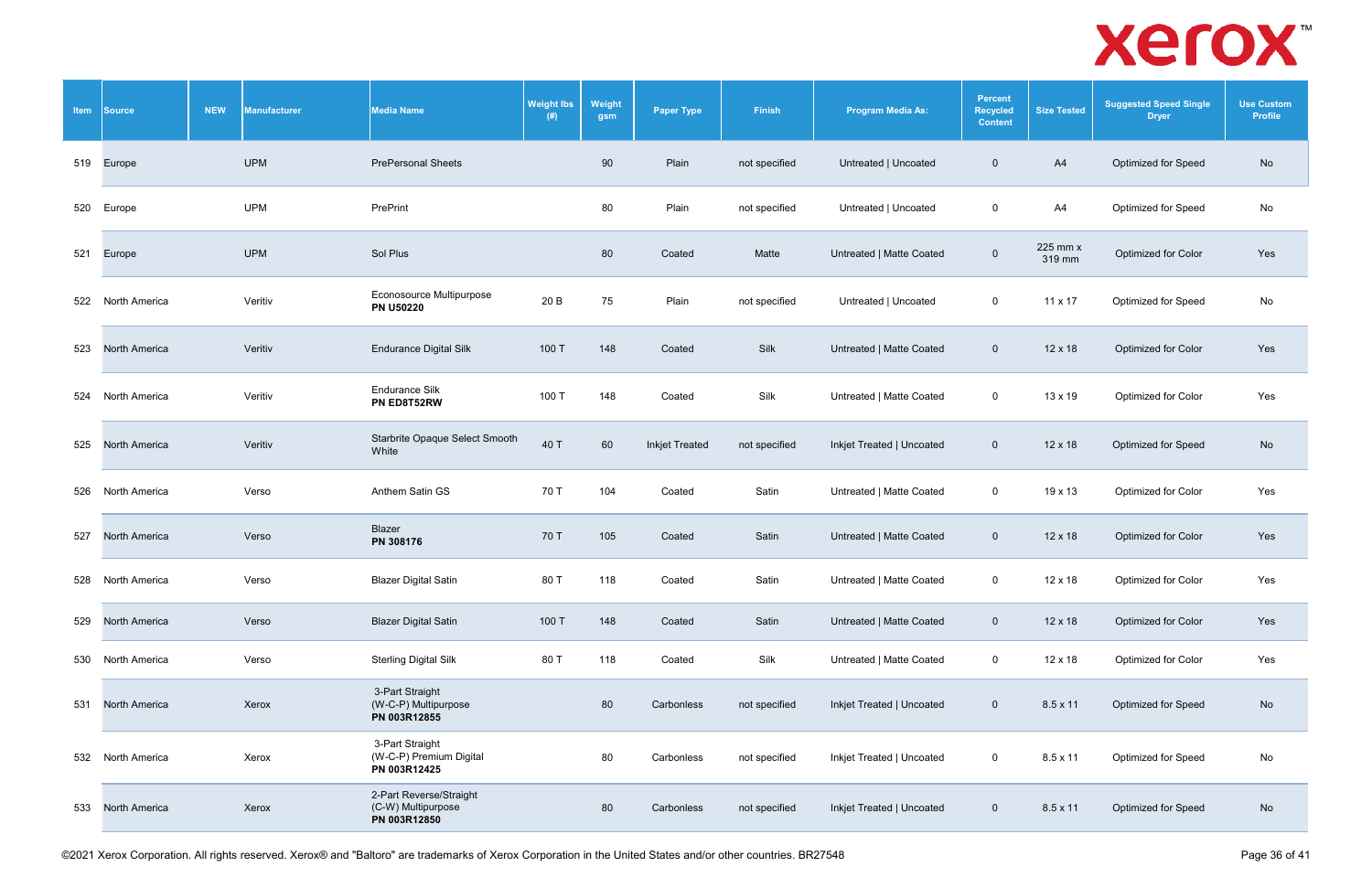|     | <b>Item Source</b>   | <b>NEW</b> | Manufacturer | <b>Media Name</b>                                                | <b>Weight lbs</b><br>(# ) | Weight<br>gsm | <b>Paper Type</b>     | Finish        | <b>Program Media As:</b>  | <b>Percent</b><br><b>Recycled</b><br><b>Content</b> | <b>Size Tested</b> | <b>Suggested Speed Single</b><br><b>Dryer</b> | <b>Use Custom</b><br>Profile |
|-----|----------------------|------------|--------------|------------------------------------------------------------------|---------------------------|---------------|-----------------------|---------------|---------------------------|-----------------------------------------------------|--------------------|-----------------------------------------------|------------------------------|
|     | 534 North America    |            | Xerox        | 2-Part Straight/Reverse<br>(W-C) Premium Digital<br>PN 003R12420 |                           | 80            | Carbonless            | not specified | Inkjet Treated   Uncoated | $\mathbf 0$                                         | 8.5 x 11           | Optimized for Speed                           | No                           |
| 535 | <b>North America</b> |            | Xerox        | 4-Part Straight<br>(W-C-P-GR) Premium Digital<br>PN 003R12430    |                           | 80            | Carbonless            | not specified | Inkjet Treated   Uncoated | $\overline{0}$                                      | 8.5 x 11           | Optimized for Speed                           | No                           |
| 536 | North America        |            | Xerox        | <b>Bold</b><br>PN 3R11540                                        | 24 B                      | 90            | <b>Inkjet Treated</b> | Smooth        | Inkjet Treated   Uncoated | $\overline{0}$                                      | 8.5 x 11           | Optimized for Speed                           | No                           |
| 537 | <b>North America</b> |            | Xerox        | <b>Bold</b><br><b>PN 3R11542</b>                                 | 24 B                      | 90            | Inkjet Treated        | Smooth        | Inkjet Treated   Uncoated | $\overline{0}$                                      | $8.5 \times 14$    | <b>Optimized for Speed</b>                    | No                           |
| 538 | North America        |            | Xerox        | <b>Bold</b><br>PN 3R11543                                        | 24 B                      | 90            | <b>Inkjet Treated</b> | Smooth        | Inkjet Treated   Uncoated | $\mathbf 0$                                         | $11 \times 17$     | <b>Optimized for Speed</b>                    | No                           |
| 539 | <b>North America</b> |            | Xerox        | <b>Bold</b><br><b>PN 3R11760</b>                                 | 28 B                      | 105           | <b>Inkjet Treated</b> | Smooth        | Inkjet Treated   Uncoated | $\overline{0}$                                      | $8.5 \times 11$    | Optimized for Speed                           | No                           |
| 540 | North America        |            | Xerox        | <b>Bold</b><br>PN 3R11762                                        | 28 B                      | 105           | <b>Inkjet Treated</b> | Smooth        | Inkjet Treated   Uncoated | $\overline{0}$                                      | $11 \times 17$     | <b>Optimized for Speed</b>                    | No                           |
| 541 | <b>North America</b> |            | Xerox        | <b>Bold</b><br>PN 3R11763                                        | 28 B                      | 105           | Plain                 | Smooth        | untreated   Uncoated      | $\overline{0}$                                      | $12 \times 18$     | <b>Optimized for Speed</b>                    | No                           |
|     | 542 North America    |            | Xerox        | Bold<br>PN 3R11764                                               | 32 B                      | 120           | Inkjet Treated        | Smooth        | Inkjet Treated   Uncoated | $\mathbf 0$                                         | 8.5 x 11           | Optimized for Speed                           | No                           |
| 543 | <b>North America</b> |            | Xerox        | <b>Bold</b><br><b>PN 3R11765</b>                                 | 32 B                      | 120           | <b>Inkjet Treated</b> | Smooth        | Inkjet Treated   Uncoated | $\overline{0}$                                      | 11 x 17            | <b>Optimized for Speed</b>                    | No                           |
|     | 544 North America    |            | Xerox        | Bold<br><b>PN 3R11766</b>                                        | 32 B                      | 120           | Plain                 | Smooth        | Untreated   Uncoated      | $\overline{0}$                                      | $12 \times 18$     | Optimized for Speed                           | No                           |
|     | 545 North America    |            | Xerox        | <b>Bold</b><br><b>PN 3R11767</b>                                 | 60 C                      | 163           | Plain                 | Smooth        | Untreated   Uncoated      | $\overline{0}$                                      | 8.5 x 11           | <b>Optimized for Speed</b>                    | No                           |
|     | 546 North America    |            | Xerox        | Bold<br>PN 3R11768                                               | 60 C                      | 163           | Plain                 | Smooth        | Untreated   Uncoated      | $\overline{0}$                                      | $11 \times 17$     | <b>Optimized for Speed</b>                    | No                           |
|     | 547 North America    |            | Xerox        | <b>Bold</b><br><b>PN 3R11770</b>                                 | 80 C                      | 216           | Plain                 | Smooth        | Untreated   Uncoated      | $\overline{0}$                                      | $8.5 \times 11$    | <b>Optimized for Speed</b>                    | No                           |
|     | 548 North America    |            | Xerox        | Bold<br><b>PN 3R11771</b>                                        | 80 C                      | 216           | Plain                 | Smooth        | Untreated   Uncoated      | $\overline{0}$                                      | $11 \times 17$     | <b>Optimized for Speed</b>                    | No                           |
|     | 549 North America    |            | Xerox        | <b>Bold</b><br><b>PN 3R11772</b>                                 | 80 C                      | 216           | Plain                 | Smooth        | Untreated   Uncoated      | $\overline{0}$                                      | $12 \times 18$     | <b>Optimized for Speed</b>                    | No                           |
|     | 550 North America    |            | Xerox        | Bold<br><b>PN 3R11774</b>                                        | 100 C                     | 270           | Plain                 | Smooth        | Untreated   Uncoated      | $\overline{0}$                                      | $8.5 \times 11$    | <b>Optimized for Speed</b>                    | No                           |

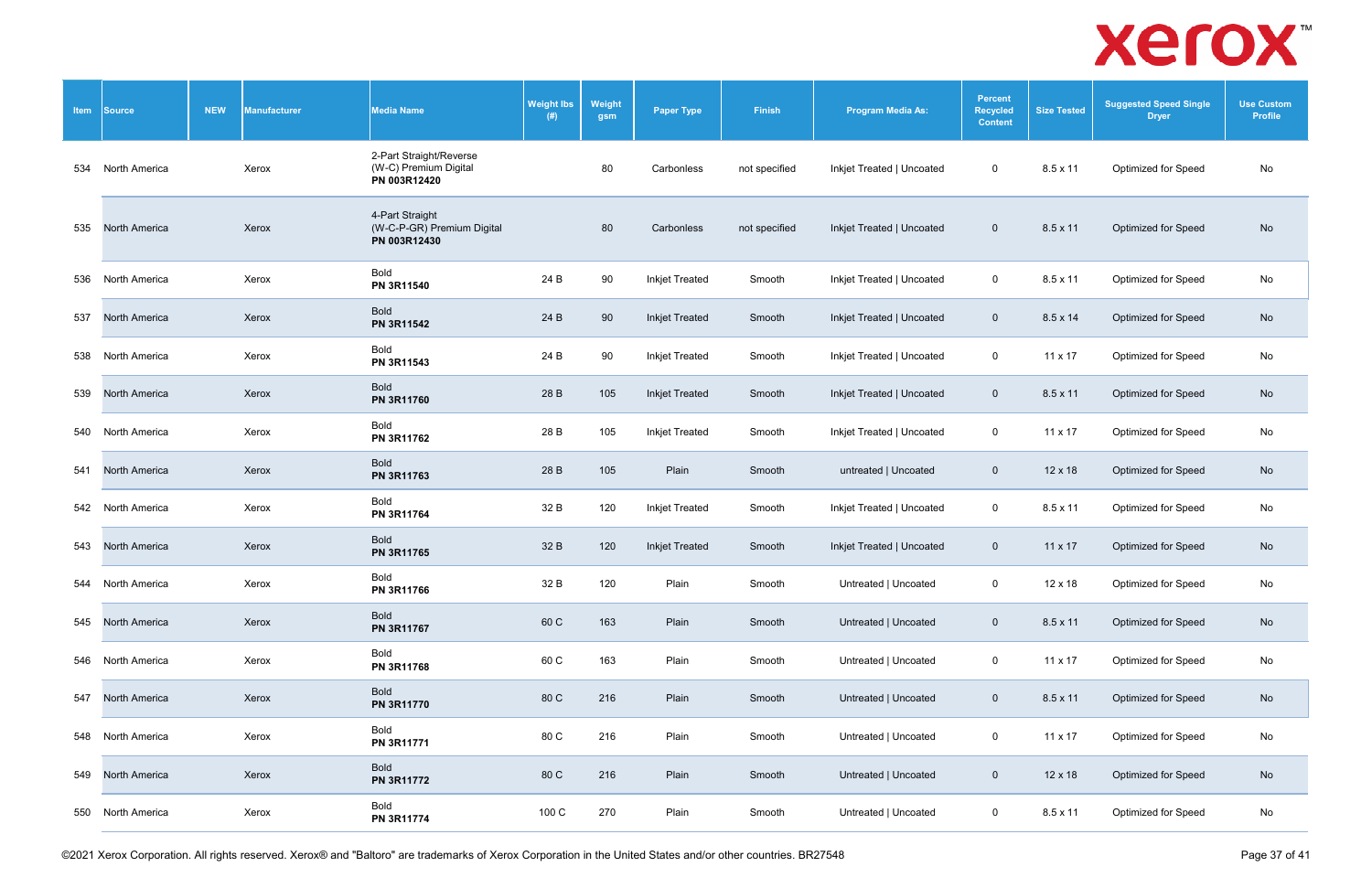| <b>Item</b> | Source               | <b>NEW</b> | Manufacturer | <b>Media Name</b>                  | <b>Weight lbs</b><br>(#) | Weight<br>gsm | <b>Paper Type</b>     | Finish        | <b>Program Media As:</b>  | <b>Percent</b><br><b>Recycled</b><br><b>Content</b> | <b>Size Tested</b> | <b>Suggested Speed Single</b><br><b>Dryer</b> | <b>Use Custom</b><br>Profile |
|-------------|----------------------|------------|--------------|------------------------------------|--------------------------|---------------|-----------------------|---------------|---------------------------|-----------------------------------------------------|--------------------|-----------------------------------------------|------------------------------|
| 551         | <b>North America</b> |            | Xerox        | <b>Bold</b><br>PN 3R11775          | 100 C                    | 270           | Plain                 | Smooth        | Untreated   Uncoated      | $\mathbf{0}$                                        | $17 \times 11$     | Optimized for Speed                           | No                           |
| 552         | North America        |            | Xerox        | <b>Bold</b><br>PN 3R11776          | 100 C                    | 270           | Plain                 | Smooth        | Untreated   Uncoated      | $\overline{0}$                                      | 12 x 18            | Optimized for Speed                           | No                           |
| 553         | <b>North America</b> |            | Xerox        | <b>Bold</b><br><b>PN 3R20150</b>   | 28 B                     | 105           | <b>Inkjet Treated</b> | Smooth        | Inkjet Treated   Uncoated | $\overline{0}$                                      | 8.5 x 14           | Optimized for Speed                           | No                           |
| 554         | North America        |            | Xerox        | Bold with ColorLok 30%<br>Recycled | 28 B                     | 105           | <b>Inkjet Treated</b> | not specified | Inkjet Treated   Uncoated | 30                                                  | 8.5 x 11           | Optimized for Color                           | No                           |
| 555         | Europe               |            | Xerox        | <b>Buisiness</b><br>PN 00391895    |                          | 80            | Plain                 | not specified | Untreated   Uncoated      | $\mathbf{0}$                                        | A4                 | <b>Optimized for Speed</b>                    | No                           |
| 556         | Europe               |            | Xerox        | ColorPrint                         |                          | 100           | Plain                 | not specified | Untreated   Uncoated      | $\mathbf 0$                                         | A3                 | Optimized for Speed                           | No                           |
| 557         | Europe               |            | Xerox        | ColorPrint<br>PN 003R95254         |                          | 90            | Plain                 | Smooth        | Untreated   Uncoated      | $\overline{0}$                                      | A4                 | <b>Optimized for Speed</b>                    | No                           |
| 558         | Europe               |            | Xerox        | ColorPrint<br>PN 003R96602         |                          | 120           | Plain                 | Smooth        | Untreated   Uncoated      | $\mathbf 0$                                         | A4                 | <b>Optimized for Speed</b>                    | No                           |
| 559         | Europe               |            | Xerox        | ColoTech<br>PN 003R99032           |                          | 280           | <b>Inkjet Treated</b> | not specified | Inkjet Treated   Uncoated | $\overline{0}$                                      | SRA3               | Optimized for Color                           | No                           |
| 560         | Europe               |            | Xerox        | ColoTech+                          |                          | 90            | <b>Inkjet Treated</b> | Smooth        | Inkjet Treated   Uncoated | $\overline{0}$                                      | SRA4               | <b>Optimized for Speed</b>                    | No                           |
| 561         | Europe               |            | Xerox        | ColoTech+<br>PN 003R95844          |                          | 100           | <b>Inkjet Treated</b> | Smooth        | Inkjet Treated   Uncoated | $\overline{0}$                                      | A3                 | Optimized for Speed                           | No                           |
|             | 562 Europe           |            | Xerox        | ColoTech+<br>PN 003R98837          |                          | $90\,$        | Inkjet Treated        | Smooth        | Untreated   Uncoated      | $\mathbf 0$                                         | A4                 | Optimized for Speed                           | No                           |
|             | 563 Europe           |            | Xerox        | ColoTech+<br>PN 003R98839          |                          | $90\,$        | <b>Inkjet Treated</b> | Smooth        | Inkjet Treated   Uncoated | $\overline{0}$                                      | A3                 | Optimized for Speed                           | No                           |
| 564         | Europe               |            | Xerox        | ColoTech+<br>PN 003R98845          |                          | 100           | <b>Inkjet Treated</b> | Smooth        | Inkjet Treated   Uncoated | $\mathbf 0$                                         | SRA3               | <b>Optimized for Speed</b>                    | No                           |
| 565         | Europe               |            | Xerox        | ColoTech+<br>PN 003R98849          |                          | 120           | <b>Inkjet Treated</b> | Smooth        | Inkjet Treated   Uncoated | $\overline{0}$                                      | SRA3               | <b>Optimized for Speed</b>                    | No                           |
| 565         | Europe               |            | Xerox        | ColoTech+<br>PN 003R98847          |                          | 120           | Inkjet Treated        | Smooth        | Untreated   Uncoated      | $\mathbf 0$                                         | A4                 | <b>Optimized for Speed</b>                    | No                           |
| 567         | Europe               |            | Xerox        | ColoTech+<br>PN 003R98852          |                          | 160           | <b>Inkjet Treated</b> | Smooth        | Inkjet Treated   Uncoated | $\mathbf{0}$                                        | A4                 | Optimized for Speed                           | No                           |
|             | 568 Europe           |            | Xerox        | ColoTech+<br>PN 003R98975          |                          | 250           | <b>Inkjet Treated</b> | Smooth        | Inkjet Treated   Uncoated | $\overline{0}$                                      | A4                 | Optimized for Color                           | No                           |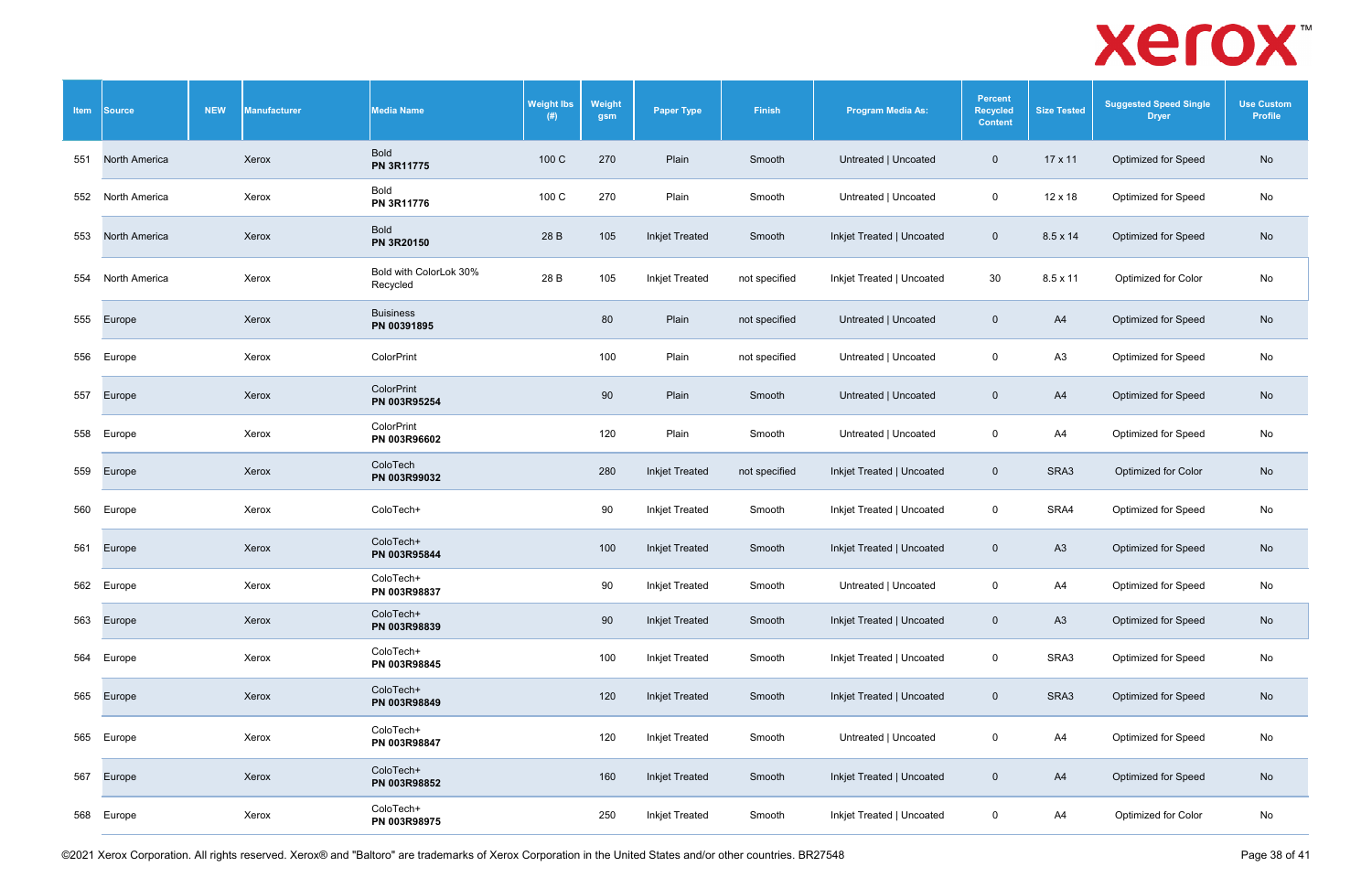|     | Item Source | <b>NEW</b> | <b>Manufacturer</b> | <b>Media Name</b>                         | <b>Weight lbs</b><br>(#) | Weight<br>gsm | <b>Paper Type</b>     | Finish | <b>Program Media As:</b>  | Percent<br><b>Recycled</b><br><b>Content</b> | <b>Size Tested</b> | <b>Suggested Speed Single</b><br><b>Dryer</b> | <b>Use Custom</b><br>Profile |
|-----|-------------|------------|---------------------|-------------------------------------------|--------------------------|---------------|-----------------------|--------|---------------------------|----------------------------------------------|--------------------|-----------------------------------------------|------------------------------|
| 569 | Europe      |            | Xerox               | ColoTech+<br>PN 003R99000                 |                          | 90            | <b>Inkjet Treated</b> | Smooth | Inkjet Treated   Uncoated | $\overline{0}$                               | A4                 | <b>Optimized for Speed</b>                    | No                           |
|     | 570 Europe  |            | Xerox               | ColoTech+<br>PN 003R99001                 |                          | 90            | Inkjet Treated        | Smooth | Inkjet Treated   Uncoated | $\overline{0}$                               | A3                 | <b>Optimized for Speed</b>                    | No                           |
|     | 571 Europe  |            | Xerox               | ColoTech+<br>PN 003R99006                 |                          | 100           | <b>Inkjet Treated</b> | Smooth | Inkjet Treated   Uncoated | $\overline{0}$                               | A3                 | <b>Optimized for Speed</b>                    | No                           |
|     | 572 Europe  |            | Xerox               | ColoTech+<br>PN 003R99007                 |                          | 100           | <b>Inkjet Treated</b> | Smooth | Inkjet Treated   Uncoated | $\mathbf 0$                                  | SRA3               | <b>Optimized for Speed</b>                    | No                           |
|     | 573 Europe  |            | Xerox               | ColoTech+<br>PN 003R99011                 |                          | 120           | Inkjet Treated        | Smooth | Inkjet Treated   Uncoated | $\overline{0}$                               | SRA3               | <b>Optimized for Speed</b>                    | No                           |
|     | 574 Europe  |            | Xerox               | ColoTech+<br>PN 003R99014                 |                          | 160           | Inkjet Treated        | Smooth | Inkjet Treated   Uncoated | $\overline{0}$                               | A4                 | <b>Optimized for Speed</b>                    | No                           |
|     | 575 Europe  |            | Xerox               | ColoTech+<br>PN 003R99015                 |                          | 160           | <b>Inkjet Treated</b> | Smooth | Inkjet Treated   Uncoated | $\overline{0}$                               | A3                 | <b>Optimized for Speed</b>                    | No                           |
|     | 576 Europe  |            | Xerox               | ColoTech+<br>PN 003R99016                 |                          | 160           | Inkjet Treated        | Smooth | Inkjet Treated   Uncoated | $\overline{0}$                               | SRA3               | <b>Optimized for Speed</b>                    | No                           |
| 577 | Europe      |            | Xerox               | ColoTech+<br>PN 003R99019                 |                          | 200           | <b>Inkjet Treated</b> | Smooth | Inkjet Treated   Uncoated | $\overline{0}$                               | A3                 | <b>Optimized for Speed</b>                    | No                           |
|     | 578 Europe  |            | Xerox               | ColoTech+<br>PN 003R99020                 |                          | 200           | <b>Inkjet Treated</b> | Smooth | Inkjet Treated   Uncoated | $\overline{0}$                               | SRA3               | <b>Optimized for Speed</b>                    | No                           |
|     | 579 Europe  |            | Xerox               | ColoTech+<br>PN 003R99026                 |                          | 250           | Inkjet Treated        | Smooth | Inkjet Treated   Uncoated | $\overline{0}$                               | A4                 | Optimized for Color                           | No                           |
|     | 580 Europe  |            | Xerox               | ColoTech+ Silk                            |                          | 130           | Coated                | Silk   | Untreated   Matte Coated  | $\mathbf{0}$                                 | SRA3               | Optimized for Color                           | Yes                          |
| 581 | Europe      |            | Xerox               | ColoTech+ Silk                            | 60 T                     | 115           | Coated                | Silk   | Untreated   Matte Coated  | $\overline{0}$                               | SRA3               | Optimized for Color                           | Yes                          |
| 582 | Europe      |            | Xerox               | ColoTech+ Silk                            |                          | 150           | Coated                | Silk   | Untreated   Matte Coated  | $\overline{0}$                               | SRA3               | Optimized for Color                           | Yes                          |
|     | 583 Europe  |            | Xerox               | <b>Colour Impressions</b><br>PN 003R97663 |                          | $90\,$        | Plain                 | Smooth | Untreated   Uncoated      | $\overline{0}$                               | A4                 | Optimized for Speed                           | No                           |
| 584 | Europe      |            | Xerox               | <b>Colour Impressions Silk</b>            |                          | 90            | Coated                | Silk   | Untreated   Matte Coated  | $\mathbf 0$                                  | SRA3               | Optimized for Color                           | Yes                          |
| 585 | Europe      |            | Xerox               | <b>Colour Impressions Silk</b>            |                          | 100           | Coated                | Silk   | Untreated   Matte Coated  | $\overline{0}$                               | SRA3               | Optimized for Color                           | Yes                          |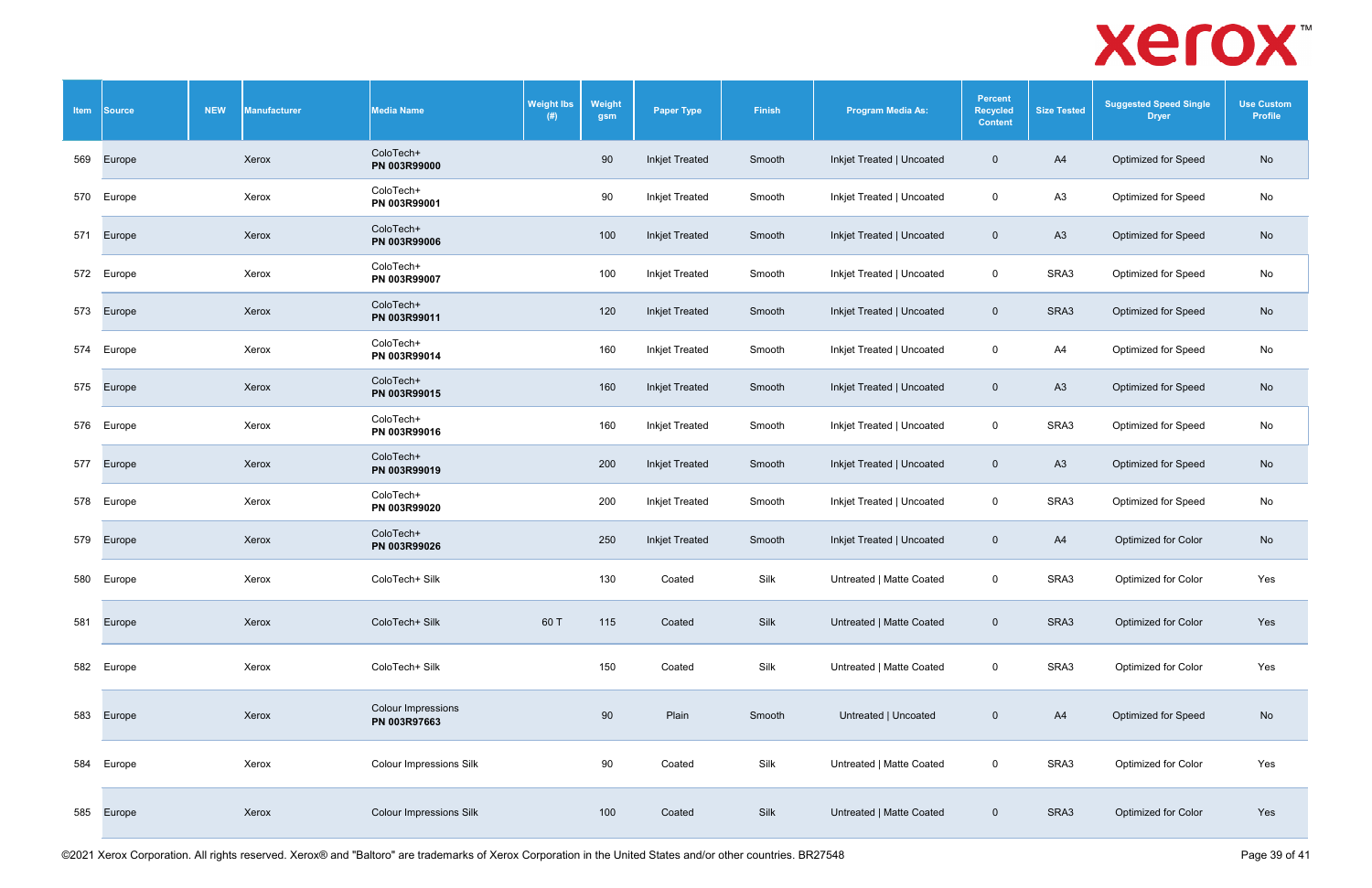| <b>Item</b> | Source        | <b>NEW</b> | Manufacturer | <b>Media Name</b>                                             | <b>Weight lbs</b><br>(#) | Weight<br>gsm | Paper Type | Finish        | <b>Program Media As:</b>  | Percent<br><b>Recycled</b><br><b>Content</b> | <b>Size Tested</b> | <b>Suggested Speed Single</b><br><b>Dryer</b> | <b>Use Custom</b><br>Profile |
|-------------|---------------|------------|--------------|---------------------------------------------------------------|--------------------------|---------------|------------|---------------|---------------------------|----------------------------------------------|--------------------|-----------------------------------------------|------------------------------|
| 586         | Europe        |            | Xerox        | <b>Colour Impressions Silk</b>                                |                          | 115           | Coated     | Silk          | Untreated   Matte Coated  | $\overline{0}$                               | SRA3               | Optimized for Color                           | Yes                          |
| 587         | Europe        |            | Xerox        | <b>Colour Impressions Silk</b>                                |                          | 130           | Coated     | Silk          | Untreated   Matte Coated  | $\overline{0}$                               | SRA3               | Optimized for Color                           | Yes                          |
| 588         | Europe        |            | Xerox        | <b>Colour Impressions Silk</b>                                |                          | 150           | Coated     | Silk          | Untreated   Matte Coated  | $\overline{0}$                               | SRA3               | Optimized for Color                           | Yes                          |
| 589         | <b>WW</b>     |            | Xerox        | <b>Digital Paper</b><br>PN 003R70024                          |                          | 75            | Plain      | Silk          | Untreated   Uncoated      | $\overline{0}$                               | 8.5 x 11           | Optimized for Speed                           | No                           |
| 590         | Europe        |            | Xerox        | <b>Digital Paper</b><br>PN 103R00924                          |                          | 80            | Plain      | not specified | Untreated   Uncoated      | $\overline{0}$                               | A4                 | <b>Optimized for Speed</b>                    | No                           |
| 591         | Europe        | <b>NEW</b> | Xerox        | Premier<br>PN 003R98792                                       |                          | 80            | Plain      | not specified | Untreated   Uncoated      | $\overline{0}$                               | A4                 | <b>Optimized for Speed</b>                    | No                           |
|             | 592 Europe    |            | Xerox        | Premier<br>PN 003R91720                                       |                          | 80            | Plain      | not specified | Untreated   Uncoated      | $\overline{0}$                               | A4                 | Optimized for Color                           | No                           |
| 593         | Europe        |            | Xerox        | Premier<br>PN 003R91854                                       |                          | 90            | Plain      | not specified | Untreated   Uncoated      | $\overline{0}$                               | A4                 | Optimized for Color                           | No                           |
| 594         | North America |            | Xerox        | Premier<br>PN 003R94787                                       | 20 B                     | 75            | Plain      | not specified | Untreated   Uncoated      | $\overline{0}$                               | A4                 | Optimized for Color                           | No                           |
| 595         | <b>WW</b>     |            | Xerox        | Premium<br>PN 003R006829                                      | 50 T                     | 75            | Plain      | not specified | Untreated   Uncoated      | $\overline{0}$                               | 8.5 x 11           | <b>Optimized for Speed</b>                    | No                           |
| 596         | WW            |            | Xerox        | Premium                                                       | 50 T                     | 75            | Plain      | not specified | Untreated   Uncoated      | $\mathbf 0$                                  | $11 \times 17$     | Optimized for Speed                           | No                           |
| 597         | Europe        |            | Xerox        | <b>Premium Digital Carbonless</b><br>Green CF<br>PN 003R99079 |                          | 80            | Carbonless | not specified | Inkjet Treated   Uncoated | $\overline{0}$                               | A4                 | Optimized for Color                           | No                           |
| 598         | Europe        |            | Xerox        | Premium Digital Carbonless<br>Green CFB<br>PN 00399073        |                          | 80            | Carbonless | not specified | Inkjet Treated   Uncoated | $\overline{0}$                               | A4                 | Optimized for Color                           | No                           |
| 599         | Europe        |            | Xerox        | Premium Digital Carbonless<br>White CB<br>PN 003R99069        |                          | 80            | Carbonless | not specified | Inkjet Treated   Uncoated | $\overline{0}$                               | A4                 | Optimized for Color                           | No                           |

©2021 Xerox Corporation. All rights reserved. Xerox® and "Baltoro" are trademarks of Xerox Corporation in the United States and/or other countries. BR27548 Page 40 of 41